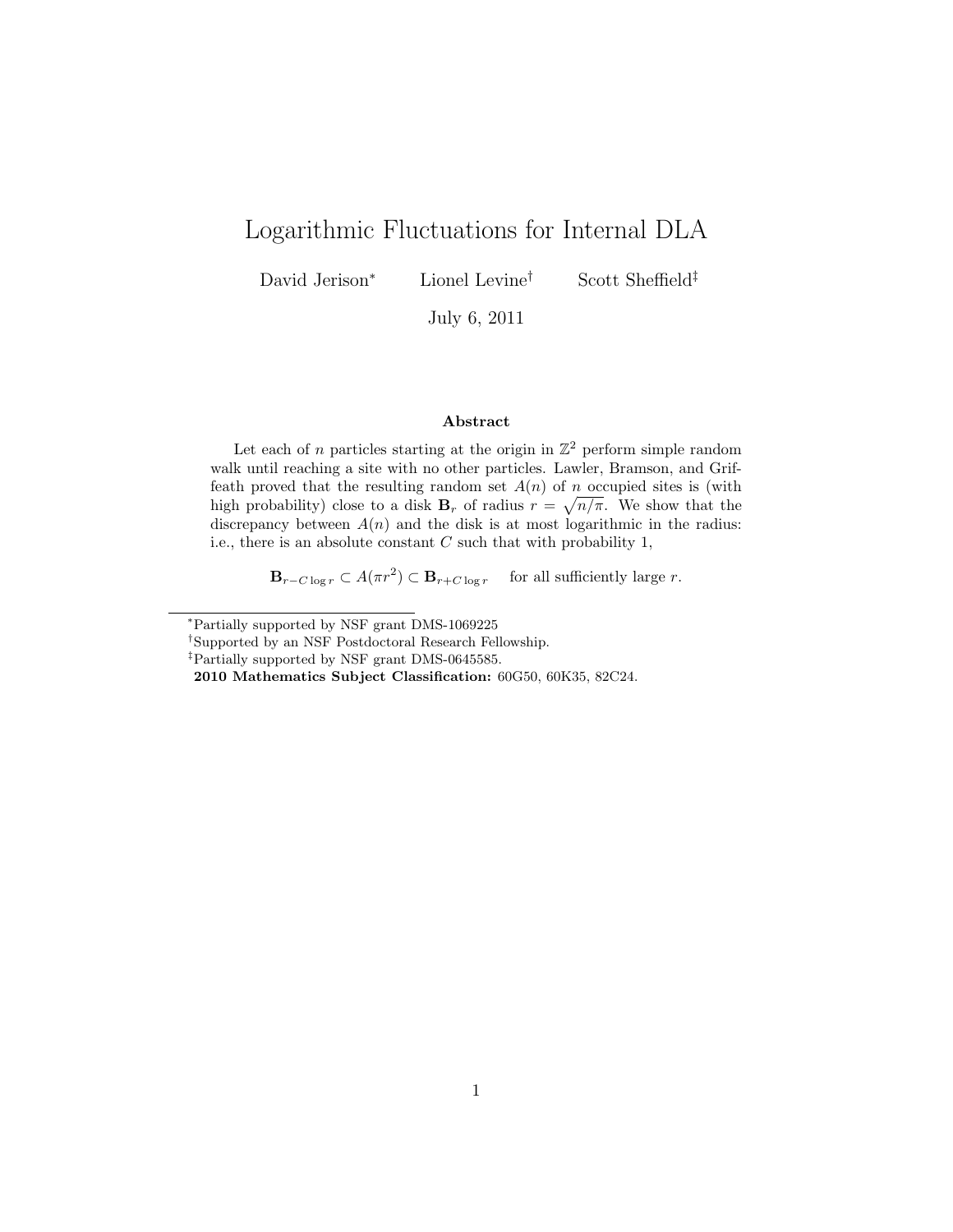### Contents

|                                                                   | 1 Introduction<br><b>Logarithmic fluctuations</b> |                                                                                   |                |  |
|-------------------------------------------------------------------|---------------------------------------------------|-----------------------------------------------------------------------------------|----------------|--|
|                                                                   |                                                   |                                                                                   |                |  |
|                                                                   | 2.1                                               |                                                                                   | 6              |  |
|                                                                   | $2.2^{\circ}$                                     | A priori bound on probability of large fluctuations                               | $\overline{7}$ |  |
|                                                                   | $2.3^{\circ}$                                     |                                                                                   | -9             |  |
|                                                                   |                                                   | 2.4 The discrete harmonic function $H_{\zeta}(z)$                                 | 10             |  |
|                                                                   | 2.5                                               |                                                                                   | 16             |  |
|                                                                   | 2.6                                               | Early points imply late points $\ldots \ldots \ldots \ldots \ldots \ldots \ldots$ | 21             |  |
|                                                                   | 2.7                                               | Late points imply early points $\ldots \ldots \ldots \ldots \ldots \ldots \ldots$ | 24             |  |
|                                                                   | 28<br>3 Concluding Remarks                        |                                                                                   |                |  |
|                                                                   | 31<br>A Appendix: Proof of Lemmas 2 and 3         |                                                                                   |                |  |
| A.1 Bounds on the probability of thin tentacles in all dimensions |                                                   |                                                                                   | 31             |  |
|                                                                   |                                                   | A.2 Bound on the probability of very late points                                  | 36             |  |

# <span id="page-1-0"></span>1 Introduction

In the process known as internal diffusion limited aggregation (IDLA) one constructs for each integer time  $n \geq 0$  an **occupied set**  $A(n) \subset \mathbb{Z}^2$  as follows: begin with  $A(1) = \{0\}$ , and for each n let  $A(n + 1)$  be  $A(n)$  plus the first point at which a simple random walk from the origin hits  $\mathbb{Z}^2 \setminus A(n)$ .

IDLA was first proposed by Meakin and Deutch [\[MD86\]](#page-37-0) as a model of industrial chemical processes such as electropolishing, corrosion and etching. After discussing these applications, they write "it is also of some fundamental significance to know just how smooth a surface formed by diffusion limited processes may be." Their numerical findings indicated that such surfaces are astonishingly smooth: in two and higher dimensions, the fluctuations appeared to be at most logarithmic in the number of particles.

In the more than two decades since, this finding has resisted mathematical proof. Diaconis and Fulton [\[DF91\]](#page-36-0) identified IDLA as a special case of a "smash sum" operation on subsets of  $\mathbb{Z}^2$ . Lawler, Bramson and Griffeath [\[LBG92\]](#page-36-1) proved that the asymptotic shape of the domain  $A(n)$  is a disk, and Lawler [\[Law95\]](#page-36-2) showed that the fluctuations from circularity are at most of order  $r^{1/3}$  up to logarithmic factors, where  $r = \sqrt{n/\pi}$  is the radius of the disk of area n. Later work [\[GQ00,](#page-36-3) [LP10\]](#page-37-1) related internal DLA with multiple sources to variational problems in PDE. However, the basic issue raised by Meakin and Deutch and again by Lawler ("A more interesting question... is whether the errors are  $o(n^{\alpha})$  for some  $\alpha < 1/3$ ." [\[Law95\]](#page-36-2)) stood until Asselah and Gaudillière  $[AG10a]$  (with an appendix by Blachère) improved the bound of  $r^{1/3}$  in dimensions  $d \geq 3$  to  $r^{1/(d+1)}$ .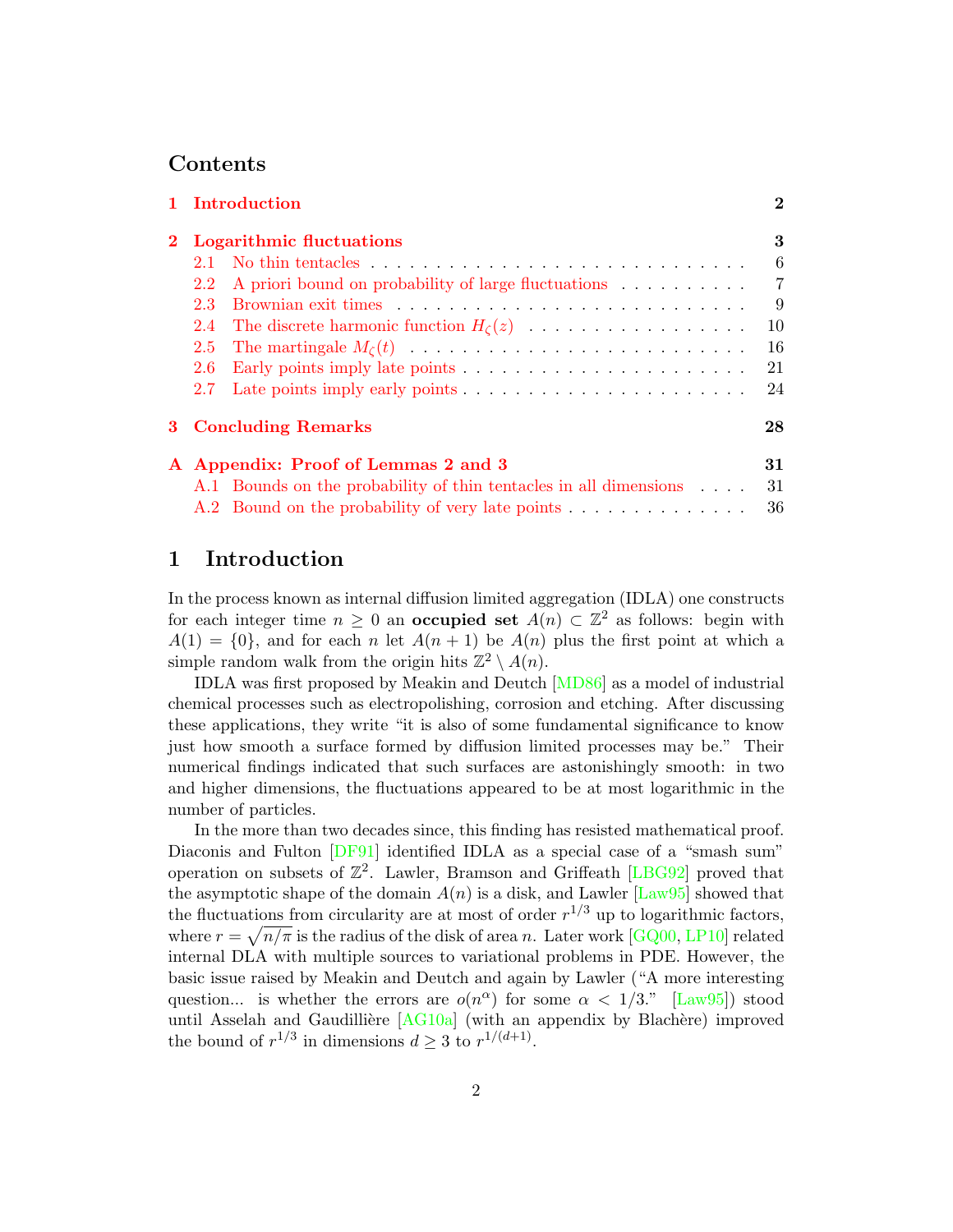Our main result shows that in dimension 2, the fluctuations from circularity are at most order  $\log r$ . In fact we show somewhat more, namely that the probability that the fluctuations at time  $n = \pi r^2$  exceed a log r decays like  $r^{-\gamma}$  (where  $\gamma$  can taken to be arbitrarily large, but the constant a may depend on  $\gamma$ ). Let

$$
\mathbf{B}_r = \left\{ z \in \mathbb{Z}^2 \mid z_1^2 + z_2^2 < r^2 \right\}
$$

be the set of lattice points lying in the open disk of radius  $r$  centered at 0. For convenience, we define the IDLA cluster  $A(t)$  for all  $t \in \mathbb{R}$  by setting  $A(t) = A(|t|)$ , where  $|t|$  is the greatest integer  $\leq t$  (and  $A(t) = \emptyset$  if  $t < 1$ ).

<span id="page-2-1"></span>**Theorem 1.** For each  $\gamma$  there exists an  $a = a(\gamma) < \infty$  such that for all sufficiently large r,

$$
\mathbb{P}\Big(\left\{\mathbf{B}_{r-a\log r}\subset A(\pi r^2)\subset \mathbf{B}_{r+a\log r}\right\}^c\Big)\leq r^{-\gamma}.
$$

The proof will show that  $a(\gamma)$  can be taken to be an affine function of  $\gamma$ . Taking  $C = a(\gamma)$  for large enough  $\gamma$ , Theorem [1](#page-2-1) in particular implies (by Borel-Cantelli) that the fluctuations from circularity are  $O(\log r)$  almost surely:

<span id="page-2-2"></span>
$$
\mathbb{P}\left\{\mathbf{B}_{r-C\log r} \subset A(\pi r^2) \subset \mathbf{B}_{r+C\log r} \text{ for all sufficiently large } r\right\} = 1. \tag{1}
$$

This is the first part of a three part article. In the second part, entitled Internal DLA in higher dimensions [\[JLS10\]](#page-36-5), we show that internal DLA in  $\mathbb{Z}^d$  for  $d \geq 3$ has even smaller fluctuations than in dimension 2: the higher-dimensional analogue has even smaller intertuations than in dimension 2, the inglier-dimensional analogue<br>of [\(1\)](#page-2-2) holds with log r replaced by  $\sqrt{\log r}$ . We believe that these orders (log r in or (1) holds with  $log r$  replaced by  $\sqrt{log r}$ . We believe that these orders (log r in dimension 2 and  $\sqrt{log r}$  in dimensions  $d \geq 3$ ) are the best possible. We discuss a possible approach to proving matching lower bounds, as well as several other open questions, in Section [3.](#page-27-0) Using methods rather different from ours, Asselah and Gaudillière [\[AG10b\]](#page-36-6) have recently announced an independently obtained upper bound of order  $\log^2 r$  in all dimensions  $d \geq 2$ .

In the third part, entitled Internal DLA and the Gaussian free field [\[JLS11\]](#page-36-7), we show that the fluctuations from circularity have a weak limit which is a variant of the Gaussian free field. While both this paper and the sequel address fluctuations of IDLA, the results are of a rather different nature: the present paper is concerned with fluctuations at the fine scale of individual lattice points. The sequel addresses average fluctuations, and will show that in a certain sense the fluctuation from circularity averaged over a constant fraction of the boundary (here inner and outer fluctuations cancel each other out) is only *constant* order. In fact, the fluctuations from circularity converge in law to a particular Gaussian random distribution on the circle, whose time evolution is related to the Gaussian free field.

# <span id="page-2-0"></span>2 Logarithmic fluctuations

We begin in Section [2.1](#page-5-0) with a lemma that rules out "thin tentacles" in the IDLA cluster (Lemma [2\)](#page-5-1). More precisely, it is unlikely that  $z \in A(n)$  and less than a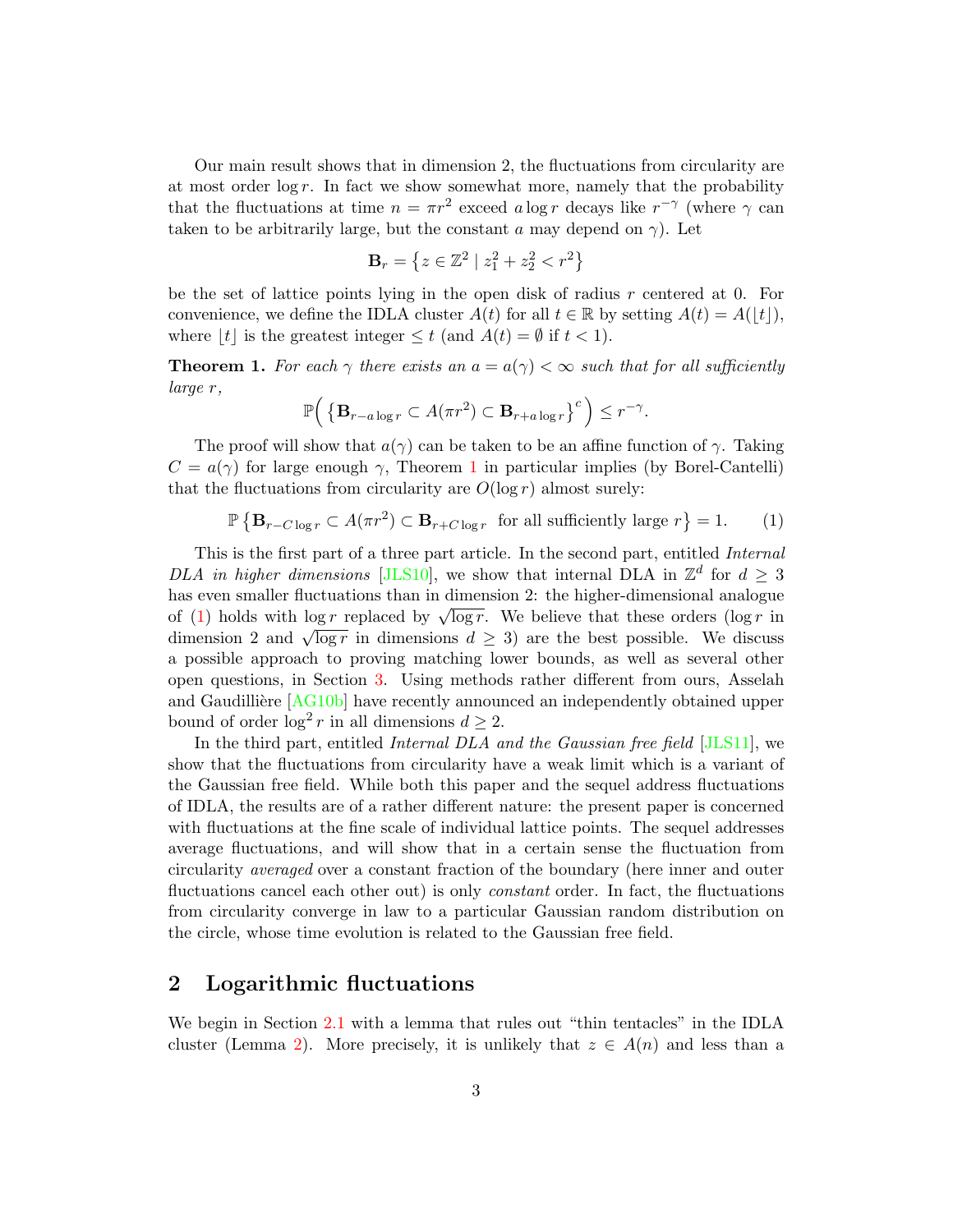

Figure 1: Top: IDLA cluster  $A(n)$  for  $n = 4 \times 10^5$ . Early points (see Section [2.2\)](#page-6-0) are colored red, and late points are colored blue. Bottom: closeup of a portion of the boundary of the cluster.

constant fraction  $bm^2$  of lattice sites in the disk  $\mathbf{B}(z,m)$  belong to  $A(n)$ . Section [2.2](#page-6-0) establishes a rather rough a priori bound on the probability of certain types of very large fluctuations. Section [2.3](#page-8-0) gives some large deviation results for the exit time of Brownian motion from an interval. These three sections comprise the background results needed for our argument.

In order to control more precisely the deviation from circularity near a point  $\zeta \in \mathbb{Z}^2$ , we define in Section [2.4](#page-9-0) a discrete harmonic function  $H_{\zeta}: \mathbb{Z}^2 \to \mathbb{R}$  which approximates the harmonic function

<span id="page-3-0"></span>
$$
F_{\zeta}(z) := \text{Re}\left(\frac{\zeta/|\zeta|}{\zeta - z}\right),\tag{2}
$$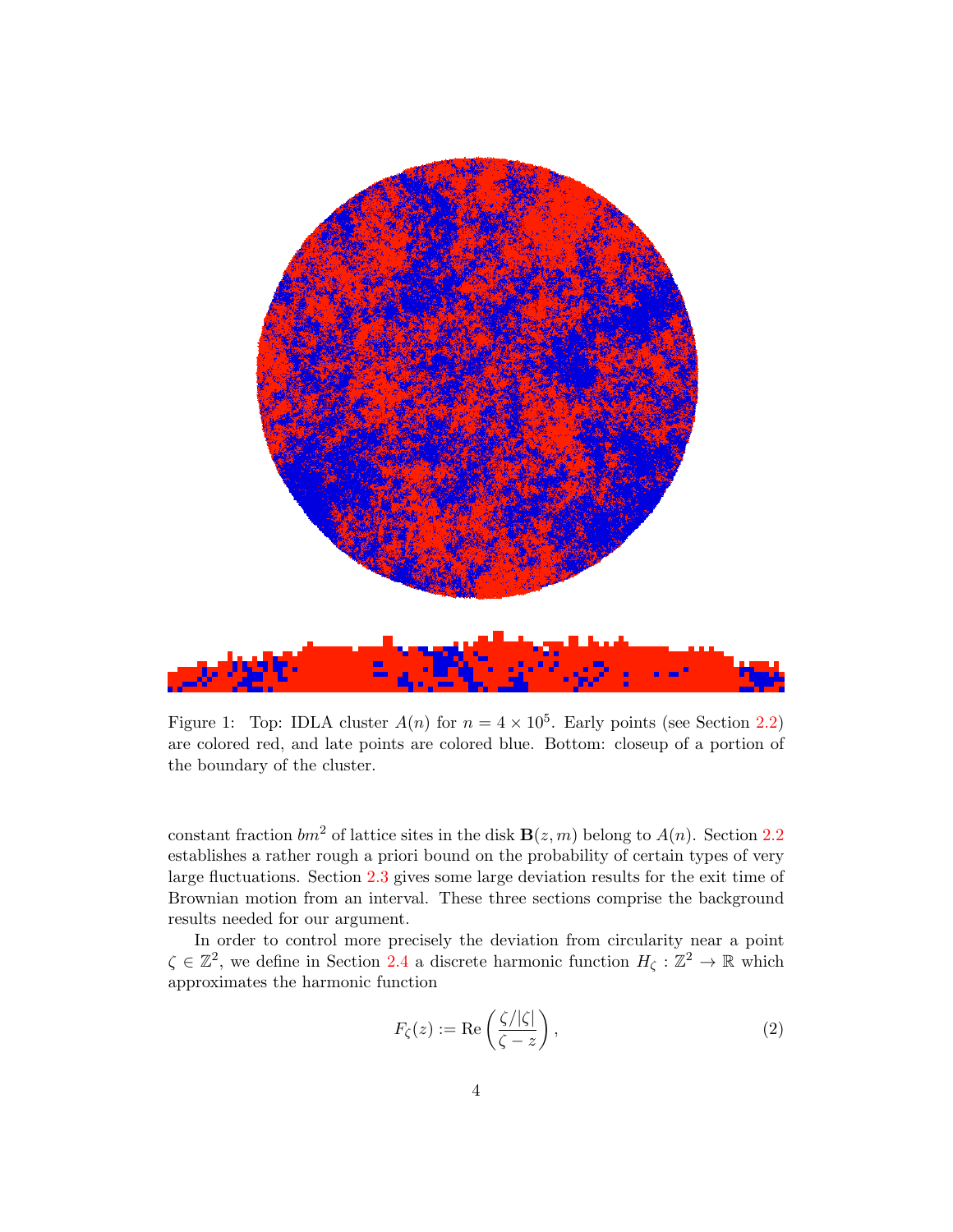where z and  $\zeta$  are viewed as complex variables. (Discrete harmonicity will fail for  $H_{\zeta}$  only at a few points near  $\zeta$ .) The function  $H_{\zeta}(z)-\frac{1}{2|\zeta|}$  $\frac{1}{2|\zeta|}$  approximates the discrete Poisson kernel for the disk  $B_{|\zeta|}$ , that is, the probability that simple random walk started at z first exits  $\mathbf{B}_{|\zeta|}$  at  $\zeta$ . We may extend the function  $H_{\zeta}$  linearly to the grid G of horizontal and vertical line segments joining vertices of  $\mathbb{Z}^2$ . If we begin with a collection of particles on the grid  $G$ , and we allow some of them to move according to Brownian motions on  $G$  (see Section [2.5\)](#page-15-0), according to determined starting and stopping rules, then the sum of  $H<sub>C</sub>$  over these particle locations is a continuous martingale (provided that no particle continues to move after reaching a point where discrete harmonicity fails).



Figure 2: Level sets of  $F_{\zeta}$ . Note that  $F_{\zeta} = \frac{1}{2l\zeta}$  $\frac{1}{2|\zeta|}$  on  $\partial \mathbf{B}_{|\zeta|}$  and  $F_{\zeta}(0) = \frac{1}{|\zeta|}$ .

By the martingale representation theorem (see  $[\overline{\text{RY05}}]$ , Theorem V.1.6]), we can represent any continuous martingale as a time change of a standard Brownian motion. Using the representation theorem and large deviations for Brownian exit times, we can control the likelihood that this martingale is larger or smaller than its mean by estimating its quadratic variation.

We will ultimately show that large deviations of  $A(n)$  from circularity are unlikely without large deviations of the martingale for some  $\zeta$ . For example, the fact that thin tentacles are unlikely (Lemma [2\)](#page-5-1) means that with high probability, a point near some  $\zeta$  cannot belong to  $A(n)$  unless many points near  $\zeta$  belong to  $A(n)$ . Since  $H_{\zeta}(z)$  is large for z close to  $\zeta$ , this can be used to show that (when  $\zeta$  is outside the typical range of  $A(n)$ ) the martingale is likely to be large if a point near  $\zeta$  belongs to  $A(n)$ . Similarly, we can show that if  $\zeta$  fails to be hit (long after we expect it to have been hit) then the martingale has to be small at that time. (For this step we actually use a modified version of the process in which particles are frozen when they first exit a set called  $\Omega_{\zeta}$  that approximates  $\mathbf{B}_{|\zeta|}$ , see Figure [5.](#page-11-0))

The martingale is a Brownian motion parameterized by its quadratic variation time, but the amount of quadratic variation time elapsed while  $A(n)$  is constructed is random. Note that the conditional expected amount of time elapsed when depositing one particle (given the locations of all previous particles) is the conditional variance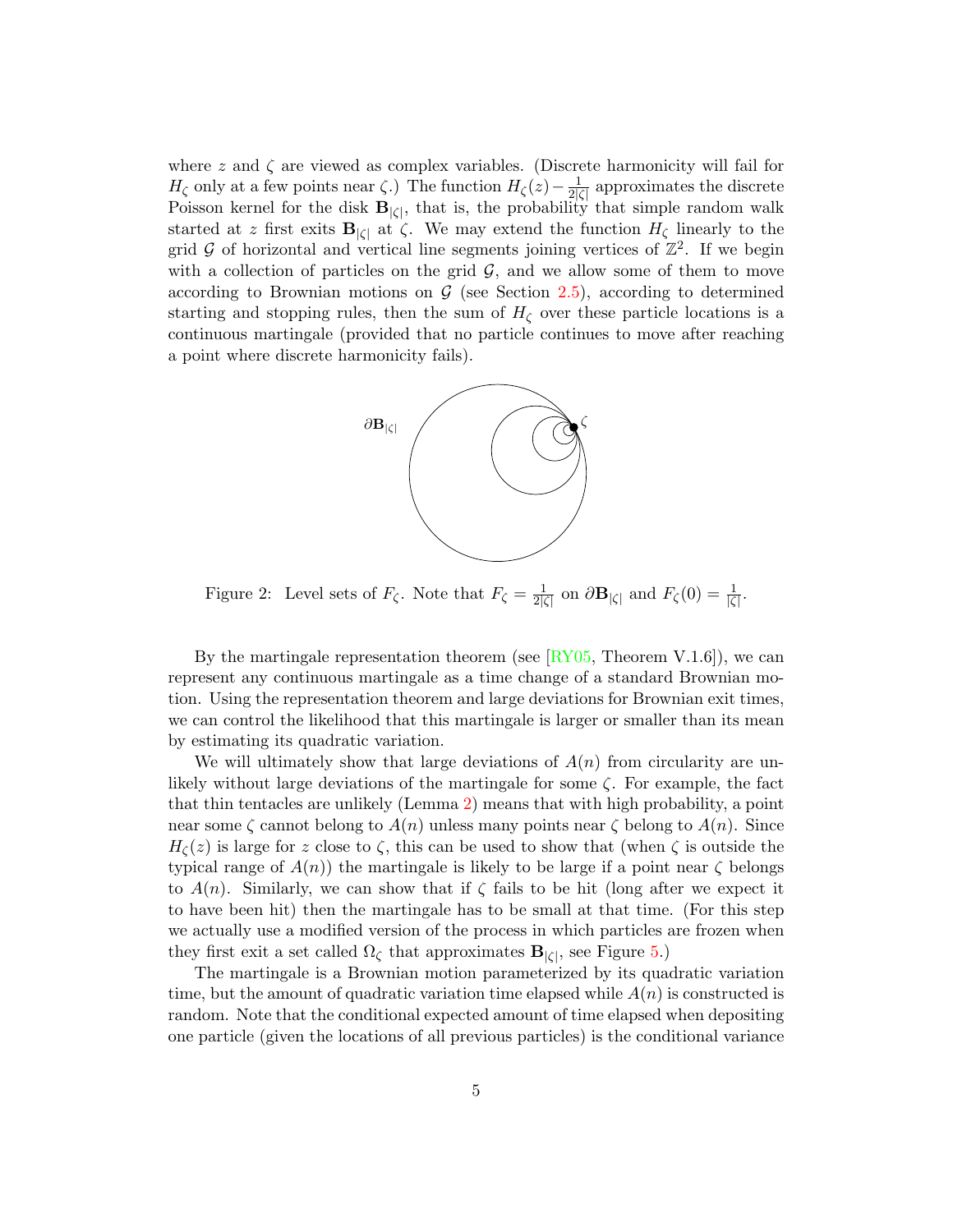of the value of  $H<sub>c</sub>$  at the position that the particle is deposited. This value is easy to approximate on the event that  $A(n)$  is approximately circular. If, as a heuristic, we assume that  $A(n)$  is approximately circular for all n, then a back of the envelope calculation shows that the total time lapse in constructing  $A(\pi|\zeta|^2)$ should be of order  $log |\zeta|$  in dimension two (and of constant order in all higher dimensions). On the event that the total time lapse is about right, the probability of having a martingale fluctuation of  $C_v$   $\log |\zeta|$  standard deviations should decay like  $e^{-\frac{C^2}{2}\log|\zeta|} = |\zeta|^{-C^2/2}$ . If C is large enough then we should be able to sum over all  $\zeta$  and show that we are unlikely to see fluctuations of this magnitude anywhere.

This heuristic actually suggests the basic strategy of our argument: we assume some amount of regularity for the growth of  $A(n)$  and use that assumption to show that the quadratic variation time lapse is unlikely to be large, hence large martingale fluctuations are unlikely, and hence the growth of  $A(n)$  is even more regular than we assumed. This strategy is pursued in Sections [2.6](#page-20-0) and [2.7,](#page-23-0) which contain the heart of proof. Using the ideas above, we will show that the presence of an "early point" (a point z visited at time less than  $\pi |z|^2$ ) implies, with high probability, the presence of a comparably late point at a previous time (Lemma [12\)](#page-20-1); similarly, the presence of a late point implies, with high probability, the presence of a significantly earlier point at a previous time (Lemma [13\)](#page-23-1). By iterating these two lemmas, we will see that if there were a substantial probability to have even a slightly early or late point (off by more than  $C \log r$ ), then there would be a substantial probability of having a much larger fluctuation, which would contradict our a priori estimate.

In general, we use  $C_0, C_1, \ldots$  to denote large constants and  $c_0, c_1, \ldots$  to denote small constants. Unless explicitly specified otherwise, these are all positive absolute constants.

### <span id="page-5-0"></span>2.1 No thin tentacles

Let  $A(n)$  be the internal DLA cluster formed from n particles started at the origin in  $\mathbb{Z}^2$ . For  $z \in \mathbb{Z}^2$  and a positive real number m, let

$$
\mathbf{B}(z,m) = \{ y \in \mathbb{Z}^2 : |y - z| < m \}
$$

where  $|z| = (z_1^2 + z_2^2)^{1/2}$  is the Euclidean norm.

The following lemma is a variant of  $[LP10, Lemma 5.12]$  $[LP10, Lemma 5.12]$ . The basic estimates involved are similar to those used by Lawler, Bramson and Griffeath in their proof of the outer bound; see in particular [\[LBG92,](#page-36-1) Lemma 5b].

<span id="page-5-1"></span>**Lemma 2.** There are positive absolute constants b,  $C_0$ , and  $c_0$  such that for all real numbers  $m > 0$  and all  $z \in \mathbb{Z}^2$  with  $|z| \ge m$ ,

<span id="page-5-2"></span>
$$
\mathbb{P}\left\{z\in A(n),\ \#(A(n)\cap\mathbf{B}(z,m))\leq bm^2\right\}\leq C_0e^{-c_0m}.\tag{3}
$$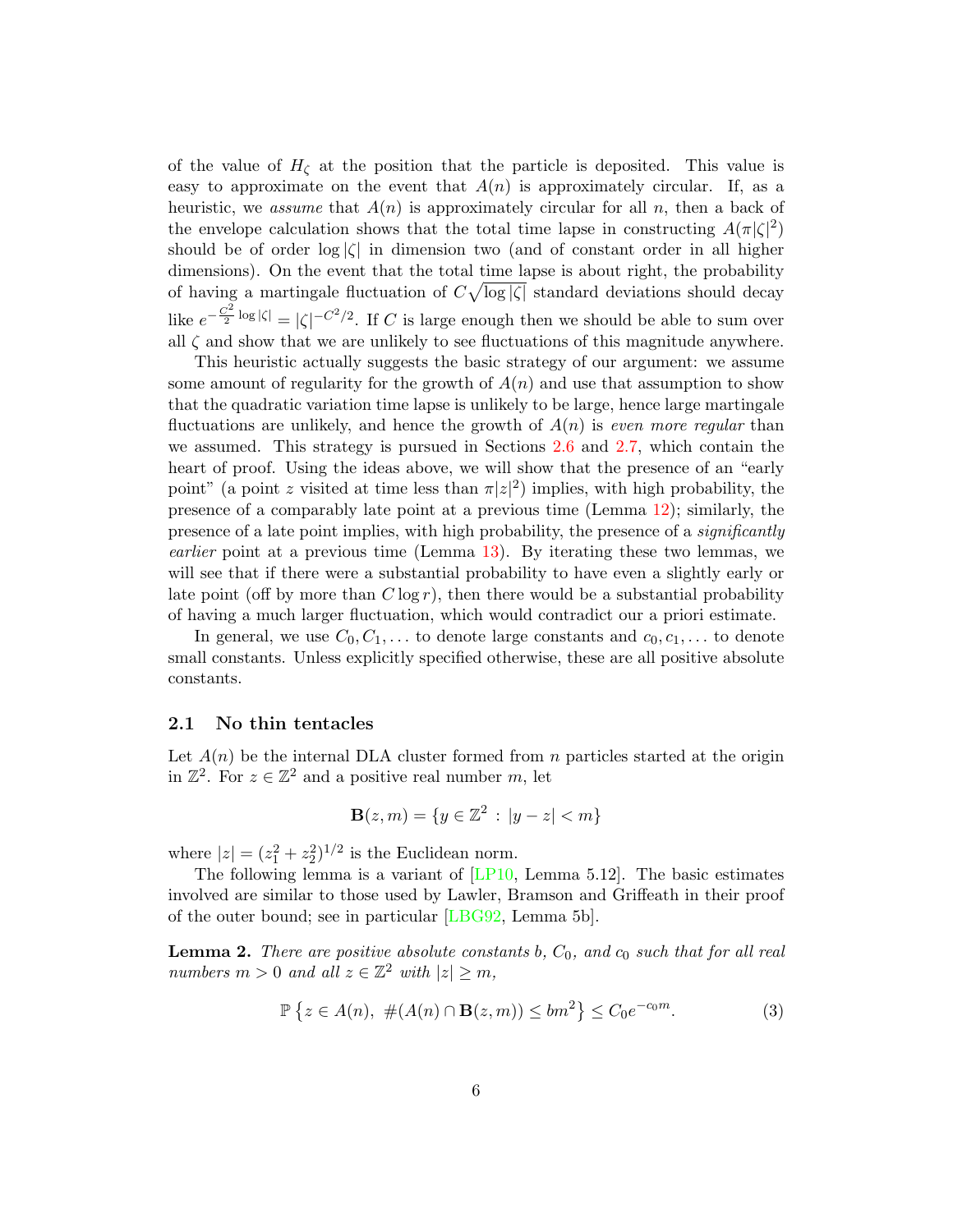In other words, it is unlikely that z belongs to the cluster  $A(n)$  but less than a constant fraction of sites in the ball  $B(z, m)$  belong to the cluster. Figure [3](#page-6-1) depicts this unlikely scenario.



<span id="page-6-1"></span>Figure 3: A thin tentacle.

In fact, the exponent on the right side of [\(3\)](#page-5-2) can be improved to order  $m^2/\log m$ (and to order  $m^2$  in dimensions  $d \geq 3$ ). In appendix [A.1,](#page-30-1) we prove these stronger bounds in all dimensions. We anticipate using these bounds for  $d \geq 3$  in our sequel paper Internal DLA in higher dimensions. For purposes of the present paper, we will use only the bound  $(3)$  in dimension  $d = 2$ .

### <span id="page-6-0"></span>2.2 A priori bound on probability of large fluctuations

We expect a point  $z \in \mathbb{Z}^2$  to first join the IDLA cluster  $A(n)$  at time about  $n = \pi |z|^2$ . This motivates the following two definitions, which are illustrated in Figure [4.](#page-7-1)

**Definition.** For a positive real number m, we say that  $z \in \mathbb{Z}^2$  is m-early if  $z \in \mathbb{Z}^2$  $A(\pi(|z|-m)^2)$ . For a time N, let

$$
\mathcal{E}_m[N] := \bigcup_{z \in A(N)} \left\{ z \in A(\pi(|z| - m)^2) \right\}
$$

be the event that some point in  $A(N)$  is m-early.

**Definition.** For a positive real number  $\ell$ , we say that  $z \in \mathbb{Z}^2$  is  $\ell$ -late if  $z \notin \mathbb{Z}$  $A(\pi(|z|+\ell)^2)$ . For a time N, let

$$
\mathcal{L}_{\ell}[N] = \bigcup_{z \in \mathbf{B}_{\sqrt{N/\pi} - \ell}} \left\{ z \notin A(\pi(|z| + \ell)^2) \right\}
$$

be the event that some point in  $\mathbf{B}_{\sqrt{N/\pi}-\ell}$  is  $\ell$ -late.

The next lemma gives the a priori estimate on the probability of very late points that we will use to get the proof started in Sections [2.6](#page-20-0) and [2.7.](#page-23-0) It follows easily from Lemma 6 of [\[LBG92\]](#page-36-1); for completeness, we include a proof in appendix [A.2.](#page-35-0)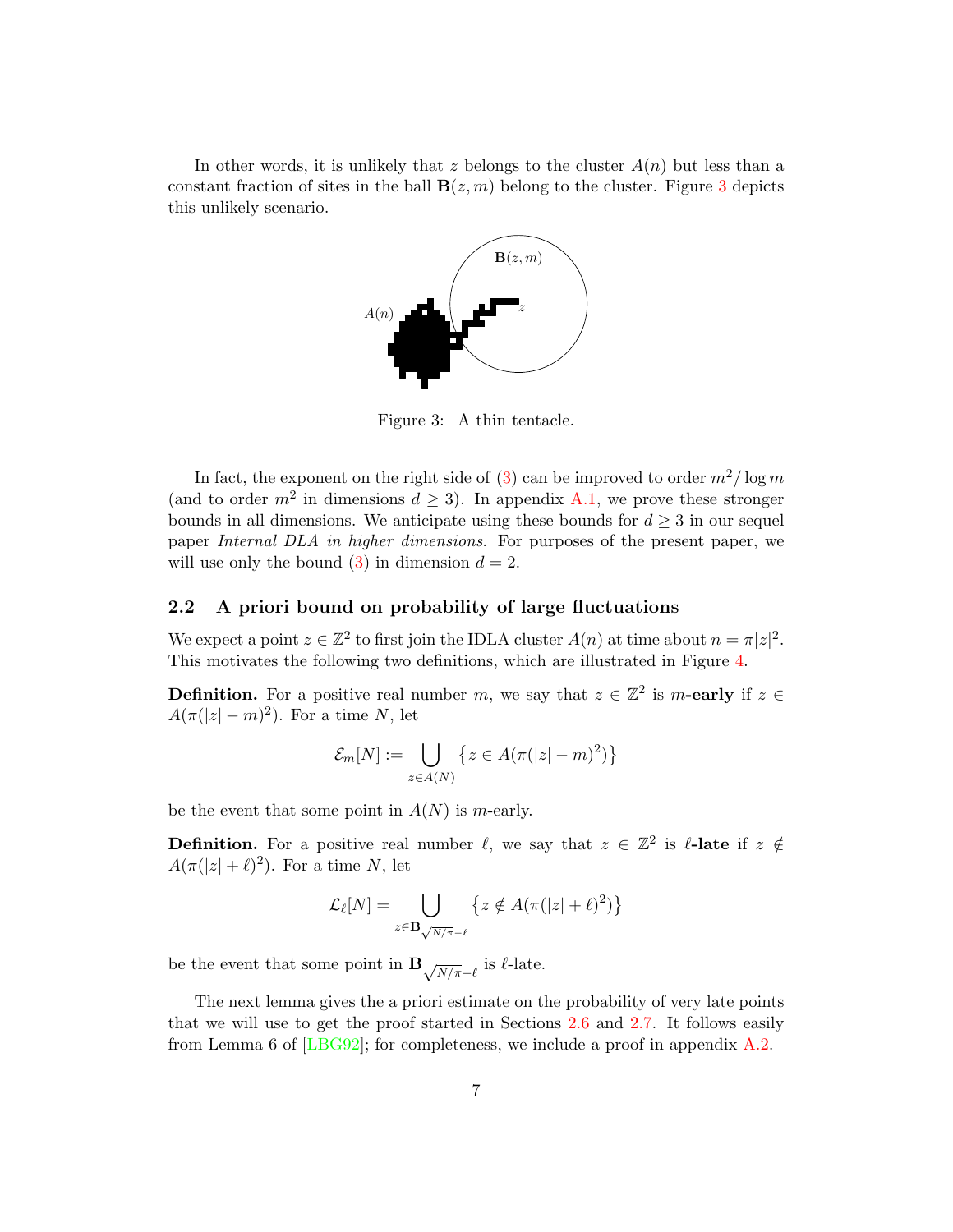

<span id="page-7-1"></span>Figure 4: Illustration of an IDLA cluster  $A(n)$  (union of the black squares), an m-early point and an  $\ell$ -late point. The early point belongs to  $A(n)$  despite lying outside the disk  $\mathbf{B}_{r+m}$ , where  $r = \sqrt{n/\pi}$ ; the late point does not belong to  $A(n)$ despite lying inside the disk  $B_{r-\ell}$ .

<span id="page-7-0"></span>**Lemma 3.** There are absolute constants  $C_0$ ,  $c_0 > 0$  such that for all real  $\ell > 0$ ,

<span id="page-7-3"></span>
$$
\mathbb{P}\left(\mathcal{L}_{\ell}[100\pi\ell^2]\right) \le C_0 e^{-c_0\ell}.\tag{4}
$$

To avoid referring to too many unimportant constants, we take  $C_0$  large enough and  $c_0$  small enough so that the same  $C_0$  and  $c_0$  work in Lemmas [2](#page-5-1) and [3.](#page-7-0)

To prove Theorem [1](#page-2-1) we will show that for each  $\gamma$  there is a constant  $a = a(\gamma)$ such that if r is sufficiently large and  $m = \ell = a \log r$  and  $n = \pi r^2$ , then

<span id="page-7-2"></span>
$$
\mathbb{P}\left(\mathcal{E}_m(n)\cup\mathcal{L}_\ell(n)\right)\leq r^{-\gamma}.\tag{5}
$$

<span id="page-7-4"></span>The next lemma is an easy observation which shows that [\(5\)](#page-7-2) implies Theorem [1.](#page-2-1) **Lemma 4.** For all  $\ell, m, N > 0$  we have

$$
\mathcal{E}_m[N]^c = \bigcap_{n \le N} \left\{ A(n) \subset \mathbf{B}_{\sqrt{n/\pi} + m} \right\}
$$

$$
\mathcal{L}_{\ell}[N]^c = \bigcap_{n \le N} \left\{ \mathbf{B}_{\sqrt{n/\pi} - \ell} \subset A(n) \right\}.
$$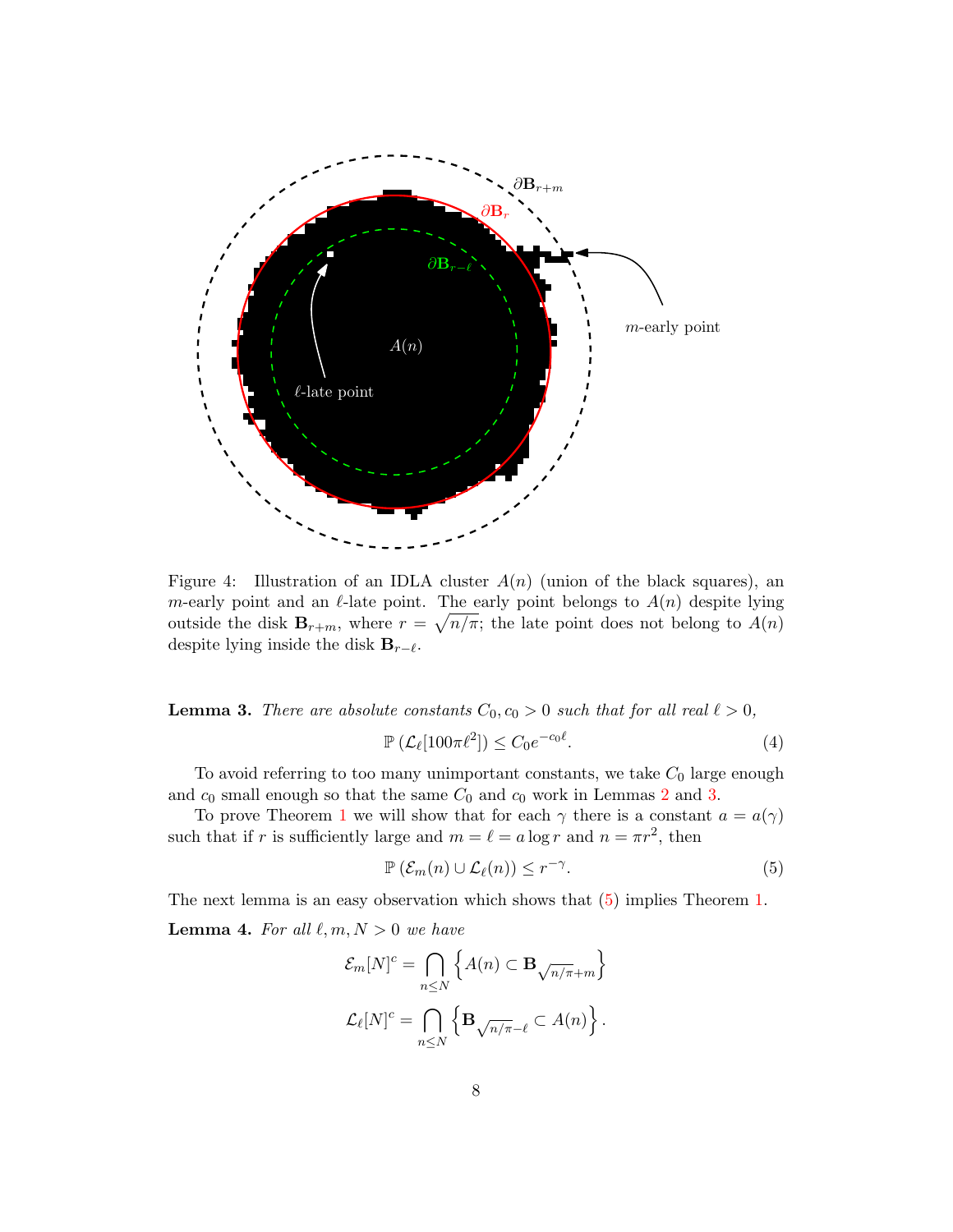Proof. Taking complements in the definition, we obtain

$$
\mathcal{E}_m[N]^c = \bigcap_{z \in A(N)} \{ z \notin A(\pi(|z|-m)^2) \}
$$
  
= 
$$
\bigcap_{z \in A(N)} \bigcap_{n \le \min(N, \pi(|z|-m)^2)} \{ z \notin A(n) \}
$$
  
= 
$$
\bigcap_{n \le N} \bigcap_{z \colon |z| \ge \sqrt{n/\pi} + m} \{ z \notin A(n) \}
$$
  
= 
$$
\bigcap_{n \le N} \{ A(n) \subset \mathbf{B}_{\sqrt{n/\pi} + m} \}.
$$

Likewise,

$$
\mathcal{L}_{\ell}[N]^{c} = \bigcap_{z \in \mathbf{B}_{\sqrt{N/\pi}-\ell}} \{z \in A(\pi(|z|+\ell)^{2})\}
$$

$$
= \bigcap_{z \in \mathbf{B}_{\sqrt{N/\pi}-\ell}} \bigcap_{\pi(|z|+\ell)^{2} \le n \le N} \{z \in A(n)\}
$$

$$
= \bigcap_{n \le N} \bigcap_{z \colon |z| \le \sqrt{n/\pi}-\ell} \{z \in A(n)\}
$$

$$
= \bigcap_{n \le N} \{B_{\sqrt{n/\pi}-\ell} \subset A(n)\}.
$$

### <span id="page-8-0"></span>2.3 Brownian exit times

For  $x \in \mathbb{R}$ , write  $\mathbb{E}_x$  for the expectation on a probability space supporting a onedimensional standard Brownian motion  ${B(s)}_{s\geq0}$  started at  $B(0) = x$ . For  $a, b > 0$ , let

$$
\tau(-a, b) = \inf\{s > 0 \mid B(s) \notin [-a, b]\}
$$

be the first exit time of Brownian motion from the interval  $[-a, b]$ .

<span id="page-8-2"></span>**Lemma 5.** Let  $0 < a \leq b$  and  $\lambda > 0$ . If  $\sqrt{\lambda}(a+b) \leq 3$ , then

$$
\mathbb{E}_0 e^{\lambda \tau(-a,b)} \le 1 + 10\lambda ab.
$$

*Proof.* Let  $c = (a + b)/2$ , and for  $x \in [-c, c]$  let

$$
f(x) = \mathbb{E}_x e^{\lambda \tau(-c,c)}
$$

By translating the interval  $[-a, b]$  to  $[-c, c]$ , it suffices to show that if  $\sqrt{\lambda}c \leq 3/2$ , then

<span id="page-8-1"></span>
$$
f(x) \le 1 + 10\lambda(c+x)(c-x). \tag{6}
$$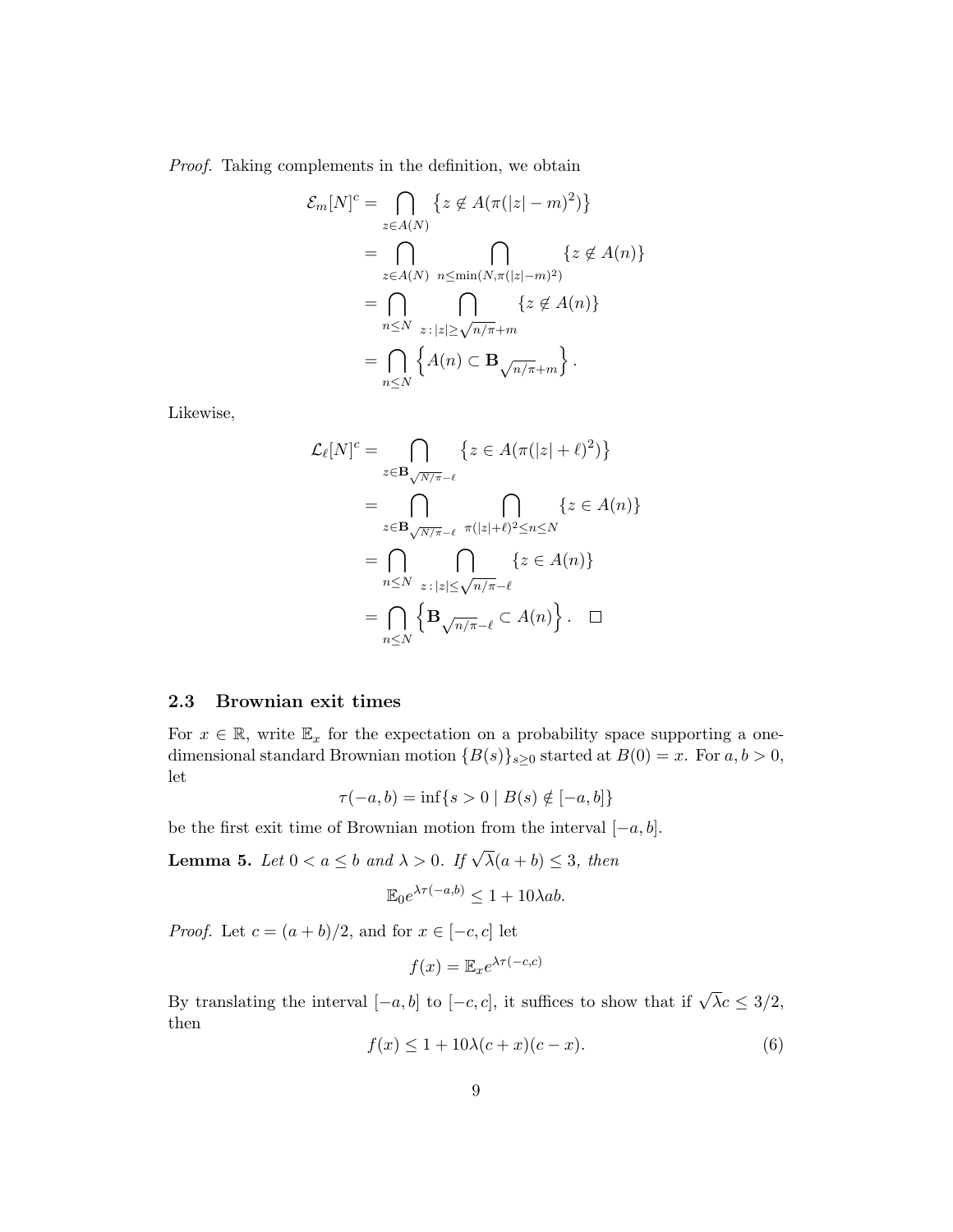The function  $e^{\lambda t} f(x)$  obeys the heat equation in the strip  $[0, \infty) \times [-c, c]$ , hence

$$
e^{\lambda t}f''(x) = -\lambda e^{\lambda t}f(x).
$$

Since f is even and  $f(c) = 1$ , we conclude that

$$
f(x) = \frac{\cos(\sqrt{\lambda}x)}{\cos(\sqrt{\lambda}c)}.
$$

Since  $\cos x$  is concave in the interval  $[0, \frac{3}{2}]$  $\frac{3}{2}$ , we have

$$
\cos(\sqrt{\lambda}x) \le \cos(\sqrt{\lambda}c) + \sqrt{\lambda}(c - x)\sin(\sqrt{\lambda}c)
$$

which gives

$$
f(x) \le 1 + \sqrt{\lambda}(c - x)\tan(\sqrt{\lambda}c).
$$

Since  $\tan \theta < 10\theta$  for  $\theta \in [0, \frac{3}{2}]$  $\frac{3}{2}$ , we conclude that for  $x \in [0, c]$ ,

$$
f(x) \le 1 + 10\lambda c(c - x) \le 1 + 10\lambda(c + x)(c - x)
$$

which establishes  $(6)$ .

The following well-known estimate appears as Proposition II.1.8 in [\[RY05\]](#page-37-2).

<span id="page-9-2"></span>**Lemma 6.** Let  ${B(s)}_{s\geq0}$  be a standard Brownian motion with  $B(0) = 0$ . Then for any  $k, s > 0$ 

$$
\mathbb{P}\left\{\sup_{s'\in[0,s]}B(s')\ge ks\right\}\le e^{-k^2s/2}.
$$

# <span id="page-9-0"></span>2.4 The discrete harmonic function  $H_{\zeta}(z)$

Fix a lattice point  $\zeta \in \mathbb{Z}^2$ . In this section we define the discrete harmonic function  $H_{\zeta}$ resembling  $\overline{F}_{\zeta}$  in [\(2\)](#page-3-0), which we will use to detect early points near  $\zeta$ .

For  $z \in \mathbb{Z}^2$ , let  $P_n(z)$  be the probability that an *n*-step simple random walk started at the origin in  $\mathbb{Z}^2$  ends at z. The recurrent potential kernel for simple random walk in  $\mathbb{Z}^2$  is defined by

$$
g(z) = \sum_{n=0}^{\infty} (P_n(0) - P_n(z)).
$$
 (7)

This sum is finite for all  $z \in \mathbb{Z}^2$ , and its discrete Laplacian

<span id="page-9-1"></span>
$$
\Delta g(z) = \frac{g(z+1) + g(z-1) + g(z+i) + g(z-i)}{4} - g(z) \tag{8}
$$

vanishes for  $z \neq 0$  and equals 1 if  $z = 0$ . Here we have identified  $\mathbb{Z}^2$  with  $\mathbb{Z} + i\mathbb{Z} \subset \mathbb{C}$ . Fukai and Uchiyama [\[FU96\]](#page-36-8) and Kozma and Schreiber [\[KS04\]](#page-36-9) develop an asymptotic

 $\Box$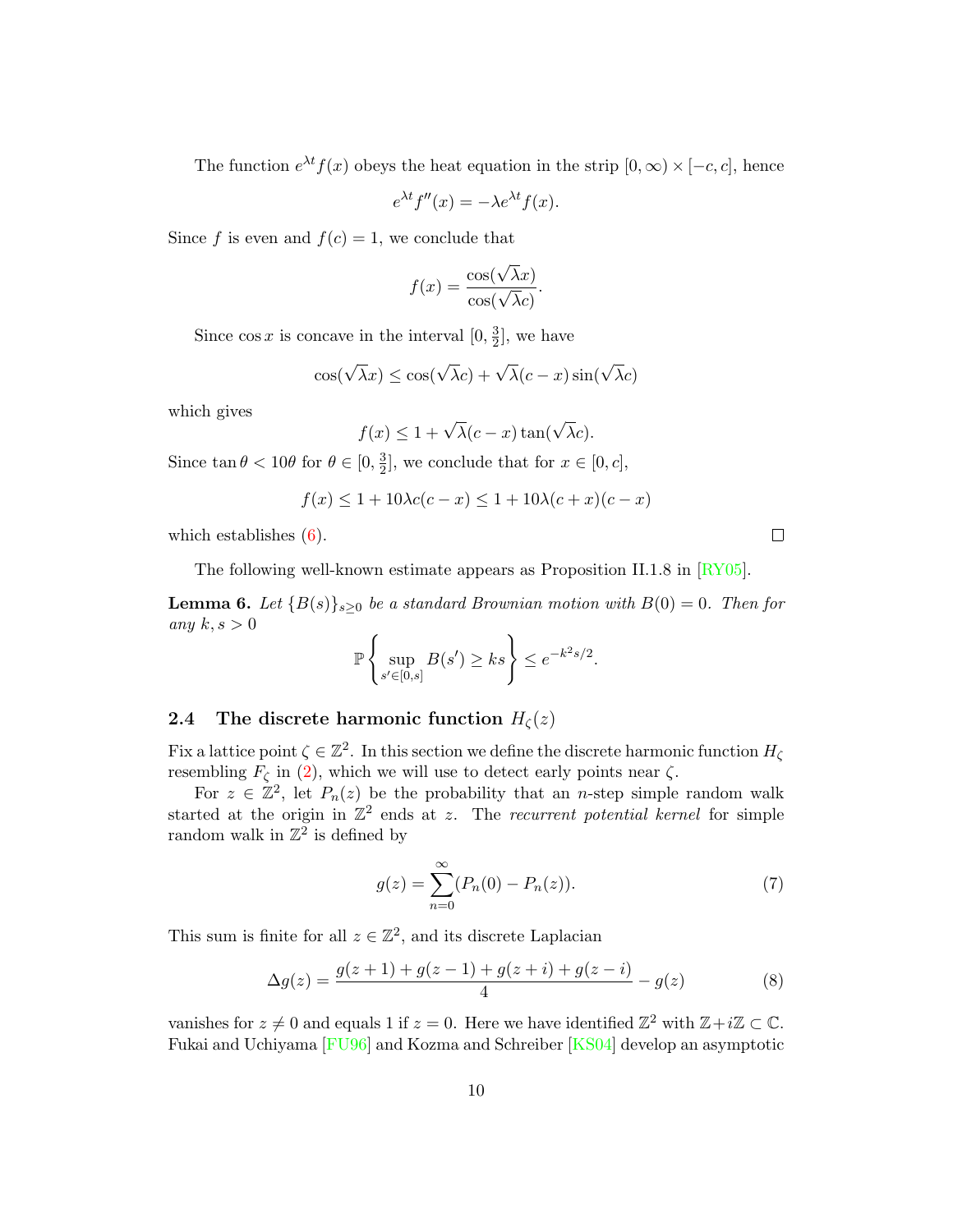expansion for  $q(z)$ . We will use only the following estimate: there are absolute constants  $\lambda$  and  $C_0$  (rendered explicit in [\[KS04\]](#page-36-9); see also [\[LL10,](#page-36-10) §4.4]) such that

<span id="page-10-1"></span>
$$
\left| g(z) - \frac{2}{\pi} \log |z| - \lambda \right| \le C_0 |z|^{-2}.
$$
 (9)

We will use this sharp asymptotic estimate of the potential kernel to show that the discrete harmonic function  $H_{\zeta}$  defined below is close to the continuum harmonic function  $F_{\zeta}$  (Lemma [7c](#page-12-0)), which in turn gives a discrete mean value property: the average value of  $H_{\zeta}$  on the discrete disk  $\mathbf{B}_r$  is very close to  $H_{\zeta}(0)$  (Lemma [8c](#page-13-0)).

Evidently,  $g(0) = 0$  and g is symmetric under the dihedral symmetries generated by the reflections across the axes  $x+iy \mapsto \pm x\pm iy$ , and the diagonal,  $x+iy \mapsto y+ix$ . Moreover,  $g(z) > 0$  for all  $z \neq 0$ . Exact values of g near the origin can be computed using the McCrea-Whipple algorithm, described in  $[KS04]$ . In particular,

$$
g(1) = 1,
$$
  $g(1 + i) = \frac{4}{\pi}.$ 

(We will use these exact values for convenience in specifying constants. But what we really need is not the actual values, but the property that  $g(1+i) > g(1)$ , which is not surprising since  $1 + i$  is farther from the origin than 1.)

We construct the function  $H_{\zeta}$  for  $\zeta = x + iy$  in the sector  $S = {\zeta \mid 0 \le y \le x}$ . (For  $\zeta \notin S$ , we choose a dihedral symmetry  $\phi$  such that  $\phi \zeta \in S$ , and define  $H_{\zeta}(z) :=$  $H_{\phi\zeta}(\phi z)$ .) Let

<span id="page-10-0"></span>
$$
\rho = |\zeta|
$$

and write

$$
\zeta/\rho = \alpha_1 + \alpha_2(1+i)
$$

with  $\alpha_2 = y/\rho$  and  $\alpha_1 = (x - y)/\rho$ . The property we will use about the coefficients  $\alpha_j$  for  $j = 1, 2$  is that they are positive and bounded. Indeed  $0 \le \alpha_j \le 1$ .

Define

$$
H_{\zeta}(z) = \frac{\pi}{2} [\alpha_1 g(z - \zeta - 1) + \alpha_2 g(z - \zeta - 1 - i) - (\alpha_1 + \alpha_2) g(z - \zeta)].
$$

Note that (using the symmetries)

$$
H_{\zeta}(\zeta) = \frac{\pi}{2} [\alpha_1 g(1) + \alpha_2 g(1+i)] > 0
$$
  
\n
$$
H_{\zeta}(\zeta + 1) = \frac{\pi}{2} [\alpha_2 g(1) - (\alpha_1 + \alpha_2) g(1)] < 0
$$
  
\n
$$
H_{\zeta}(\zeta + 1 + i) = \frac{\pi}{2} [\alpha_1 g(1) - (\alpha_1 + \alpha_2) g(1+i)] < 0.
$$
\n(10)

The last inequality follows from the fact that  $g(1+i) > g(1)$ .

Extend  $H_{\zeta}$  linearly along each edge of the grid

$$
\mathcal{G} = \{x + iy \mid x \in \mathbb{Z} \text{ or } y \in \mathbb{Z}\}.
$$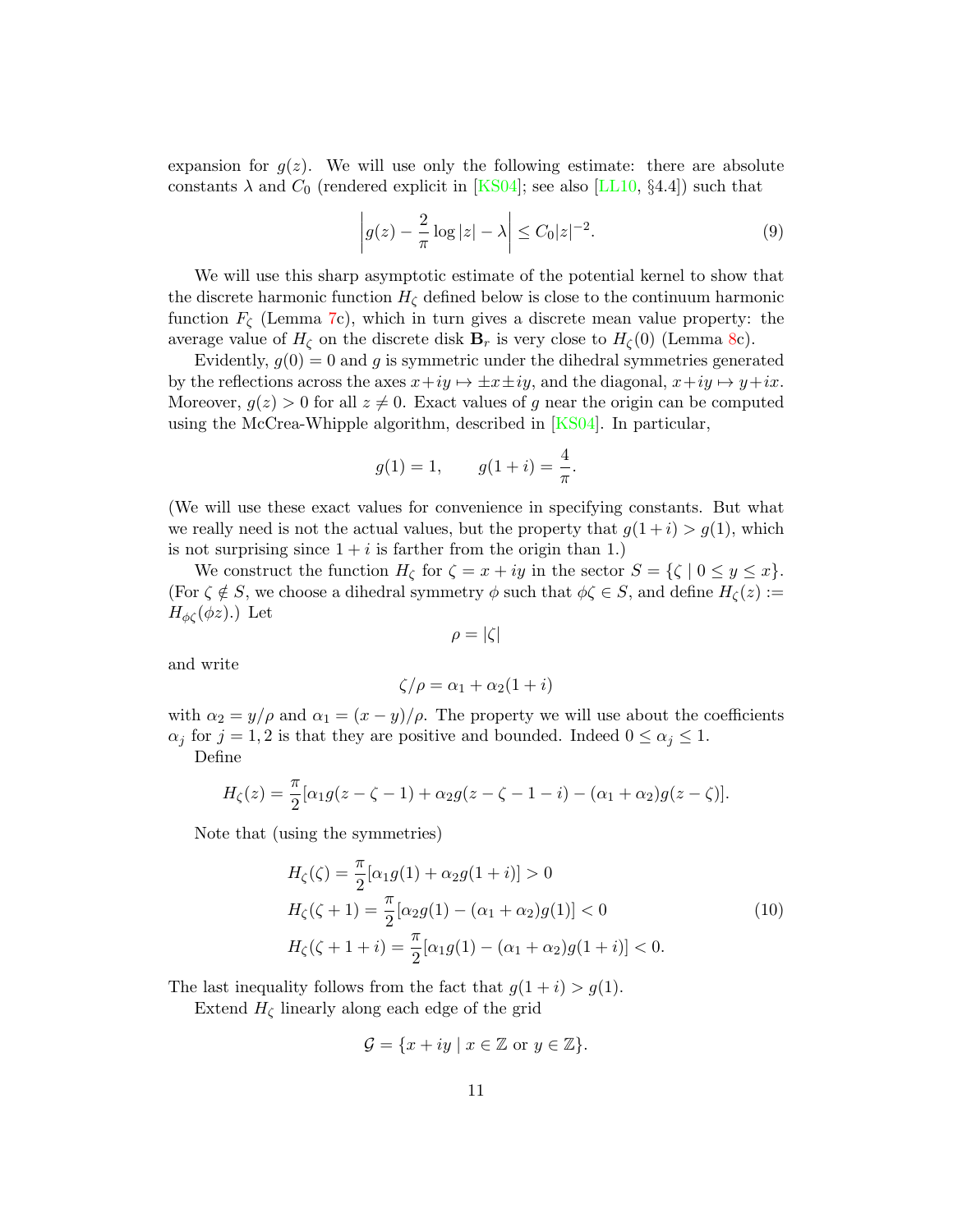

<span id="page-11-0"></span>Figure 5: Illustration of the set  $\Omega_{\zeta}$  for  $\zeta = 6 + 4i$ . The function  $H_{\zeta}$  is discrete harmonic except at the three points  $\zeta$ ,  $\zeta + 1$ , and  $\zeta + 1 + i$ . Its value is positive at  $\zeta$  and negative at  $\zeta + 1$  and  $\zeta + 1 + i$ . For general  $z \in \mathcal{G}$ , we have  $H_{\zeta}(z) = \mathbb{E}H_{\zeta}(w)$ where w is the first of these three points hit by a Brownian motion in  $\mathcal G$  started at z. Large green dots on the edges of G represent points  $z \in \mathcal{G}$  for which  $H_{\zeta}(z) = 1/2\rho$ . Together with  $\zeta$ , these points form the boundary of  $\Omega_{\zeta}$ . Small black dots indicate points in  $\mathbb{Z}^2 \cap \Omega_{\zeta}$ . For  $z \in \Omega_{\zeta}$ , the value  $H_{\zeta}(z) - 1/2\rho$  is proportional to the probability that a Brownian motion in G started at z first exits  $\Omega_{\zeta}$  at  $\zeta$ .

(By an edge of G we mean a line segment of length 1 whose endpoints lie in  $\mathbb{Z}^2$ .) Now define  $\Omega_{\zeta}$  as the connected component of the origin in the set

$$
\{z\in\mathcal{G}-\{\zeta\}:H_{\zeta}(z)>1/2\rho\}.
$$

Recall the discrete Laplacian  $\Delta$  on  $\mathbb{Z}^2$ , defined in [\(8\)](#page-9-1). We say that a function f defined on a subset  $\Lambda \subset \mathcal{G}$  is *grid-harmonic* if it is continuous and

- For each edge e of G, if  $I \subset e \cap \Lambda$  is an interval, then f is linear on I.
- For each vertex of  $\mathbb{Z}^2$  in the interior of  $\Lambda$ , the sum of the slopes of the four line segments starting at  $z$  (directed away from  $z$ ) is zero.

For example, this holds if  $\Lambda = \mathcal{G}$  and f is discrete harmonic on vertices and linear on edges.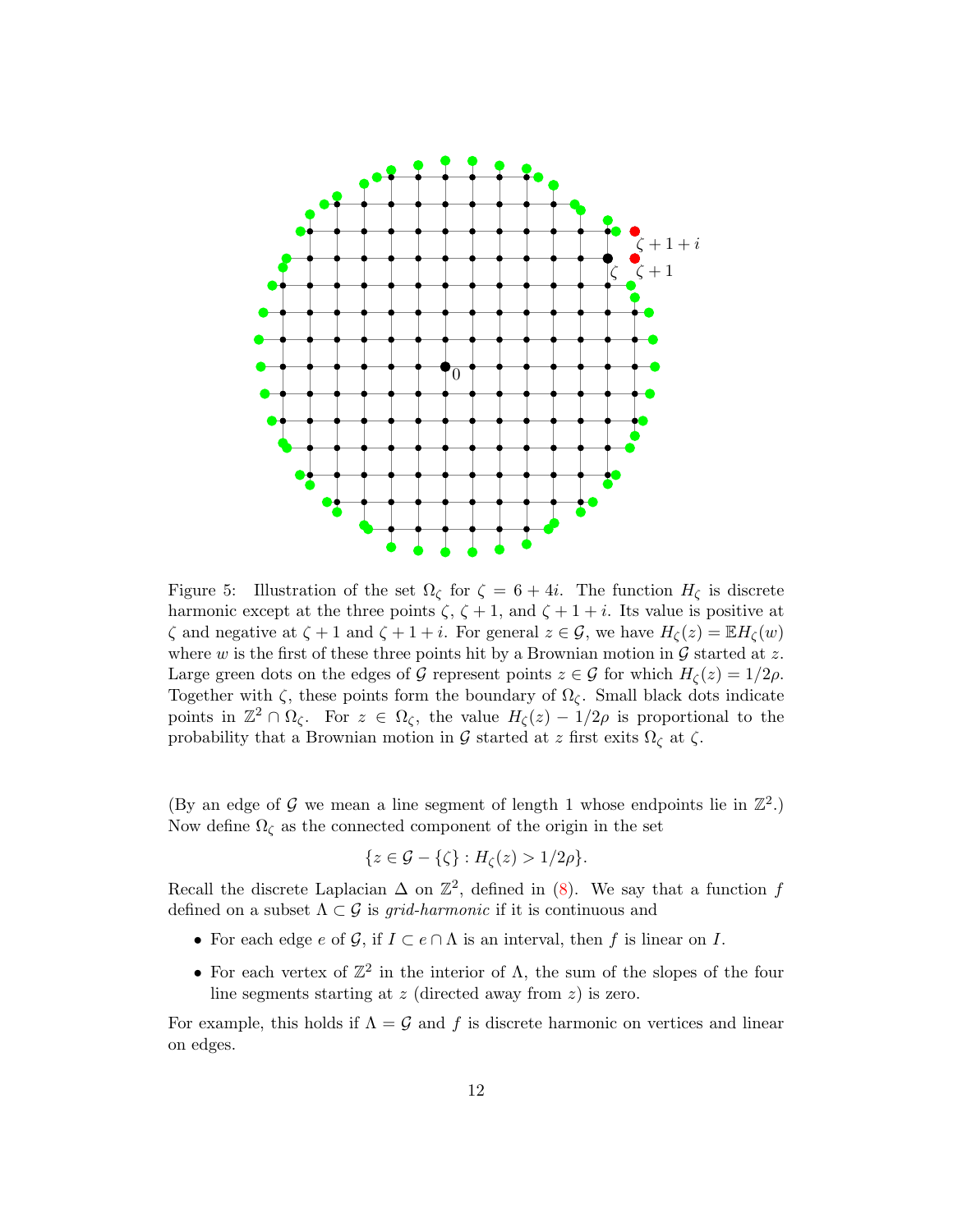### <span id="page-12-0"></span>Lemma 7.

- (a)  $H_{\zeta}$  is grid-harmonic on  $\Omega_{\zeta}$ , and  $H_{\zeta} \geq 1/2\rho$  on  $\Omega_{\zeta}$ .
- (b)  $\zeta \in \partial \Omega_{\zeta}$ , and for all  $z \in \partial \Omega_{\zeta} \setminus {\{\zeta\}}$  we have  $H_{\zeta}(z) = 1/2\rho$ .
- (c) There is an absolute constant  $C_1 < \infty$  such that

$$
|H_{\zeta}(z) - F_{\zeta}(z)| \le C_1 |z - \zeta|^{-2}.
$$

In particular,

$$
|H_{\zeta}(0) - 1/\rho| \le C_1 \rho^{-2}.
$$

(d)  $1 \leq H_{\zeta}(\zeta) \leq 2$ .

Proof.

- (a) By [\(10\)](#page-10-0) we have  $H_{\zeta}(\zeta + 1) < 1/2\rho$  and  $H_{\zeta}(\zeta + 1 + i) < 1/2\rho$ , so the points  $\zeta + 1$  and  $\zeta + 1 + i$  are not in  $\Omega_{\zeta}$ . Furthermore by definition  $\zeta \notin \Omega_{\zeta}$ . Since  $H_{\zeta}$  is discrete harmonic at all other lattice points, its linear extension is gridharmonic in  $\Omega_{\zeta}$ . Consequently, the inequality  $H_{\zeta} \geq 1/2\rho$  follows from the maximum principle.
- (b) This is immediate from the definition of  $\Omega_{\zeta}$ .
- (c) The approximation for  $|z \zeta| \leq 10$  is trivial (choosing  $C_1$  sufficiently large). For  $|z-\zeta| > 10$ , the bound [\(9\)](#page-10-1) implies

$$
H_{\zeta}(z)-\alpha_1(\log|z-\zeta-1|-\log|z-\zeta|)-\alpha_2(\log|z-\zeta-1-i|-\log|z-\zeta|)=O\left(\frac{1}{|z-\zeta|^2}\right).
$$

By the fundamental theorem of calculus,

$$
\alpha_1(\log|z-\zeta-1| - \log|z-\zeta|) + \alpha_2(\log|z-\zeta-1-i| - \log|z-\zeta|)
$$
  
=  $-\alpha_1 \int_0^1 \text{Re} \frac{1}{z-\zeta-t} dt - \alpha_2 \int_0^1 \text{Re} \frac{1+i}{z-\zeta-t(1+i)} dt$   
=  $-\alpha_1 \text{Re} \frac{1}{z-\zeta} - \alpha_2 \text{Re} \frac{1+i}{z-\zeta} + O\left(\frac{1}{|z-\zeta|^2}\right)$   
=  $F_\zeta(z) + O\left(\frac{1}{|z-\zeta|^2}\right).$ 

(d) Using the exact values  $g(1) = 1$  and  $g(1 + i) = 4/\pi$ , we have

$$
H_{\zeta}(\zeta) = \frac{\pi}{2}(\alpha_1 + \frac{4}{\pi}\alpha_2) = \frac{\pi}{2}\alpha_1 + 2\alpha_2
$$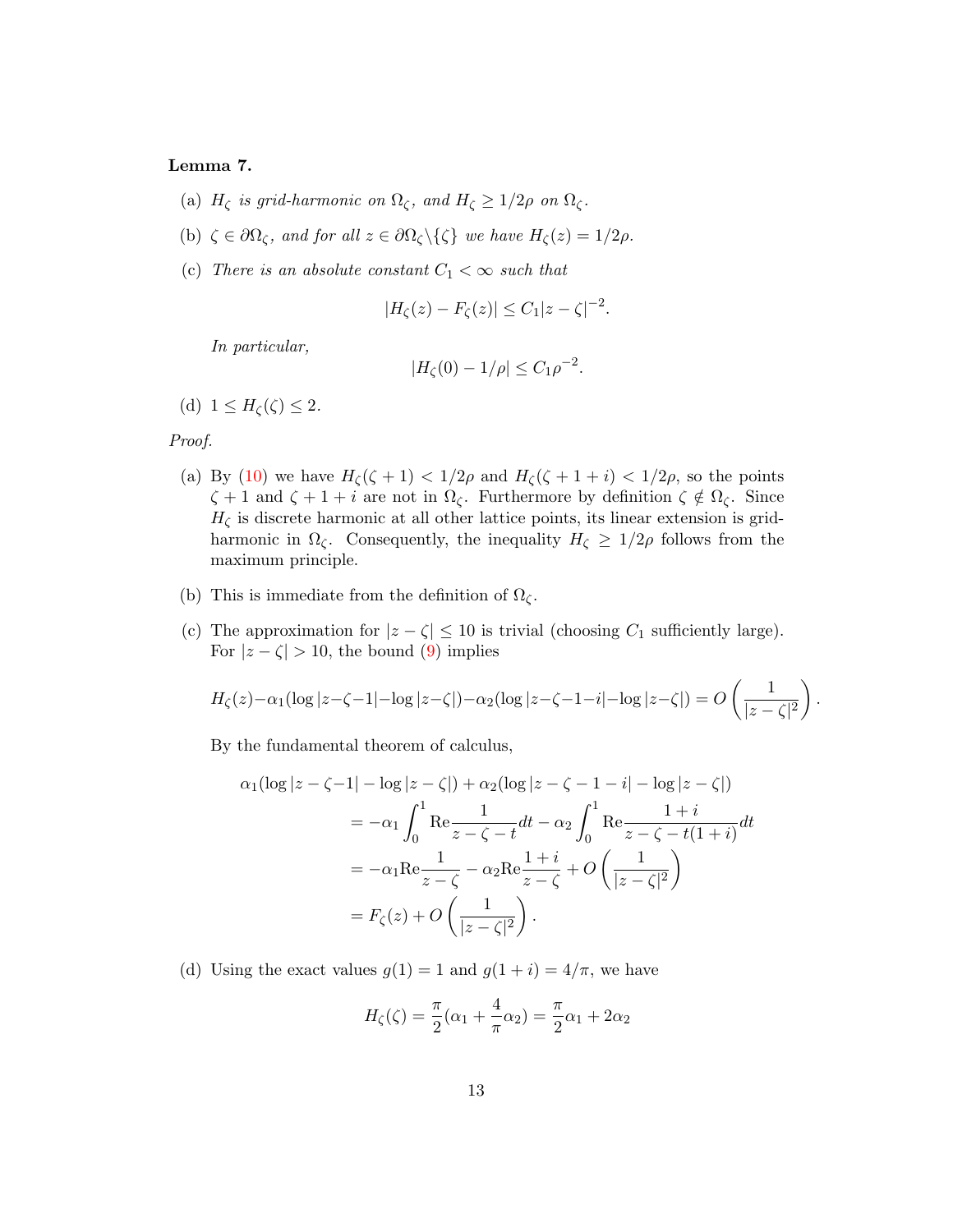with the constraints  $\alpha_i \geq 0$  and

$$
(\alpha_1 + \alpha_2)^2 + \alpha_2^2 = 1.
$$

Hence  $\alpha_1 + \alpha_2 \leq 1$  and

$$
(\pi/2)\alpha_1 + 2\alpha_2 \le 2(\alpha_1 + \alpha_2) \le 2.
$$

Thus  $H_{\zeta}(\zeta) \leq 2$ . For the lower bound, one checks that  $\alpha_1$  and hence  $(\pi/2)\alpha_1 +$  $2\alpha_2$  is a concave function of  $\alpha_2$ . At the extreme points  $(\alpha_1, \alpha_2) = (1, 0)$  $2\alpha_2$  is a concave function of  $\alpha_2$ . At the extreme points  $(\alpha_1, \alpha_2) = (1, 0)$ <br>and  $(\alpha_1, \alpha_2) = (0, 1/\sqrt{2})$ , the values of  $H_\zeta(\zeta)$  are  $\pi/2$  and  $\sqrt{2}$ . Therefore,  $H_{\zeta}(\zeta) \geq \sqrt{2} \geq 1.$ 

A corollary of Lemma [7](#page-12-0) is the following.

<span id="page-13-0"></span>**Lemma 8.** There is an absolute constant  $C_2 < \infty$  such that

- (a)  $\mathbf{B}_{\rho-C_2} \subset \Omega_{\zeta} \subset B_{\rho+C_2}$ , where  $B_r$  is the disk of radius r in  $\mathbb{R}^2$ .
- (b)  $1/2\rho \leq H_{\zeta}(z) \leq 1/(\rho r C_2)$  for  $0 \leq r \leq \rho C_2$  and  $z \in \mathbf{B}_r$ .
- (c) For all  $0 < r \leq \rho$ ,

$$
\left|\sum_{z\in \mathbf{B}_r} (H_{\zeta}(z) - H_{\zeta}(0))\right| + \left|\sum_{z\in \Omega_{\zeta} \cap \mathbb{Z}^2} (H_{\zeta}(z) - H_{\zeta}(0))\right| \leq C_2 \log \rho.
$$

Proof.

(a) Recall that Lemma [7](#page-12-0) (c) says

$$
|H_{\zeta}(z)-F_{\zeta}(z)|\leq C_1/|z-\zeta|^2.
$$

We will show that

<span id="page-13-1"></span>
$$
F_{\zeta}(z) \le \frac{1}{2\rho} - \frac{C}{|z - \zeta|^2}, \quad z \in \partial B_{\rho + 2C}
$$
 (11)

<span id="page-13-2"></span>
$$
F_{\zeta}(z) \ge \frac{1}{2\rho} + \frac{C}{|z - \zeta|^2}, \quad z \in \partial B_{\rho - 2C}.
$$
 (12)

Since the level curve  $\{z : F_{\zeta}(z) = 1/2\rho\}$  is the circle  $\partial B_{\rho} \setminus {\zeta}$ , this confirms part (a) with  $C_2 = 2C_1$ .

To prove  $(11)$  and  $(12)$ , note first that

$$
|\nabla F_{\zeta}(z)| = \frac{1}{|z - \zeta|^2}
$$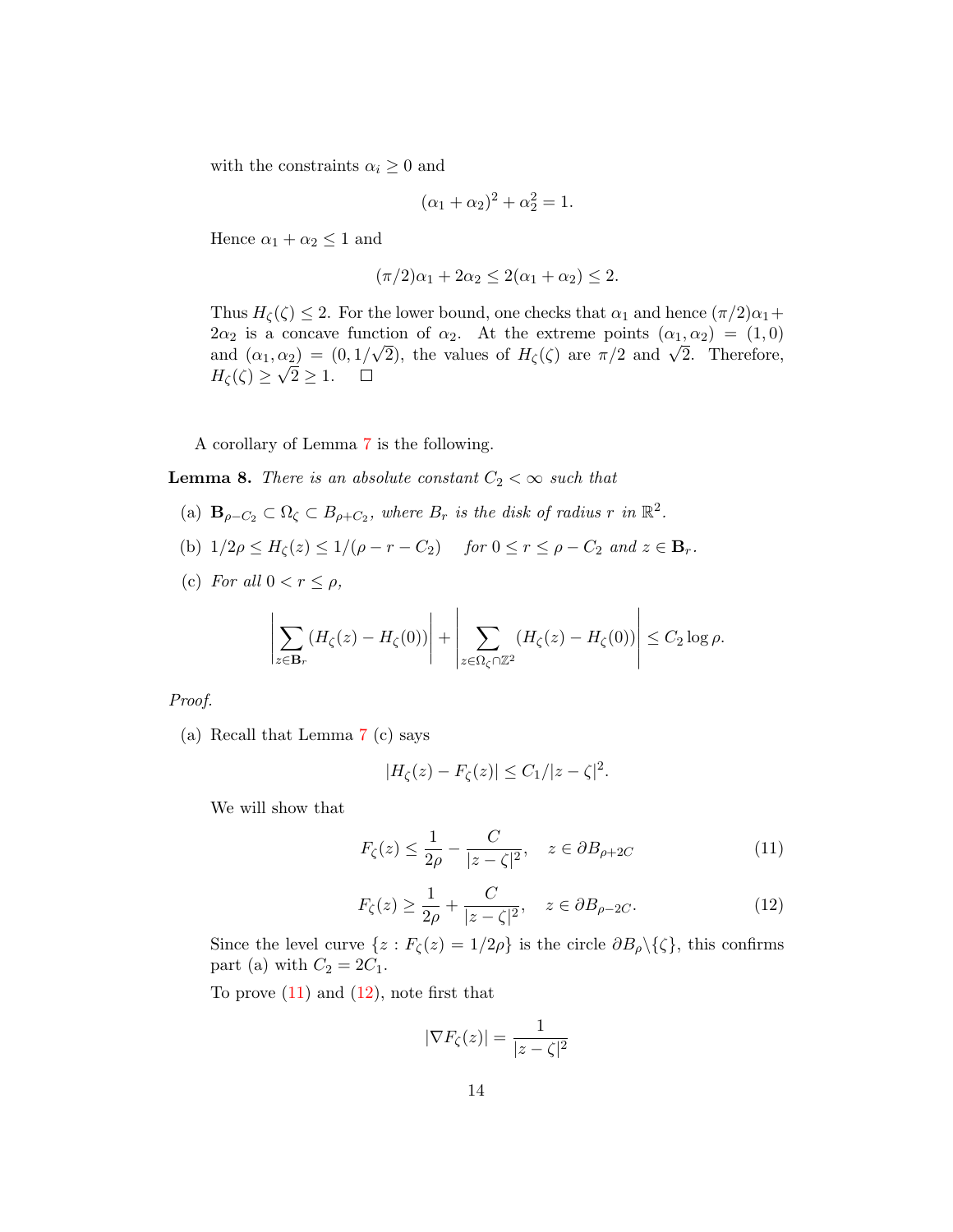Indeed, by the Cauchy-Riemann equations, this is the modulus of the (complex) derivative of  $1/(\zeta - z)$ . Any curve from  $\partial B_{\rho}$  to  $\partial B_{\rho+C}$  has length at least C. In particular following the integral curves vector field  $\nabla F_{\zeta}$  we see that  $F_{\zeta}$  changes by at least

$$
\frac{C}{\max_{z} |z - \zeta|^2}
$$

for z along the curve. These integral curves are the circles through  $\zeta$  centered on the tangent line to  $\partial B_{\rho}$  at  $\zeta$ , and  $|z-\zeta|$  is nearly constant along the portion of the integral curve between  $\partial B_{\rho}$  and nearby concentric circles. Therefore the change in  $F_{\zeta}$  is bounded as in [\(11\)](#page-13-1), and similarly for [\(12\)](#page-13-2).

- (b) The lower bound  $1/2\rho$  holds for all  $z \in \Omega_{\zeta}$ . As we saw in (a), the level curves of  $F_{\zeta}$  differ from level sets of  $H_{\zeta}$  by at most a fixed distance  $2C_1$ . The supremum of  $F_{\zeta}$  in  $B_r$  is  $F_{\zeta}((r/\rho)\zeta) = 1/(\rho - r)$ .
- (c) First suppose that  $r \leq \rho 2C_1$ . By Lemma [7\(](#page-12-0)c),

$$
\left| \sum_{z \in \mathbf{B}_r} (H_\zeta(z) - H_\zeta(0)) - \sum_{z \in \mathbf{B}_r} (F_\zeta(z) - F_\zeta(0)) \right| \leq \sum_{z \in \mathbf{B}_r} \left( \frac{C_1}{|z - \zeta|^2} + \frac{C_1}{\rho^2} \right)
$$
  

$$
\leq 8\pi C_1 \log \rho
$$

Let  $B_r^{\square}$  be the union of unit squares around lattice points of  $B_r$ . Since  $|\nabla F_{\zeta}| \leq$  $1/|z-\zeta|^2$ , we have (writing dz for area measure)

$$
\left| \int_{B_r^{\square}} F_{\zeta}(z) dz - \sum_{z \in \mathbf{B}_r} F_{\zeta}(z) \right| \le 4 \int_{B_r} \frac{dz}{|z - \zeta|^2} \le 8\pi \log \rho.
$$

Next,

<span id="page-14-1"></span>
$$
\left| \int_{B_r^{\Box}} F_{\zeta}(z) dz - \int_{B_r} F_{\zeta}(z) dz \right| \le 2 \int_0^{2\pi} \left| \frac{1}{re^{i\theta} - \zeta} \right| r d\theta \le 8\pi \log \rho. \tag{13}
$$

Moreover,

$$
\left| \int_{B_r} F_{\zeta}(0) dz - \sum_{z \in \mathbf{B}_r} F_{\zeta}(0) \right| = |\pi r^2 - \# \mathbf{B}_r| / \rho \leq 10r / \rho \leq 10.
$$

Combining all these inequalities, we have shown that

$$
\sum_{z \in \mathbf{B}_r} (H_{\zeta}(z) - H_{\zeta}(0))
$$

is within  $C_2 \log \rho$  of

<span id="page-14-0"></span>
$$
\int_{B_r} (F_{\zeta}(z) - F_{\zeta}(0)) dz = 0.
$$
\n(14)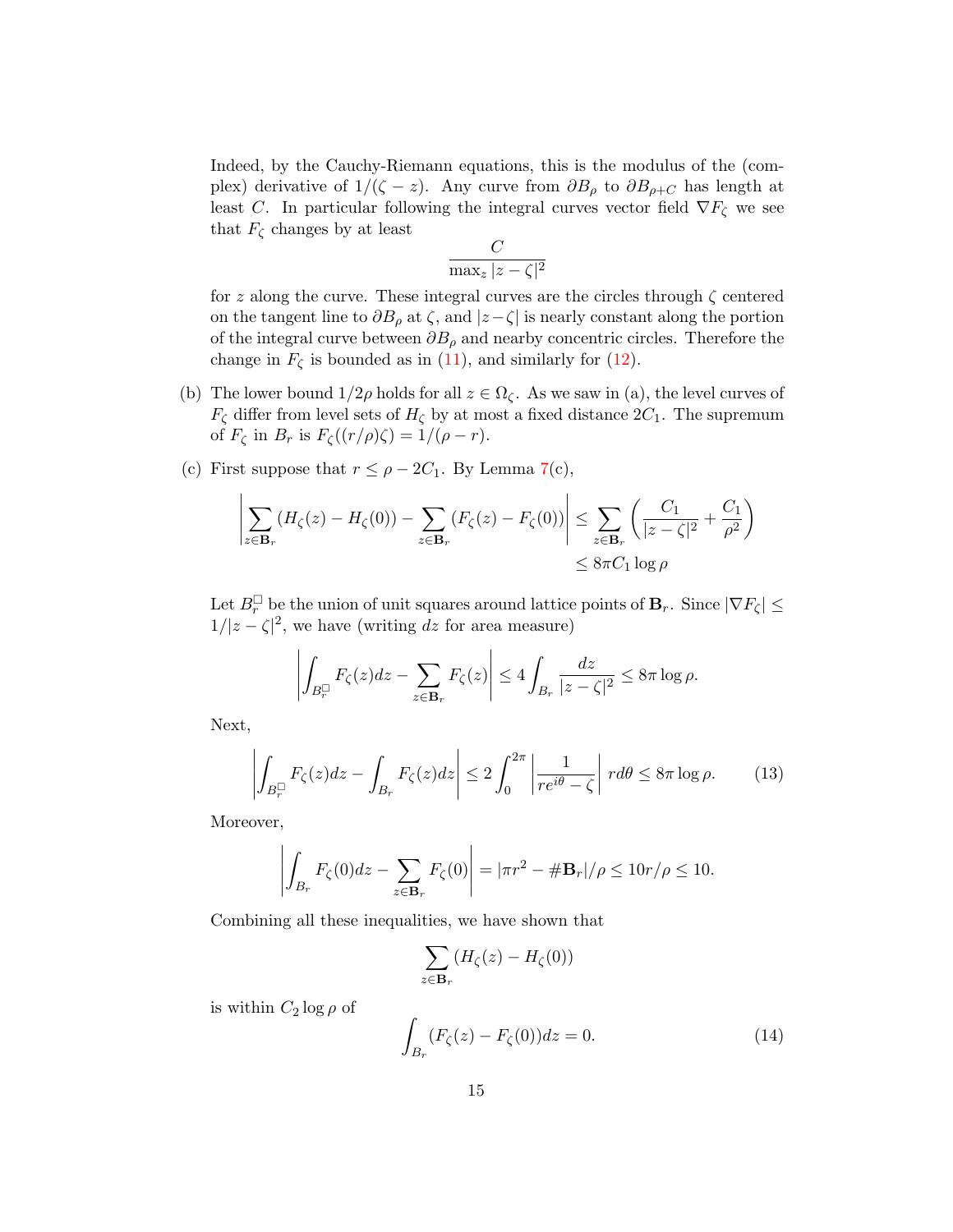The last equation [\(14\)](#page-14-0) holds because  $F_{\zeta}$  is harmonic in  $B_r$ .

We now turn to the cases of  $\Omega_{\zeta}$  and  $\mathbf{B}_r$  with  $\rho - 2C_1 < r \leq \rho$ . This follows from the case  $\mathbf{B}_{\rho-2C_1}$ , which we have already proved. In fact, these other sums differ only on lattice sites in  $\rho - 2C_1 \leq |z| \leq \rho + 2C_1$ , and the sum over these sites is majorized the same way as in [\(13\)](#page-14-1),

$$
\sum_{z \in \mathbf{B}_{\rho+2C_1} \backslash \mathbf{B}_{\rho-2C_1}} |H_{\zeta}(z)| \leq \sum_{z \in \mathbf{B}_{\rho+2C_1} \backslash \mathbf{B}_{\rho-2C_1}} \min(\frac{2}{|z-\zeta|}, 4) \leq 32\pi C_1 \log \rho. \quad \Box
$$

*Remark.* One can replace  $H_{\zeta}$  with harmonic functions for which Lemma  $8(a)$  $8(a)$  and (b) hold with  $B_r$  replaced by shapes other than disks. However, the approximate mean value property Lemma  $8(c)$  $8(c)$  relies on  $B_r$  being a disk. The main ingredient is the continuum mean value property [\(14\)](#page-14-0), which can be rephrased as saying that harmonic measure on  $\partial B_r$  from the origin is the same as from a uniform point in  $B_r$ . Accordingly, the place where the approximate mean value property Lemma [8\(](#page-13-0)c) is used marks a crucial step in the proof: The bound for  $B<sub>r</sub>$  is used in the proof of Lemma [12,](#page-20-1) and the bound for  $\Omega_{\zeta}$  in the proof of Lemma [13.](#page-23-1)

### <span id="page-15-0"></span>**2.5** The martingale  $M_{\zeta}(t)$

For each integer n, recall that the set  $A(n)$  consists of n lattice points with  $A(n) \subset$  $A(n + 1)$  growing according to the IDLA scheme. For  $\zeta \in \mathbb{Z}^2$ , we will define a modified cluster  $A_{\zeta}(n)$  in which particles are stopped on exiting  $\Omega_{\zeta}$ ; moreover, we will define  $A_{\zeta}(t)$  for all  $t \in \mathbb{R}$ , not just for integer values.

To define the modified cluster, recall first the notion of Brownian motion  $\beta(s)$ on the grid

$$
\mathcal{G} = \{x + iy \in \mathbb{C} \mid x \in \mathbb{Z} \text{ or } y \in \mathbb{Z}\}.
$$

To construct  $\beta(s)$ , take a standard Brownian motion  $B(s)$  starting at 0 at time  $s_0 = 0$  until the first time  $s = s_1$  that  $B(s) = \pm 1$ . For each open interval of the set  $S_1 = \{s : 0 < s < s_1, B(s) \neq 0\}$  choose a direction (up, down, left, right) with equal probability 1/4, independently. Define a corresponding motion of a particle  $\beta(s) = B(s)$  in an interval in which right was chosen (and  $\beta(s) = B(s)i$  in an interval in which up was chosen, and similarly for left and down). On each interval except the final one, the particle returns to the origin. On the final interval it reaches a lattice point adjacent to the origin for the first time. We continue the process (centered at this new lattice point) until it hits a point adjacent to that one, etc.

Let  $\beta_0(s), \beta_1(s), \ldots$  be independent Brownian motions on the grid  $\mathcal{G}$ , and for each integer  $n \geq 0$ , let

$$
s_n^* = \inf \left\{ s \ge 0 \mid \widetilde{\beta}_n(s) \in (\mathbb{Z}^2 - A_{\zeta}(n)) \cup (\mathcal{G} - \Omega_{\zeta}) \right\}
$$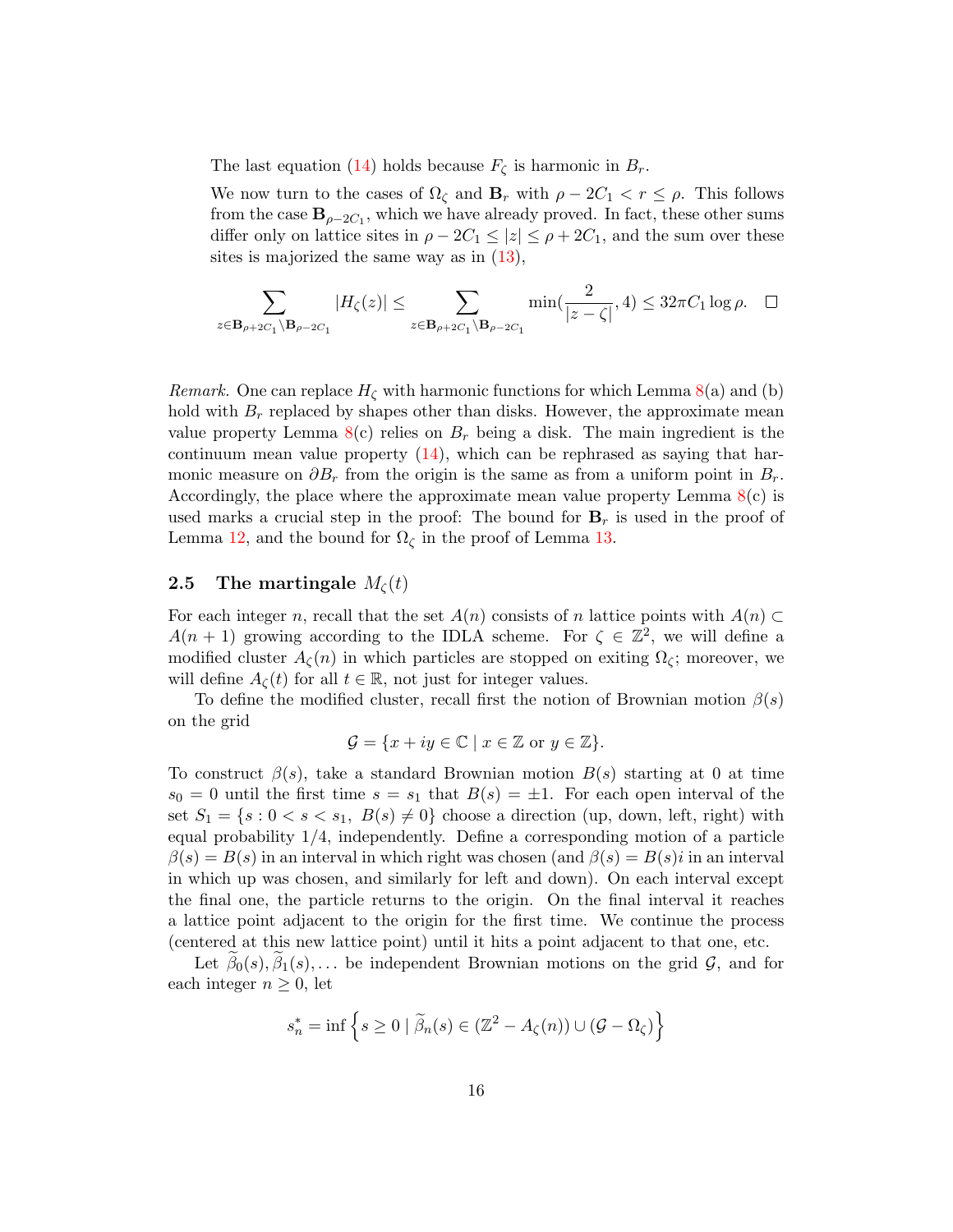be the first time that  $\beta_n$  visits either a lattice point outside the cluster  $A_{\zeta}(n)$ , or any point outside the set  $\Omega_{\zeta}$ . Then for  $0 \leq s \leq 1$ , define

$$
A_{\zeta}(n+s) = A_{\zeta}(n) \cup \{\beta_{n+1}(s)\}
$$

where

$$
\beta_n(s) = \widetilde{\beta}_n \left( \min\left( \frac{s}{1-s}, \, s_n^* \right) \right), \qquad 0 \le s < 1
$$

(and by definition,  $\beta_n(1) = \widetilde{\beta}_n(s_n^*)$ ). The choice of  $\frac{s}{1-s}$  is not important here; for our purposes, any increasing function  $f(s)$  satisfying  $f(0) = 0$  and  $f(s) \uparrow \infty$  as  $s \uparrow 1$ would suffice in its place. Effectively, the particle moves at an ever-increasing rate so that it *a.s.* visits the set  $(\mathbb{Z}^2 - A_{\zeta}(n)) \cup (\mathcal{G} - \Omega_{\zeta})$  in less than unit time.

The points of  $\partial\Omega_{\zeta}$  where (eventually) many particles accumulate include  $\zeta$ , but are typically non-lattice points on the grid G. We regard  $A_{\zeta}(t)$  as a multiset: it may have points of multiplicity greater than one on the boundary  $\partial\Omega_{\zeta}$ , or at interior vertices at times when the moving particle is on top of an occupied site. When summing a function over  $A_{\zeta}(t)$ , we take these multiplicities into account; thus for a function f defined on  $\Omega_{\zeta} \cup \partial \Omega_{\zeta}$  and  $t \in [n, n+1)$ , the notation  $\sum_{z \in A_{\zeta}(t)} f(z)$  means,

$$
\sum_{z \in A_{\zeta}(t)} f(z) := \sum_{j=0}^{n-1} f(\beta_j(1)) + f(\beta_n(t - n)).
$$

Recall the function  $H<sub>C</sub>$  defined in Section [2.3.](#page-8-0) Because  $H<sub>C</sub>$  is grid-harmonic in  $\Omega_{\zeta}$  (that is, discrete harmonic at lattice points, and linear on edges), the process

$$
M_{\zeta}(t) := \sum_{z \in A_{\zeta}(t)} (H_{\zeta}(z) - H_{\zeta}(0))
$$

(summing with multiplicity) is a continuous-time martingale adapted to the filtration

$$
\mathcal{F}_t = \sigma\{A_\zeta(s) \mid 0 \le s \le t\}.
$$

We will refer to  $M_{\zeta}$  as the martingale with pole at  $\zeta$ .

By the martingale representation theorem of Dambis and Dubbins-Schwarz (see, e.g. [\[RY05,](#page-37-2) Theorem V.1.6]),

$$
M_{\zeta}(t) = B_{\zeta}(S_{\zeta}(t))
$$

where  $B_{\zeta}(s)$  is a standard Brownian motion and  $S_{\zeta}(t) = \langle M_{\zeta}, M_{\zeta} \rangle_t$  is the quadratic variation of  $M_{\zeta}$ .

Note that  $S_{\zeta}(n)$  is a stopping time with respect to the filtration  $\{\mathcal{F}_{T_{\zeta}(s)}\}_{s\geq 0}$ , where  $T_{\zeta}(s) = \inf\{t \mid S_{\zeta}(t) > s\}$ ; and  $B_{\zeta}(s)$  is adapted to this filtration. By the strong Markov property ([\[MP10,](#page-37-3) Theorem 2.16]), for any n, the process

$$
\widetilde{B}_{\zeta}^n(u) := B_{\zeta}(S_{\zeta}(n) + u) - B_{\zeta}(S_{\zeta}(n))
$$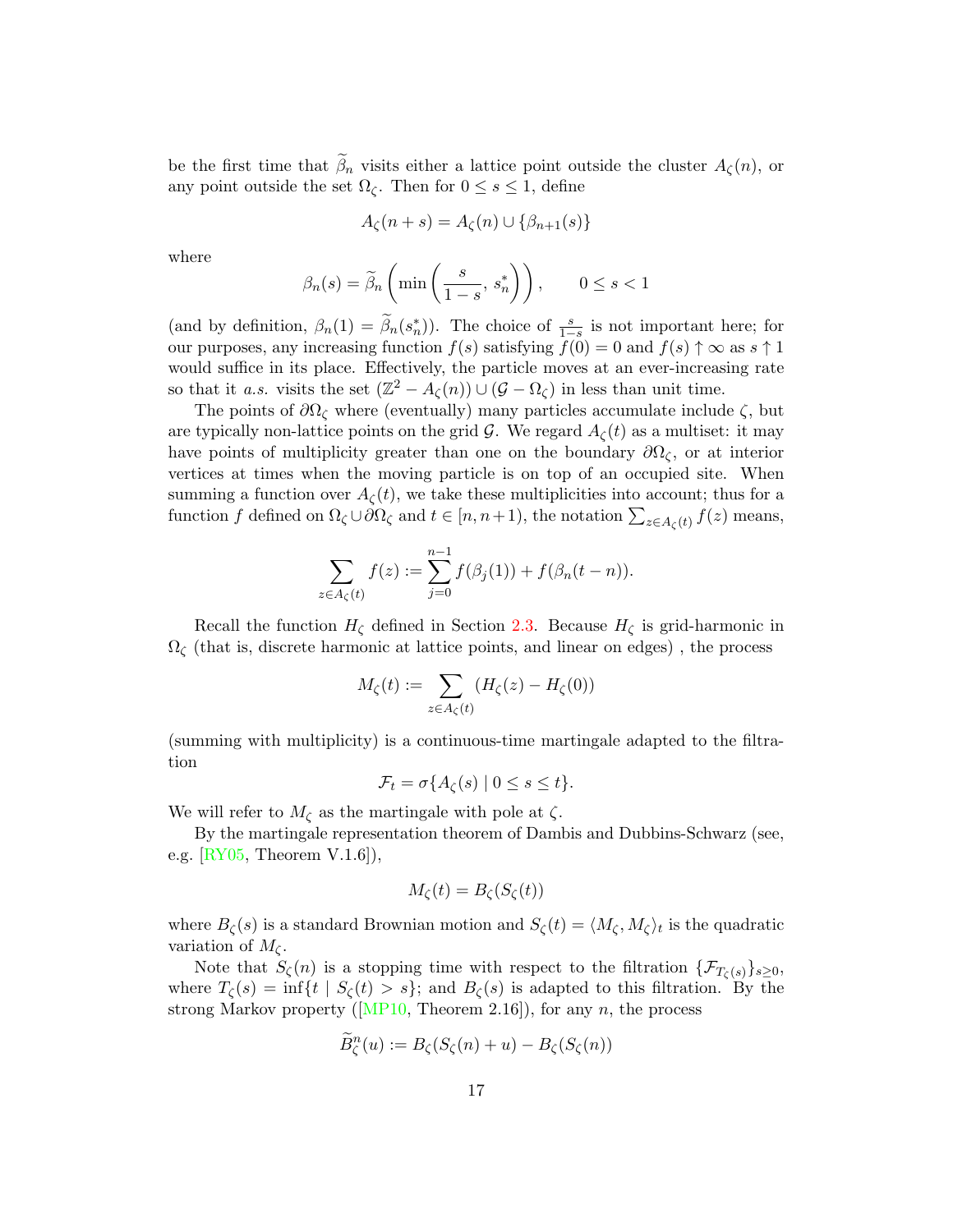is a standard Brownian motion that is independent of  $\mathcal{F}_n$ . It follows that we can write

$$
B_{\zeta}(s) = B_{\zeta}(S_{\zeta}(n)) + \widetilde{B}_{\zeta}^{n}(s - S_{\zeta}(n)), \qquad s \in [S_{\zeta}(n), S_{\zeta}(n+1)].
$$

where  $\widetilde{B}^0_{\zeta}(\cdot), \widetilde{B}^1_{\zeta}(\cdot), \ldots$  are independent standard Brownian motions started at 0. For  $-a < 0 < b$ , let

$$
\tau_n(-a,b) = \inf\{u > 0 \mid \widetilde{B}_{\zeta}^n(u) \notin [-a,b]\}
$$

be the first exit time of  $\widetilde{B}_{\zeta}^{n}$  from the interval  $[-a, b]$ .

<span id="page-17-0"></span>Lemma 9.  $Fix \zeta \in \mathbb{Z}^2$ . Let

$$
-a_n = \min_{z \in \partial A_{\zeta}(n)} (H_{\zeta}(z) - H_{\zeta}(0))
$$
  

$$
b_n = \max_{z \in \partial A_{\zeta}(n)} (H_{\zeta}(z) - H_{\zeta}(0)).
$$

Then

$$
S_{\zeta}(n+1) - S_{\zeta}(n) \leq \tau_n(-a_n, b_n).
$$

*Proof.* By the maximum principle, since  $H_{\zeta}$  is harmonic on  $A_{\zeta}(n) \subset \Omega_{\zeta}$ , we have

 $-a_n \leq H_{\zeta}(z) - H_{\zeta}(0) \leq b_n$ 

for all  $z \in A_{\zeta}(n)$ . Hence for all  $t \in [n, n+1]$ , we have

$$
-a_n \le M_\zeta(t) - M_\zeta(n) \le b_n.
$$

That is, for all  $s \in [S_{\zeta}(n), S_{\zeta}(n+1)]$ , we have

$$
-a_n \leq B_{\zeta}(s) - B_{\zeta}(S_{\zeta}(n)) \leq b_n.
$$

That is, for  $u \in [0, S_{\zeta}(n+1) - S_{\zeta}(n)]$ , we have

$$
-a_n \le \widetilde{B}_{\zeta}^n(u) \le b_n.
$$

Hence the first exit of  $\tilde{B}^n$  from the interval  $[-a_n, b_n]$  occurs after time  $S_\zeta(n+1) S_{\zeta}(n)$ , which gives  $S_{\zeta}(n+1) - S_{\zeta}(n) \leq \tau_n(-a_n, b_n)$ .

Fix  $m \geq 1$ . To detect the presence of m-early points in the aggregate  $A(t)$ , we will use the martingales  $M_{\zeta}$  for  $\zeta$  lying just outside the aggregate. The next lemma helps control the elapsed time  $S_{\zeta}(t)$  on the event that there are no  $(m + 1)$ -early points. Define

$$
r_0(t) = \sqrt{t/\pi} + 4m + 2C_2.
$$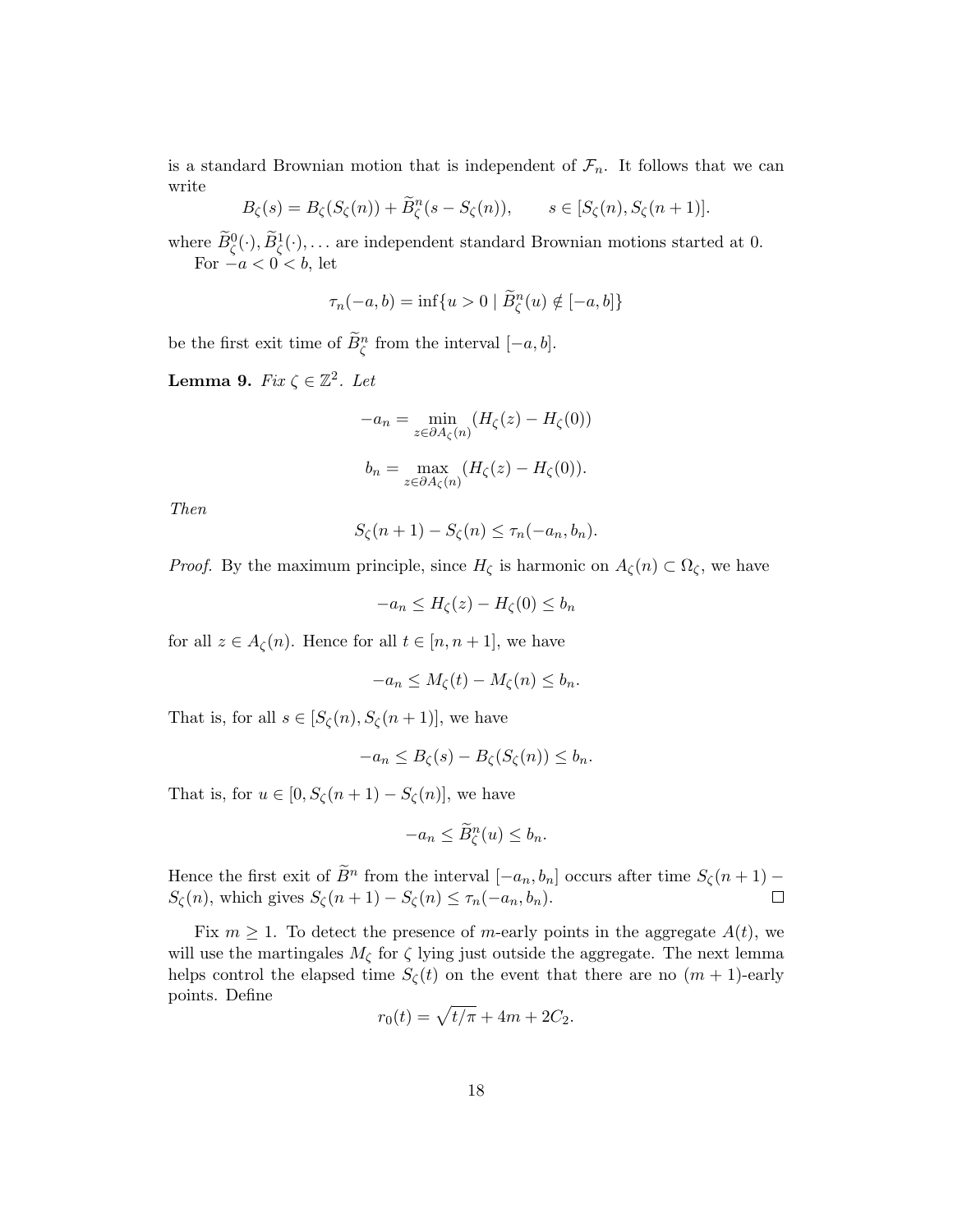<span id="page-18-0"></span>**Lemma 10.** For all  $t > 0$  and all  $\zeta \in \mathbb{Z}^2$  such that  $|\zeta| \ge r_0(t)$ ,

$$
\mathbb{E}\left[e^{S_{\zeta}(t)}\mathbf{1}_{\mathcal{E}_{m+1}[t]^{c}}\right] \leq t^{40}.\tag{15}
$$

.

*Proof.* Fix t, and abbreviate  $r_0 = r_0(t)$ . On the event  $\mathcal{E}_{m+1}[t]^c$ , we have for all  $n \leq t$ 

$$
A(n)\subset\mathbf B_{\sqrt{n/\pi}+m+1}.
$$

Hence by Lemma [8\(](#page-13-0)b), on the event  $\mathcal{E}_{m+1}[t]$ <sup>c</sup> we have

$$
-\frac{1}{2r_0} \le H_\zeta(z) - H_\zeta(0) \le \frac{1}{r_0 - \sqrt{n/\pi} - m - 2 - C_2}
$$

for all positive integers  $n \leq t$  and all  $z \in A_{\zeta}(n)$ .

We obtain from Lemma  $9$ ,

$$
(S_{\zeta}(n)-S_{\zeta}(n-1))\mathbf{1}_{\mathcal{E}_{m+1}[t]^c}\leq\tau_n(-a,b_n).
$$

where

$$
a = \frac{1}{2r_0}
$$
,  $b_n = \frac{1}{r_0 - \sqrt{n/\pi} - m - 2 - C_2}$ 

Summing over  $n = 1, \ldots, t$  yields

$$
e^{S_{\zeta}(t)} \mathbf{1}_{\mathcal{E}_{m+1}[t]^c} \leq e^{S_{\zeta}(t)\mathbf{1}_{\mathcal{E}_{m+1}[t]^c}} \leq e^{\sum_{n=1}^t \tau_n(-a,b_n)}.
$$

The Brownian exit times  $\tau_n(-a, b_n)$  for  $n = 1, \ldots, t$  are independent. Using Lemma [5](#page-8-2) with  $\lambda = 1$ , we obtain

$$
\log \mathbb{E}e^{\sum_{n=1}^t \tau_n(-a,b_n)} = \sum_{n=1}^t \log \mathbb{E}e^{\tau_n(-a,b_n)} \leq \sum_{n=1}^t \log (1+10ab_n) \leq \sum_{n=1}^t 10ab_n.
$$

Setting  $r_1 = r_0 - m - 3 - C_2$  we have

$$
\sum_{n=1}^{t} b_n \le \int_0^t \frac{dn}{r_1 - \sqrt{n/\pi}}
$$
  
= 
$$
\int_0^{\sqrt{t/\pi}} \frac{2\pi x \, dx}{r_1 - x}
$$
  
= 
$$
2\pi \int_{r_1 - \sqrt{t/\pi}}^{r_1} \frac{r_1 - y}{y} dy
$$
  

$$
\le 2\pi r_1 \log \frac{r_1}{r_1 - \sqrt{t/\pi}} \le 2\pi r_0 \log \frac{r_0}{C_2}.
$$

Hence  $\sum_{n=1}^{t} 10ab_n \leq 10\pi \log(r_0/C_2)$ . We conclude that

$$
\mathbb{E}\left[e^{S_{\zeta}(t)}\mathbf{1}_{\mathcal{E}_{m+1}[t]^{c}}\right] \leq (r_{0}/C_{2})^{10\pi} \leq t^{40}. \quad \Box
$$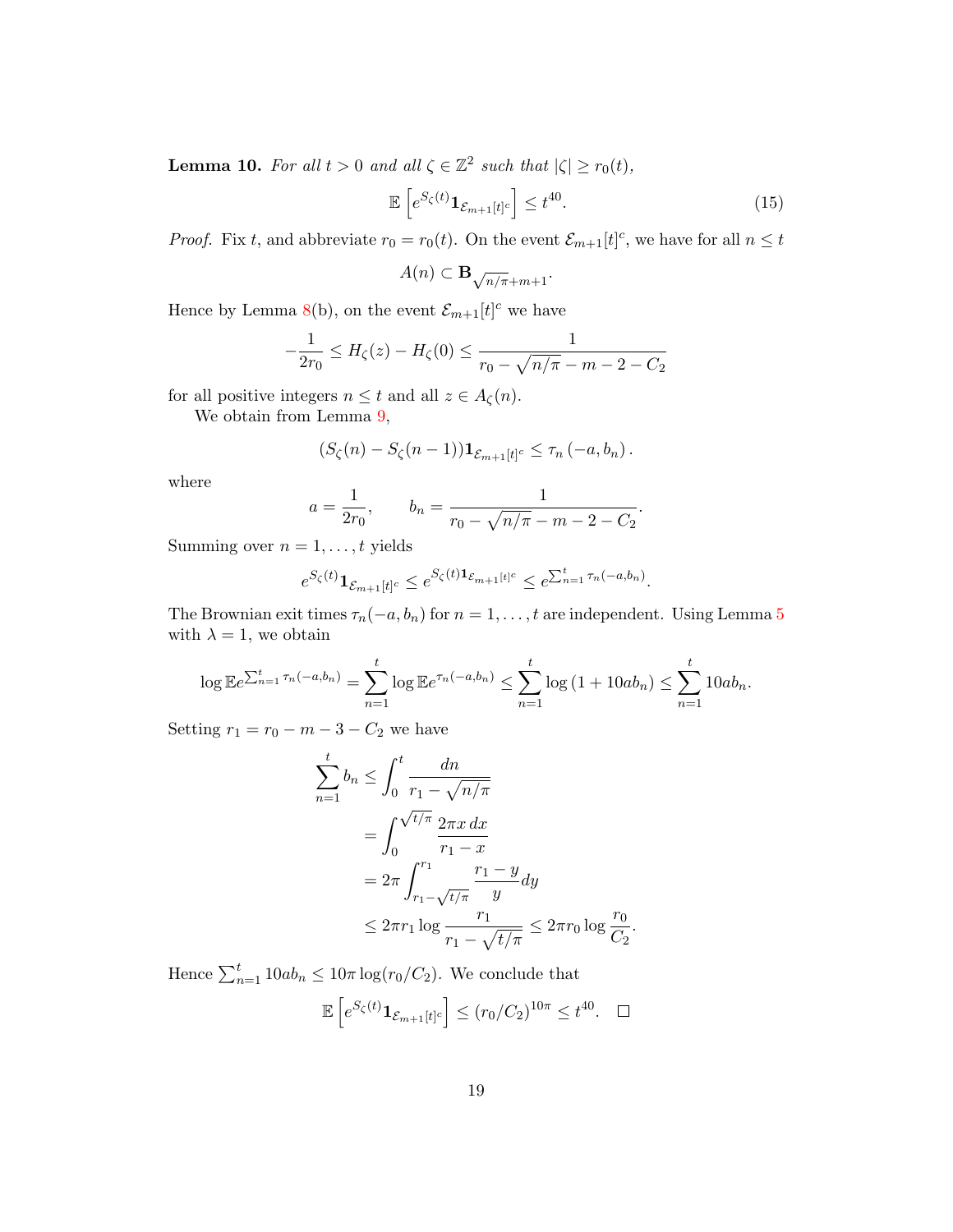In order to study late points in the cluster  $A(t)$ , we will need a variant of Lemma [10](#page-18-0) which helps control the elapsed time  $S_{\zeta}(t)$  when  $|\zeta|$  is slightly smaller than  $r_0(t)$ . In this case the quadratic variation of  $M_{\zeta}$  is larger due to particles that accumulate on the boundary  $\partial\Omega_{\zeta}$ .

<span id="page-19-0"></span>**Lemma 11.** Fix  $m \geq 2C_2 + 2$  and  $\ell \leq m$ . Fix  $\zeta \in \mathbb{Z}^2$ , and let  $t = \pi(|\zeta| + \ell)^2$ . If  $|\zeta| \geq \ell$ , then

$$
\mathbb{E}\left[e^{S_{\zeta}(t)}\mathbf{1}_{\mathcal{E}_m[t]^c}\right] \le t^{40}e^{700m}.\tag{16}
$$

*Proof.* Let  $\rho = |\zeta|$ , and suppose first that  $\rho \ge 5m$ . Let  $t_0 = [\pi(\rho - 4m - 2C_2 - 1)^2]$ . Then  $r_0(t_0) \leq \rho$ , so by Lemma [10,](#page-18-0)

$$
\mathbb{E}\left[e^{S_{\zeta}(t_0)}\mathbf{1}_{\mathcal{E}_m[t_0]^c}\right] \leq \mathbb{E}\left[e^{S_{\zeta}(t_0)}\mathbf{1}_{\mathcal{E}_{m+1}[t_0]^c}\right] \leq t_0^{40} \leq t^{40}.
$$

(Here we have used the trivial inclusion  $\mathcal{E}_m[t_0]^c \subset \mathcal{E}_{m+1}[t_0]^c$ .)

Furthermore, because  $H_{\zeta} \leq 2$  on all of  $\partial \Omega_{\zeta}$ , we have by Lemma [9](#page-17-0) for  $n =$  $t_0+1,\ldots,t$ 

$$
S_{\zeta}(n) - S_{\zeta}(n-1) \le \tau_n(-\frac{1}{2\rho}, 2).
$$

Hence, using the inclusion  $\mathcal{E}_m[t]^c \subset \mathcal{E}_m[t_0]^c$ ,

$$
e^{S_{\zeta}(t)} \mathbf{1}_{\mathcal{E}_m[t]^c} \leq e^{S_{\zeta}(t) \mathbf{1}_{\mathcal{E}_m[t_0]^c}} \leq e^{S_{\zeta}(t_0) \mathbf{1}_{\mathcal{E}_m[t_0]^c}} \prod_{n=t_0+1}^t e^{\tau_n(-\frac{1}{2\rho}, 2)}.
$$

By Lemma [5,](#page-8-2) we have  $\log \mathbb{E}e^{\tau_n(-\frac{1}{2\rho},2)} \leq \frac{10}{\rho}$  $\frac{d0}{\rho}$  for  $t_0 < n \leq t$ , hence

$$
\sum_{t=t_0+1}^t \log \mathbb{E} e^{\tau_n} \le \frac{10}{\rho} (t - t_0) \le 400m.
$$

In the last inequality we have used that  $t \le \pi(\rho+m)^2$  and  $m \ge 2C_2+2$ .

Since the exit times  $\tau_n$  for  $n = t_0 + 1, \ldots, t$  are independent of one another and of  $\mathcal{F}_{t_0}$ , we obtain

$$
\log \mathbb{E}\left[e^{S_{\zeta}(t)}\mathbf{1}_{\mathcal{E}_m[t]^c}\right] \le \log \mathbb{E}\left[e^{S_{\zeta}(t_0)\mathbf{1}_{\mathcal{E}_m[t_0]^c}}\right] + \sum_{n=t_0+1}^t \log \mathbb{E}e^{\tau_n}
$$
  

$$
\le 40 \log t + 400m.
$$

It remains to consider the case  $\ell \leq \rho \leq 5m$ . In this case we take  $t_0 = 0$ , obtaining

$$
\log \mathbb{E}e^{S_{\zeta}(t)} \le \frac{10}{\rho}t = \frac{10\pi(\rho + \ell)^2}{\rho} \le 40\pi\rho \le 700m. \quad \Box
$$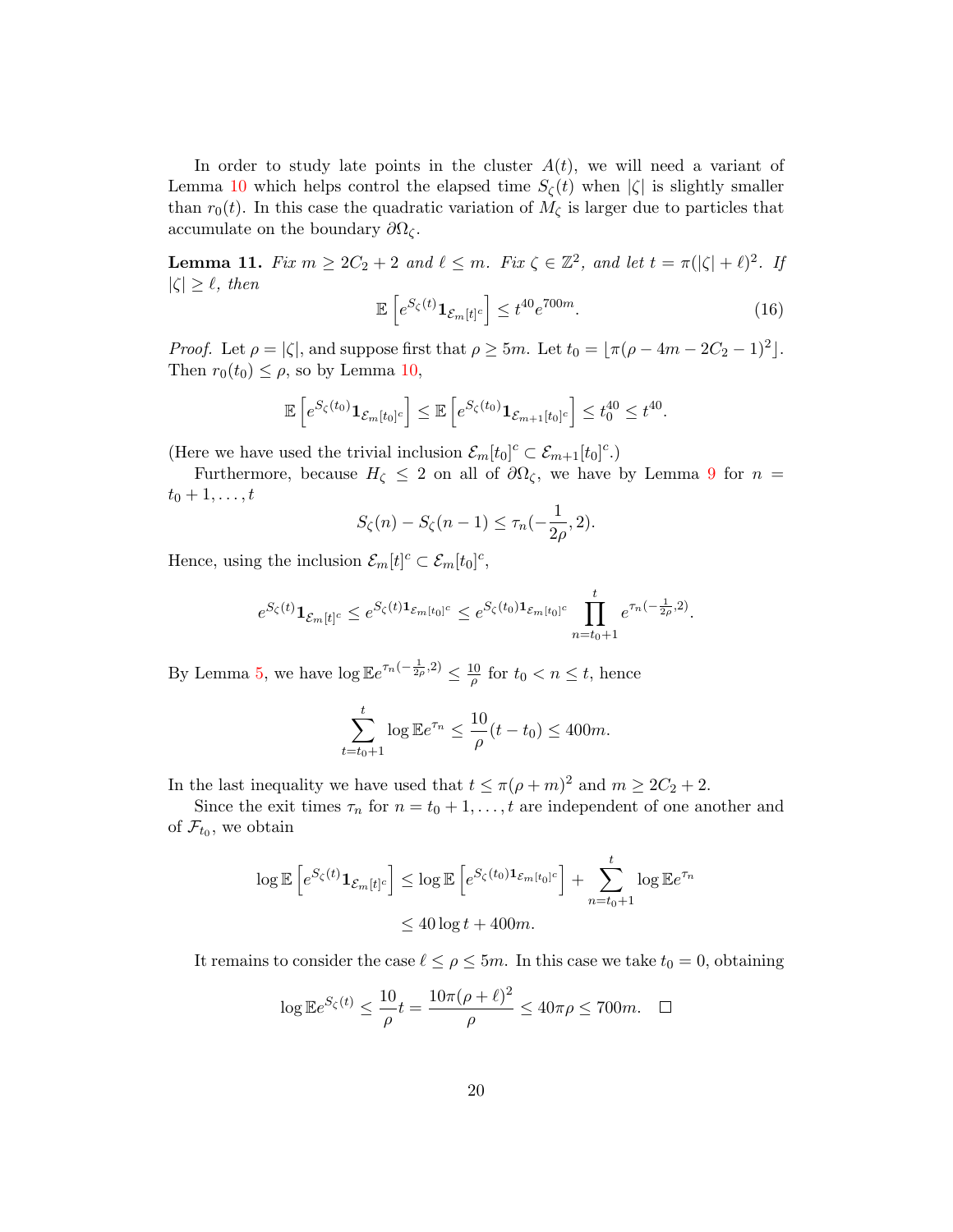### <span id="page-20-0"></span>2.6 Early points imply late points

Now we begin the main part of the proof of Theorem [1.](#page-2-1) Fix  $\gamma \geq 1$ . With constants  $b, C_0$  and  $c_0$  given by Lemma [2,](#page-5-1) and  $C_2$  given by Lemma [7,](#page-12-0) we set

$$
C_3 = \max \left\{ (\gamma + 5 + \log C_0)/c_0, (1000/b)C_2 \right\}.
$$

(In particular, if  $T \geq 3$  and  $m \geq C_3 \log T$ , then  $C_0 e^{-c_0 m} < T^{-(\gamma+5)}$ .)

Recall the events

$$
\mathcal{E}_m[T] = \left\{ \text{some } z \in A(T) \text{ is } m\text{-early} \right\}
$$

and

$$
\mathcal{L}_{\ell}[T] = \left\{ \text{some } z \in \mathbf{B}_{\sqrt{T/\pi} - \ell} \text{ is } \ell\text{-late} \right\}
$$

defined in Section [2.2.](#page-6-0)

<span id="page-20-1"></span>**Lemma 12.** (Early points imply late points) Fix  $\gamma \geq 1$ ,  $T \geq 20$  and  $m \geq C_3 \log T$ . If  $\ell \le (b/1000)m$ , then

$$
\mathbb{P}(\mathcal{E}_m[T] \cap \mathcal{L}_{\ell}[T]^c) \leq T^{-(\gamma+1)}.
$$

In other words, with high probability either there is no  $m$ -early point by time  $T$ , or there is a  $(b/1000)$ m-late point by time T.

*Proof.* The proof consists of two main estimates. First, if  $z \in \mathbb{Z}^2$  is the first m-early point and joins the cluster at time t, then for a suitably chosen point  $\zeta$  near z, the quadratic variation  $S_{\zeta}(t)$  is small: equation [\(18\)](#page-21-0) below. Second, if in addition there are no  $\ell$ -late points by time t, then the martingale  $M_{\zeta}(t)$  is large: equation [\(19\)](#page-21-1) below. To finish the proof we use the large deviation bound for Brownian exit times to show that these two events (small  $S_{\zeta}(t)$  and large  $M_{\zeta}(t)$ ) are unlikely both to occur.

Without loss of generality we assume that  $\ell = (b/1000)m$ . Note that  $\mathcal{E}_m[T]$  is empty if  $m > T^{1/2}$ , so we may also assume  $m \leq T^{1/2}$ . For each integer  $t = 1, 2, ..., T$ and each lattice point z, let

$$
Q_{z,t} = \{ z \in A(t) - A(t-1) \} \cap \{ z \in A(\pi(|z| - m)^2) \} \cap \mathcal{E}_m[t-1]^c
$$

be the event that z first joins the cluster at time t and z is m-early, but no previous point is *m*-early. Since  $A(T) \subset \mathbf{B}_T$ ,

$$
\bigcup_{t \leq T} \bigcup_{z \in \mathbf{B}_T} Q_{z,t} = \mathcal{E}_m[T]. \tag{17}
$$

As in Lemma [10,](#page-18-0) we write

$$
r_0 = r_0(t) = \sqrt{t/\pi} + 4m + 2C_2.
$$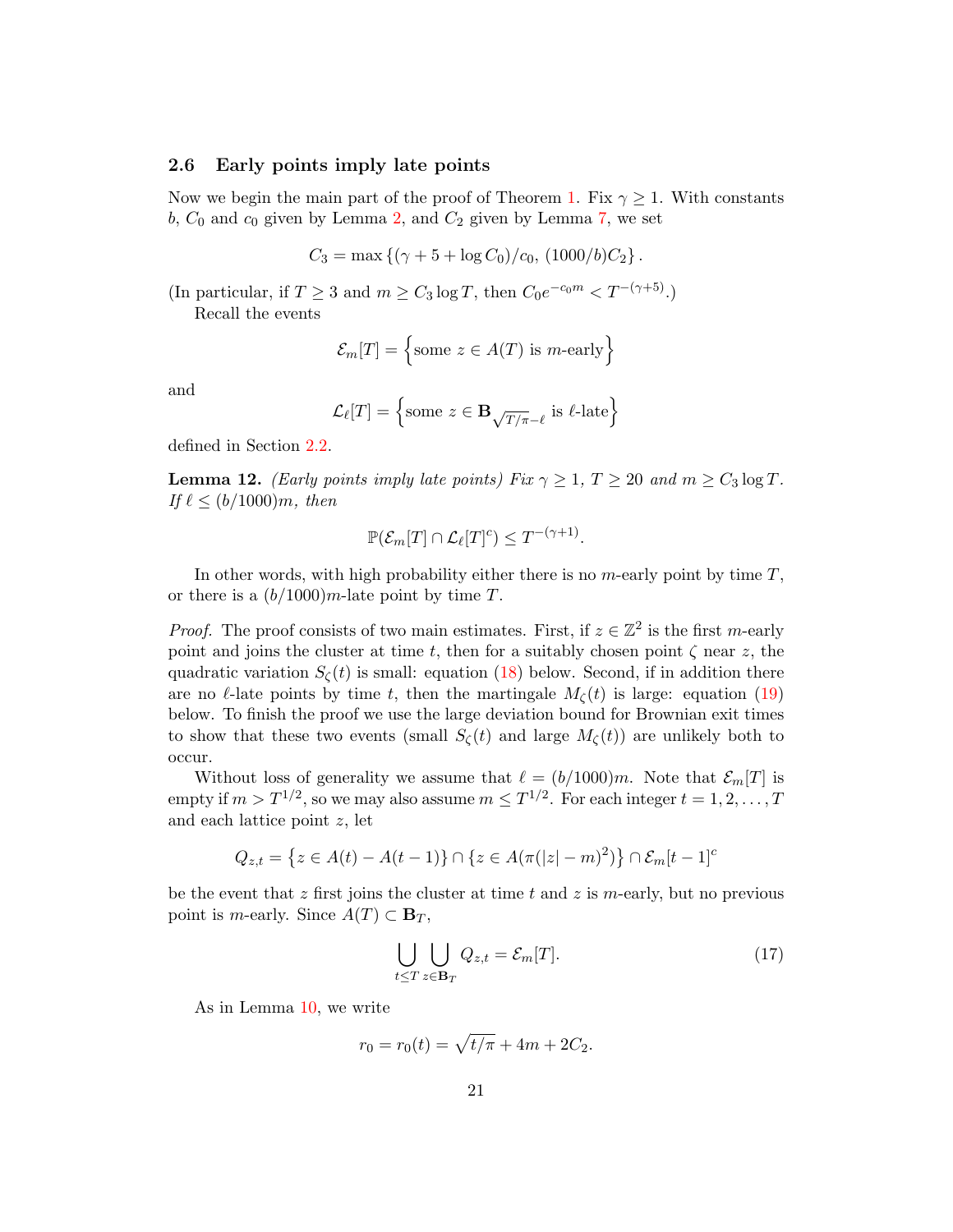Fix a lattice point  $z \in \mathbf{B}_t$ , and consider the unit square with lattice point corners containing  $r_0z/|z|$ . Define  $\zeta := \zeta_0(z,t)$  to be the corner of that square farthest from the origin. Then

$$
r_0 \le |\zeta_0(z, t)| < r_0 + 2.
$$

By Lemma [10,](#page-18-0) we have for  $\zeta = \zeta_0(z, t)$ 

$$
\mathbb{E}e^{S_{\zeta}(t)}\mathbf{1}_{\mathcal{E}_{m+1}[t]^{c}} \leq T^{40}.
$$

Hence by Markov's inequality, letting  $s = (2\gamma + 100) \log T$ , we have

$$
\mathbb{P}(\mathcal{E}_{m+1}[t]^c \cap \{S_{\zeta}(t) > s\}) \leq T^{-(2\gamma+100)} \mathbb{E} e^{S_{\zeta}(t)} \mathbf{1}_{\mathcal{E}_{m+1}[t]^c} \leq T^{-(2\gamma+60)}.
$$

On the event  $Q_{z,t}$ , there are no m-early points before time t; moreover, z is at unit distance from some point of  $A(t-1)$ , so z is not  $(m+1)$ -early. Therefore,

$$
Q_{z,t} \subset \mathcal{E}_{m+1}[t]^c.
$$

and hence

<span id="page-21-0"></span>
$$
\mathbb{P}\left(Q_{z,t} \cap \{S_{\zeta}(t) > s\}\right) \le T^{-(2\gamma + 60)}.\tag{18}
$$

Next, we show that for  $\zeta = \zeta_0(z, t)$ ,

<span id="page-21-1"></span>
$$
\mathbb{P}\left(\{M_{\zeta}(t) < (b/10)m\} \cap \mathcal{L}_{\ell}[t]^c \cap Q_{z,t}\right) < T^{-(\gamma+5)}.\tag{19}
$$

In other words, on the event  $E := \mathcal{L}_{\ell}[t]^c \cap Q_{z,t}$  it is likely that  $M_{\zeta}(t) \ge (b/10)m$ .

On the event  $Q_{z,t}$ , no  $z' \in A(t)$  is  $(m+1)$ -early, so we have  $|z'| \leq \sqrt{t/\pi} + m+1 <$  $r_0 - C_2$  for all  $z' \in A(t)$ . In other words,

$$
A(t) \subset \mathbf{B}_{r_0 - C_2}.
$$

Hence Lemma [8\(](#page-13-0)a) implies that  $A_{\zeta}(t)$  does not meet  $\partial \Omega_{\zeta}$ . In other words, on the event  $Q_{z,t}$  we have

$$
A_{\zeta}(t) = A(t).
$$

Partition  $A_{\zeta}(t)$  into three disjoint sets as follows.

$$
A_1 = A_{\zeta}(t) \cap \mathbf{B}_{\sqrt{t/\pi}-\ell}; \quad A_2 = A_{\zeta}(t) \cap \mathbf{B}(z,m); \quad A_3 = A_{\zeta}(t) \setminus (A_1 \cup A_2).
$$

On the event E, the ball of radius  $\sqrt{t/\pi} - \ell$  is filled by  $A_{\zeta}(t)$ , so

$$
A_1 = \mathbf{B}_{\sqrt{t/\pi} - \ell};
$$

and since  $A_{\zeta}(t)$  has t points,  $A_2 \cup A_3$  has at most  $10\sqrt{t\ell}$  points. In particular, and since  $A_{\zeta}(t)$  has  $t$  <br> $(\#A_3)/r_0 \leq 10\sqrt{\pi}\ell$  and

$$
\sum_{z' \in A_3} (H_\zeta(z') - H_\zeta(0)) \ge -( \#A_3) H_\zeta(0) \ge -20\ell = -(b/50)m,
$$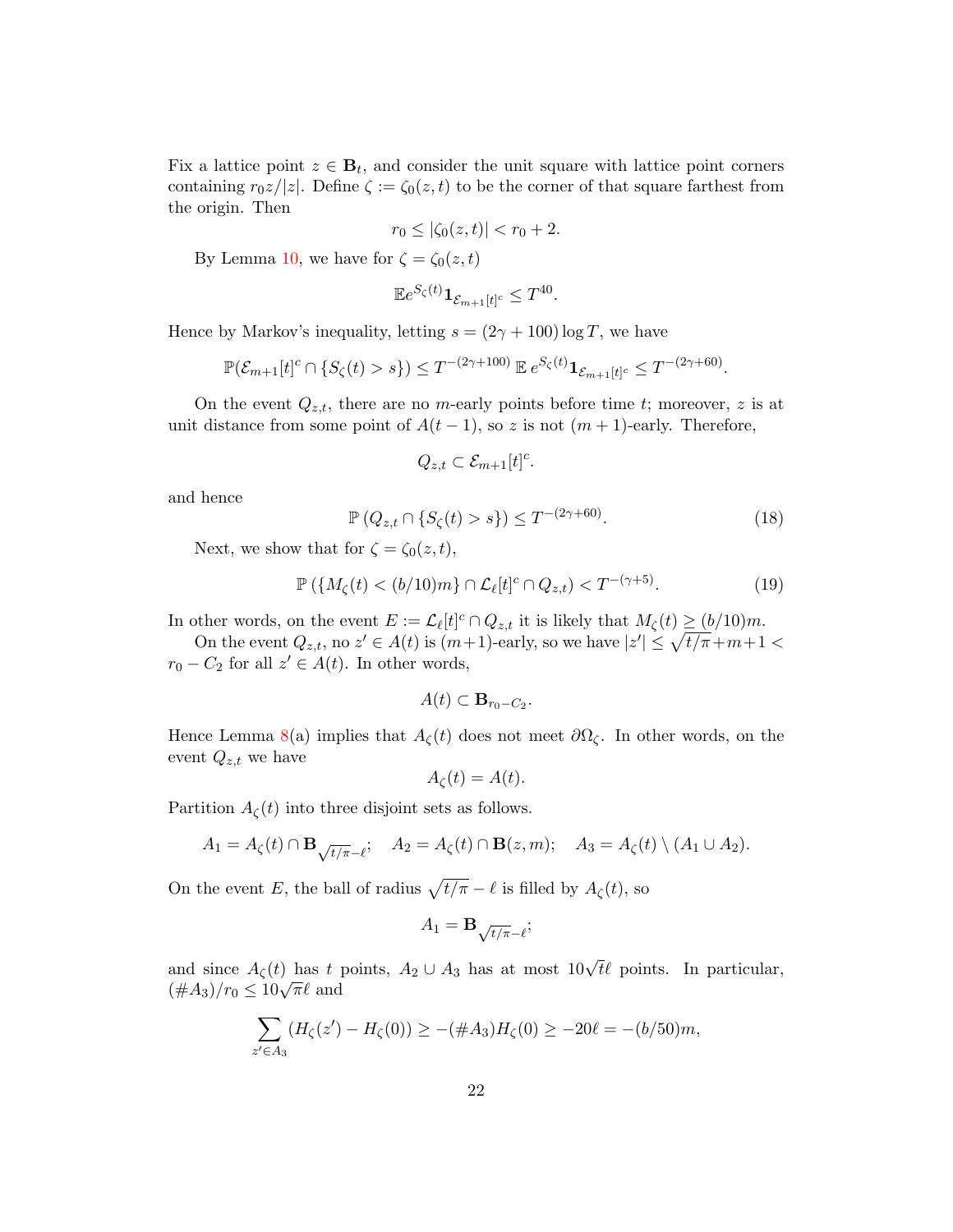since H is non-negative on  $\Omega_{\zeta}$  and, by Lemma  $7(c)$  $7(c)$ ,  $H_{\zeta}(0)$  is close to  $1/r_0$ . Furthermore, Lemma  $8(c)$  $8(c)$  implies

$$
\sum_{z' \in A_1} (H_{\zeta}(z') - H_{\zeta}(0)) \ge -C_2 \log r_0 \ge -C_2 \log T > -(b/1000)m,
$$

where in the last step we have used that  $C_2 < bC_3/1000$  and  $C_3 \log T \le m$ . On the other hand, since  $|z| \geq m$ , it follows from Lemma [2](#page-5-1) that

$$
\mathbb{P}(\{\#A_2 \le bm^2\} \cap E) < C_0 e^{-c_0 m} \le T^{-(\gamma+5)}.
$$

Next, recall that on the event  $Q_{z,t}$ , the point z is m-early but not  $(m + 1)$ -early, so that  $\sqrt{t/\pi} + m \leq |z| \leq \sqrt{t/\pi} + m + 1$ . Moreover,  $\zeta$  is at distance roughly 3m from z along the ray 0 to z.  $F_{\zeta}(z) \approx 1/3m$ , and using Lemma [7\(](#page-12-0)c) we find that  $H_{\zeta}(z') \geq 1/4m + O(1/m^2)$  for all  $z' \in \mathbf{B}(z,m)$ . Furthermore,  $H_{\zeta}(0) \approx 1/r_0$ and  $r_0 \geq \sqrt{t/\pi} \geq 10m$ , so  $H_{\zeta}(z') - H_{\zeta}(0) \geq 1/8m$ . Therefore, on the event  $\{\#A_2 > bm^2\} \cap E$ , we have

$$
\sum_{z' \in A_2} (H_\zeta(z') - H_\zeta(0)) \ge (\#A_2) \frac{1}{8m} > bm^2 \frac{1}{8m} = (b/8)m.
$$

Summing the contributions to  $M_{\zeta}(t)$  from  $A_1$ ,  $A_2$  and  $A_3$ , we find that on the event  $\{\#A_2 > bm^2\} \cap E$  we have  $M_\zeta(t) > (\frac{b}{8} - \frac{b}{50} - \frac{b}{1000})m > (b/10)m$ . Hence

$$
\{M_{\zeta}(t) \le (b/10)m\} \subset \{\#A_2 \le bm^2\} \cup E^c.
$$

Intersecting with  $E$ , we obtain

$$
\mathbb{P}(\{M_{\zeta}(t) \le (b/10)m\} \cap E) \le \mathbb{P}(\{\#A_2 \le bm^2\} \cap E) < T^{-(\gamma+5)}
$$

which proves  $(19)$ .

Recall that  $s = (2\gamma + 100) \log T$ . Since  $m \geq C_3 \log T$  we have  $(b/10)m \geq s$ . Using the large deviation bound for the maximum of Brownian motion, Lemma [6,](#page-9-2) we obtain

$$
\mathbb{P}\left(\left\{S_{\zeta}(t) \leq s\right\} \cap \left\{M_{\zeta}(t) \geq (b/10)m\right\}\right) \leq \mathbb{P}\left(\left\{S_{\zeta}(t) \leq s\right\} \cap \left\{B_{\zeta}(S_{\zeta}(t)) \geq s\right\}\right) \leq \mathbb{P}\left\{\sup_{s' \in [0,s]} B_{\zeta}(s') \geq s\right\} \leq e^{-s/2} = T^{-(\gamma+50)}.\tag{20}
$$

Finally, we assemble these ingredients to bound

<span id="page-22-0"></span>
$$
\mathbb{P}(\mathcal{E}_m[T] \cap \mathcal{L}_{\ell}[T]^c) = \sum_{t=1}^T \sum_{z \in \mathbf{B}_T} \mathbb{P}(Q_{z,t} \cap \mathcal{L}_{\ell}[T]^c).
$$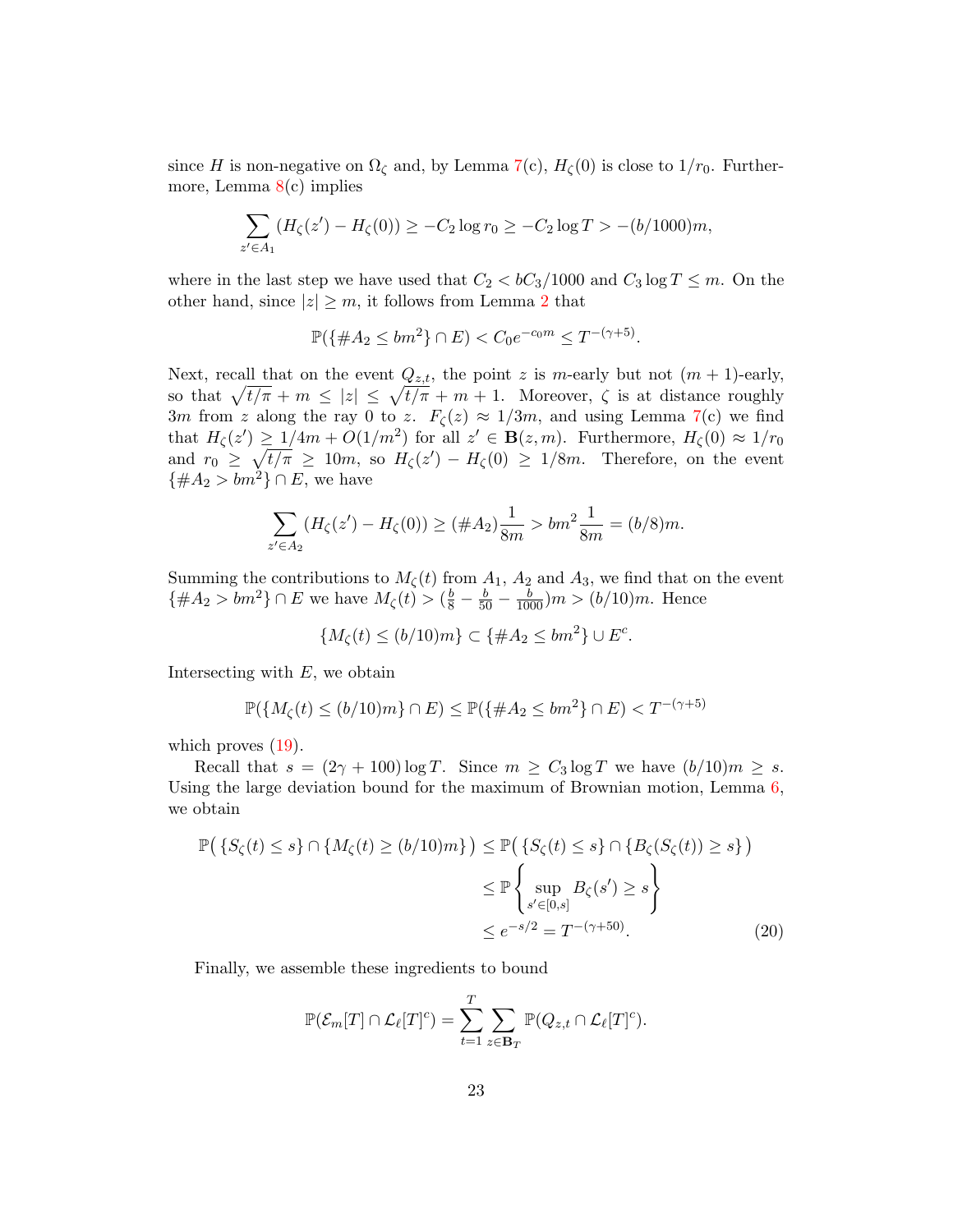Split each term in the sum on the right into three pieces, with  $\zeta = \zeta_0(z, t)$ , as indicated below and majorize using  $(18)$ ,  $(19)$ , and  $(20)$ , respectively. We obtain with  $s = (2\gamma + 100) \log T$ ,

$$
\mathbb{P}(Q_{z,t} \cap \mathcal{L}_{\ell}[T]^c) \leq \mathbb{P}(Q_{z,t} \cap \{S_{\zeta}(t) > s\})
$$
  
+ 
$$
\mathbb{P}(Q_{z,t} \cap \{M_{\zeta}(t) < (b/10)m\} \cap \mathcal{L}_{\ell}[t]^c)
$$
  
+ 
$$
\mathbb{P}(\{S_{\zeta}(t) \leq s\} \cap \{M_{\zeta}(t) \geq (b/10)m\}) < 3T^{-(\gamma+5)}
$$

Summing over  $z \in \mathbf{B}_T$  and  $t = 1, \ldots, T$ , since  $T \geq 20$  we conclude that

 $\mathbb{P}(\mathcal{E}_m[T] \cap \mathcal{L}_\ell[T]^c) \leq (2\pi T^2) \cdot T \cdot 3T^{-(\gamma+5)} < T^{-(\gamma+1)}.$ 

This completes the proof of Lemma [12.](#page-20-1)

### <span id="page-23-0"></span>2.7 Late points imply early points

Fix  $\gamma \geq 1$ , and let

$$
C_4 = (\gamma + 3)(1500 + \frac{1}{c_0}) + \frac{2 \log C_0}{c_0} + 2C_2 + 2.
$$

where  $C_2$  is the constant appearing in Lemma [8,](#page-13-0) and  $C_0$  and  $c_0$  appear in Lemma [3.](#page-7-0)

<span id="page-23-1"></span>**Lemma 13.** (Late points imply early points) If  $\ell \geq C_4 \log T$  and  $m \leq \ell^2 / C_4 \log T$ , then

$$
\mathbb{P}(\mathcal{L}_{\ell}[T] \cap \mathcal{E}_m[T]^c) \leq T^{-(\gamma+1)}.
$$

In other words, with high probability, either there is no  $\ell$ -late point by time T, or there is an  $\ell^2/C_4 \log T$ -early point by time T.

*Proof.* Without loss of generality we take  $m = \ell^2/C_4 \log T$ . Note that since  $\ell \geq$  $C_4 \log T$  this ensures  $m \geq \ell$ . Let  $\zeta \in \mathbb{Z}^2$  be such that  $|\zeta| \leq \sqrt{T/\pi} - \ell$ , and set

$$
\rho = |\zeta|, \quad T_1 = \pi(\rho + \ell)^2.
$$

Note that  $T_1 \leq T$ . Denote by  $L[\zeta] = {\zeta \notin A(T_1)}$  the event that  $\zeta$  is  $\ell$ -late. Then

$$
\mathcal{L}_\ell[T] = \bigcup_{|\zeta| \leq \sqrt{T/\pi} - \ell} L[\zeta].
$$

We will use the martingale  $M_{\zeta}(t)$  with pole at  $\zeta$ . We first show that on the event  $L[\zeta],$ 

<span id="page-23-2"></span>
$$
M_{\zeta}(T_1) \le -\ell. \tag{21}
$$

To prove this, note first that by the maximum principle, the smallest value of  $H_{\zeta}$ on  $\Omega_{\zeta}$  is 1/2ρ attained on the boundary  $\partial \Omega_{\zeta}$ . This boundary value is achieved

 $\Box$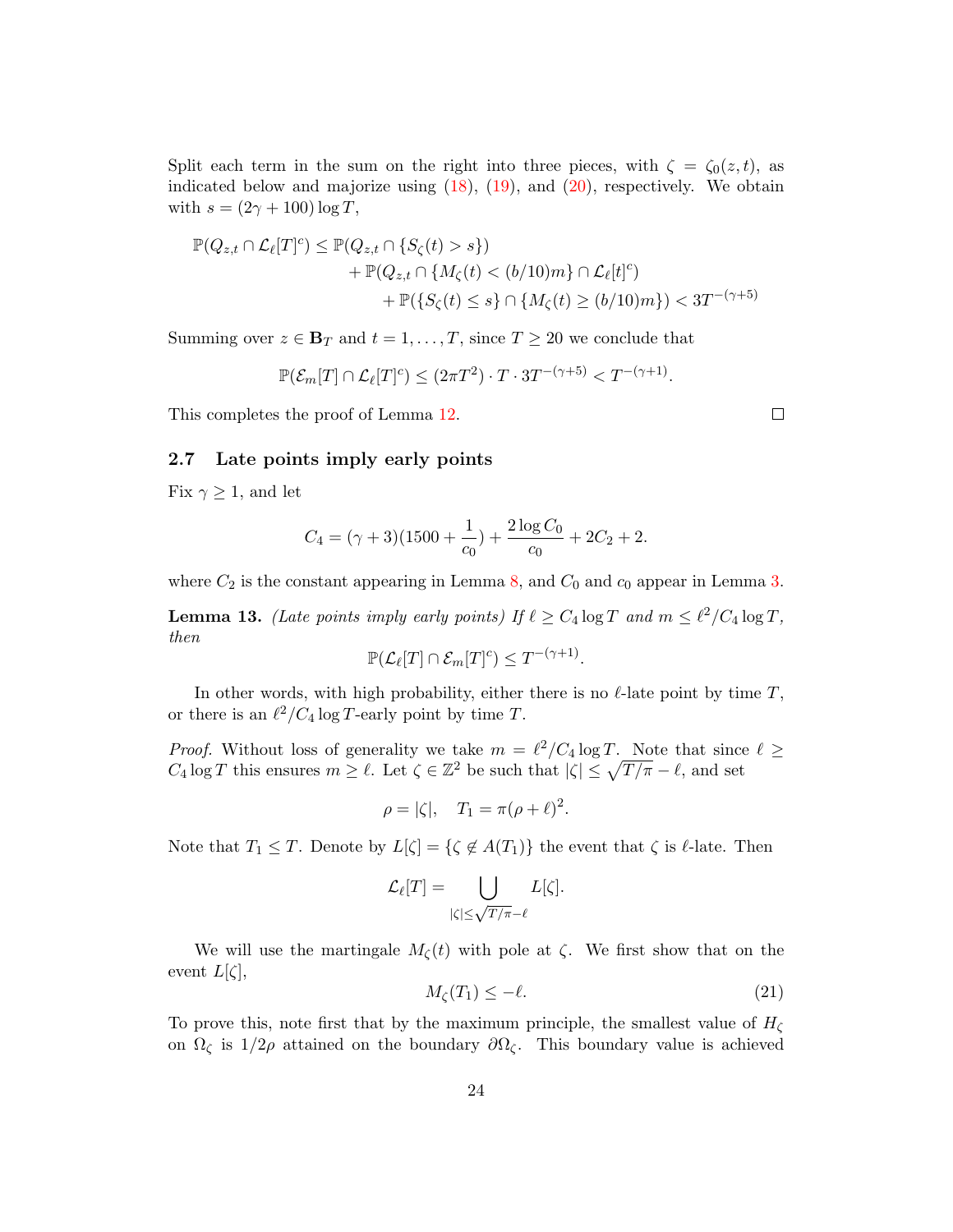everywhere on  $\partial\Omega_{\zeta}$  except at the point  $\zeta$ , at which  $H_{\zeta}$  has a much larger value. On the event  $L[\zeta]$ , no particle reaches  $\zeta$  by time  $T_1$ , so the values of  $H_{\zeta}$  at all boundary points reached at time  $T_1$  are  $1/2\rho$ , which is smaller than the interior values. Therefore,  $M_{\zeta}(T_1)$  is maximized if all the sites of  $\Omega_{\zeta}$  are occupied, i.e.,  $\Omega_{\zeta} \subset A_{\zeta}(T_1)$ . By Lemma [8\(](#page-13-0)a), we have  $\Omega_{\zeta} \subset \mathbf{B}_{\rho+C_2}$ , so

$$
T_1 - \#\Omega_{\zeta} \ge \pi(\rho + \ell)^2 - \pi(\rho + C_2 + 1)^2.
$$

Since  $\ell \ge C_4 \log T$ , the right side is at least  $\pi \rho \ell$ . Hence on the event  $L[\zeta]$ , we have

<span id="page-24-0"></span>
$$
M_{\zeta}(T_1) \leq (\pi \rho \ell) \left(\frac{1}{2\rho} - H_{\zeta}(0)\right) + \sum_{z \in \Omega_{\zeta}} (H_{\zeta}(z) - H_{\zeta}(0)). \tag{22}
$$

By Lemma [7\(](#page-12-0)c), we have  $\frac{1}{2\rho} - H_{\zeta}(0) = -\frac{1}{2\rho} + O(\frac{1}{\rho^2})$  $\frac{1}{\rho^2}$ , which shows that the first term on the right side of [\(22\)](#page-24-0) is less than  $-3\ell/2$ . By Lemma [8\(](#page-13-0)c), the second term is at most  $C_2 \log \rho \leq C_2 \log T \leq \ell/2$ . This concludes the proof of [\(21\)](#page-23-2).

Now suppose that  $|\zeta| \ge \ell$ . Recall that  $m \ge \ell \ge C_4 \log T$  and  $C_4 \ge 1$ , so  $e^m \ge T$ . By Lemma [11,](#page-19-0)

$$
\mathbb{E} \, e^{S_{\zeta}(T_1)} \mathbf{1}_{\mathcal{E}_m[T_1]^c} \le T^{40} e^{700m} \le e^{740m}.\tag{23}
$$

Letting  $s = 750m$ , we have by Markov's inequality

 $\mathbb{P}(\{S_{\zeta}(T_1) > s\} \cap \mathcal{E}_m[T_1]^c) \leq e^{-s} \mathbb{E} e^{S_{\zeta}(T_1)} \mathbf{1}_{\mathcal{E}_m[T_1]^c} \leq e^{-10m}.$ 

Now by  $(21)$ ,

$$
\mathbb{P}(L[\zeta] \cap \mathcal{E}_m[T]^c) \leq \mathbb{P}(\mathcal{E}_m[T]^c \cap \{S_\zeta(T_1) > s\}) + \mathbb{P}(\{S_\zeta(T_1) \leq s\} \cap L[\zeta])
$$
\n
$$
\leq e^{-10m} + \mathbb{P}\{S_\zeta(T_1) \leq s, M_\zeta(T_1) \leq -\ell\}.
$$

We use Lemma [6](#page-9-2) to bound the second term. Since  $M_{\zeta}(t) = B_{\zeta}(S_{\zeta}(t))$ , where  $B_{\zeta}$  is a standard Brownian motion with  $B_{\zeta}(0) = 0$ , we have

$$
\mathbb{P}\left\{S_{\zeta}(T_1)\leq s,\,M_{\zeta}(T_1)\leq-\ell\right\}\leq \mathbb{P}\left\{\inf_{s'\in[0,s]}B_{\zeta}(s')\leq-\ell\right\}\leq e^{-\ell^2/2s}.
$$

We conclude that for all  $\zeta \in \mathbb{Z}^2$  such that  $|\zeta| \leq \sqrt{T/\pi} - \ell$ ,

$$
\mathbb{P}(\mathcal{E}_m[T]^c \cap L[\zeta]) \le e^{-10m} + e^{-\ell^2/1500m}.
$$

Since  $m \ge \ell \ge (\gamma + 3) \log T$  and  $\ell^2/1500m \ge (\gamma + 3) \log T$  by hypothesis, each term on the right side is at most  $T^{-(\gamma+3)}$ . Hence for  $\ell \leq |\zeta| \leq \sqrt{T/\pi} - \ell$ , we have

<span id="page-24-1"></span>
$$
\mathbb{P}\left(\mathcal{E}_m[T]^c \cap L[\zeta]\right) \le 2T^{-(\gamma+3)}.\tag{24}
$$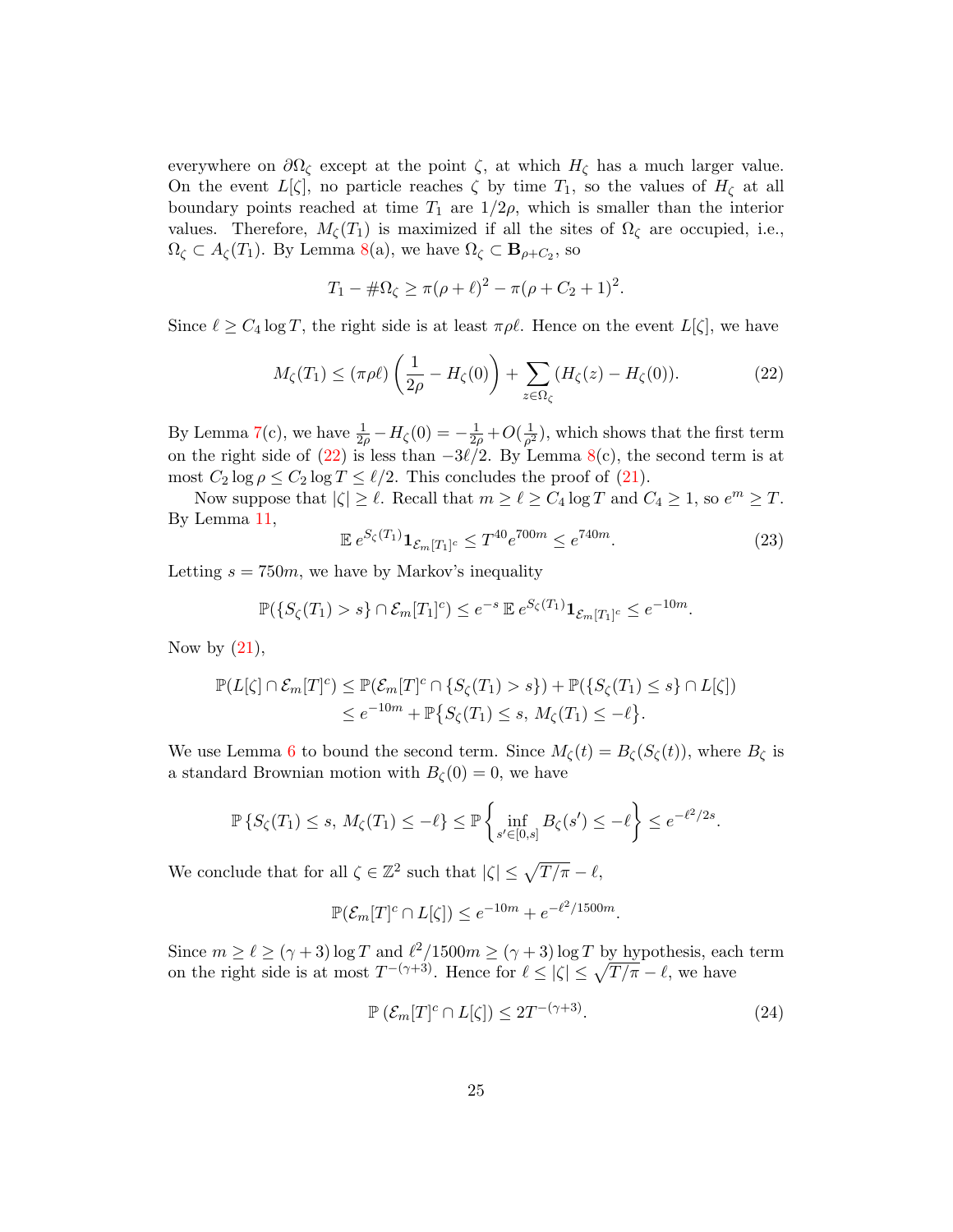To take care of the case  $|\zeta| < \ell$ , we use Lemma [3,](#page-7-0) which gives

$$
\mathbb{P}\left(\bigcup_{|\zeta|<\ell}L[\zeta]\right)=\mathbb{P}(\mathcal{L}_{\ell}[4\pi\ell^2])\leq C_0e^{-c_0\ell}
$$

Summing [\(24\)](#page-24-1) over  $\zeta \in \mathbf{B}_{\sqrt{T/\pi}-\ell}-\mathbf{B}_{\ell}$  yields

$$
\mathbb{P}(\mathcal{E}_m[T]^c \cap \mathcal{L}_{\ell}[T]) \leq \mathbb{P}\left(\bigcup_{|\zeta| < \ell} L[\zeta]\right) + \sum_{\ell \leq |\zeta| \leq \sqrt{T/\pi} - \ell} \mathbb{P}(\mathcal{E}_m[T]^c \cap L[\zeta]) < T^{-(\gamma+3)} + T^{-(\gamma+2)}.
$$

This completes the proof of Lemma [13.](#page-23-1)

The proof of the main result from Lemmas [12](#page-20-1) and [13](#page-23-1) is a routine iteration. We use the lemmas in their contrapositive direction (no early point implies no late point and no late point implies no early point) for progressively smaller values of  $m$  and  $\ell$ , starting from [\(4\)](#page-7-3).

Fix  $\gamma \ge 1$  and  $T \ge 20$ . Let  $\ell_0 = \sqrt{T/100\pi}$ . Then [\(4\)](#page-7-3) imples

$$
\mathbb{P}(\mathcal{L}_{\ell_0}[T]) \leq C_0 e^{-c_0 \ell_0}.
$$

If T is sufficiently large, say  $T > T_0(\gamma)$ , then the right side is less than  $T^{-(\gamma+1)}$ . Now define

$$
m_0 = (1000/b)\ell_0.
$$

Lemma [12](#page-20-1) implies that if  $m_0 \geq C_3 \log T$ , then

$$
\mathbb{P}(\mathcal{E}_{m_0}[T] \cap \mathcal{L}_{\ell_0}[T]^c) \leq T^{-(\gamma+1)}.
$$

so that

 $\mathbb{P}(\mathcal{E}_{m_0}[T]) < 2T^{-(\gamma+1)}.$ 

For  $k \geq 1$ , define  $\ell_k$  and  $m_k$  recursively by

$$
\ell_k = \sqrt{(C_4 \log T) m_{k-1}}
$$

$$
m_k = (1000/b)\ell_k.
$$

By Lemma [13,](#page-23-1) if  $\ell_1 \geq C_4 \log T$ , then

$$
\mathbb{P}(\mathcal{L}_{\ell_1}[T] \cap \mathcal{E}_{m_0}[T]^c) \leq T^{-(\gamma+1)}
$$

hence

$$
\mathbb{P}(\mathcal{L}_{\ell_1}[T]) < 3T^{-(\gamma+1)}.
$$

 $\Box$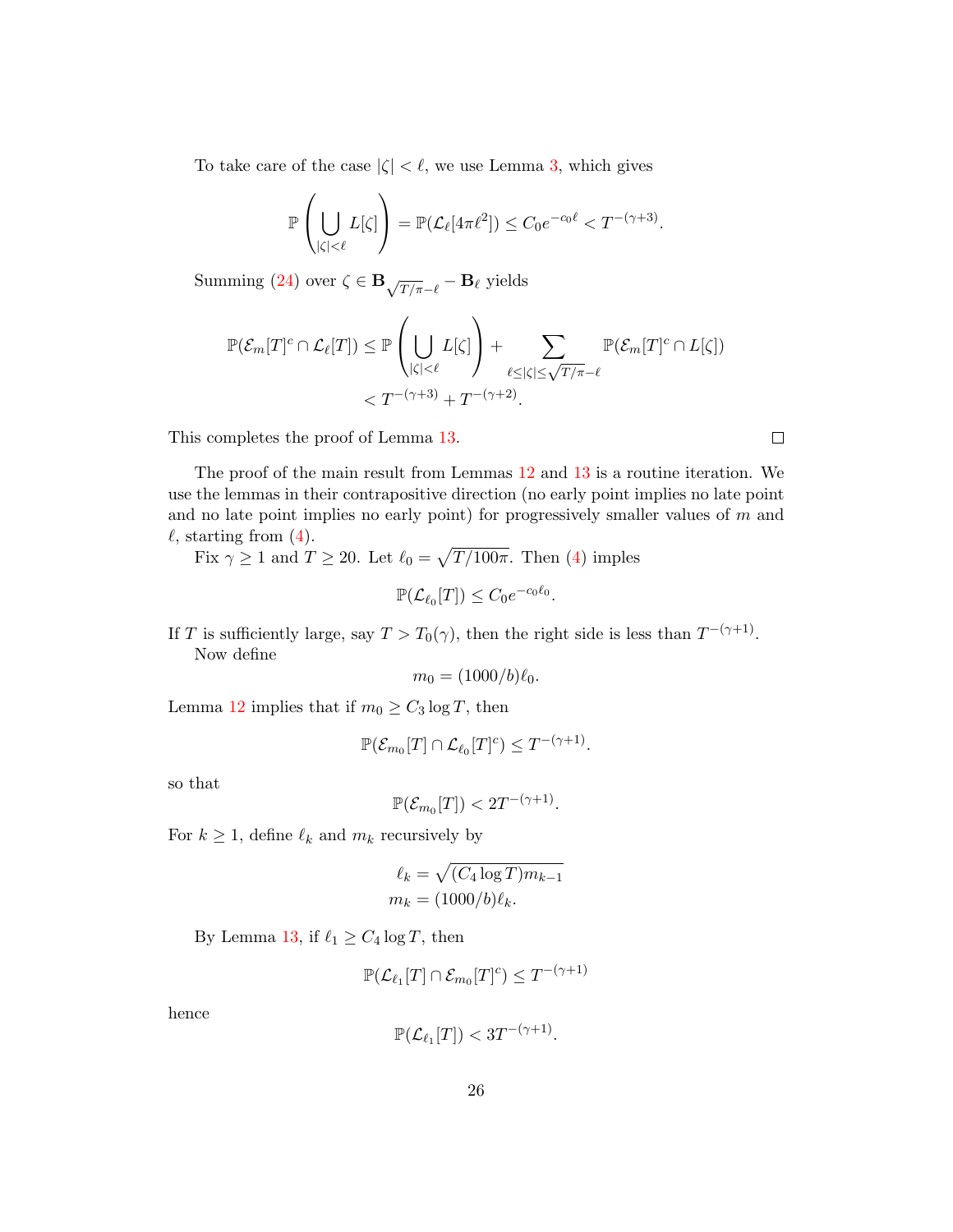By induction on  $k$ , we find that

$$
\mathbb{P}(\mathcal{L}_{\ell_k}[T]) < (2k+1)T^{-(\gamma+1)}
$$

and

$$
\mathbb{P}(\mathcal{E}_{m_k}[T]) < (2k+2)T^{-(\gamma+1)}
$$

provided  $m_k \geq C_3 \log T$  and  $\ell_k \geq C_4 \log T$ .

The recursion gives

$$
\ell_k = \alpha^{1 - 2^{-k}} \ell_0^{1/2^k}
$$

and

$$
m_k = \alpha^{1 - 2^{-k}} m_0^{1/2^k}.
$$

where  $\alpha = (1000/b)C_4 \log T$ . Let  $C_5 = (1000/b) \max(C_3, C_4)$ . Then

$$
\ell_k, m_k \le (C_5 \log T) T^{1/2^k}.
$$

For  $k > (\log \log T)/\log 2$ , we have

$$
T^{1/2^k} < 3.
$$

Therefore, if we choose k largest so that  $\ell_k \ge 3C_5 \log T$ , then

 $k \leq (\log \log T)/\log 2.$ 

Thus, in our final step we may use

$$
\ell := \max(\ell_{k+1}, C_4 \log T) \le 3C_5 \log T
$$

$$
m := \max(m_{k+1}, C_4 \log T) \le 3C_5 \log T
$$

to obtain

$$
\mathbb{P}(\mathcal{L}_{\ell}[T]) < (2k+3)T^{-(\gamma+1)} < \frac{1}{2}T^{-\gamma}
$$
  

$$
\mathbb{P}(\mathcal{E}_m[T]) < (2k+4)T^{-(\gamma+1)} < \frac{1}{2}T^{-\gamma}
$$

for all sufficiently large T.

Let  $r = \sqrt{T / \pi}$  and  $a = 10C_5 \log r$ . Then  $a > 3C_5 \log T \ge \ell, m$ . By Lemma [4,](#page-7-4) we conclude that

$$
\mathbb{P}\left\{\mathbf{B}_{r-a\log r} \subset A(\pi r^2) \subset \mathbf{B}_{r+a\log r}\right\}^c \leq \mathbb{P}\left\{\mathbf{B}_{r-\ell} \not\subset A(T)\right\} + \mathbb{P}\left\{A(T) \not\subset \mathbf{B}_{r+m}\right\} \leq \mathbb{P}(\mathcal{L}_{\ell}[T]) + \mathbb{P}(\mathcal{E}_m[T]) < T^{-\gamma} < r^{-\gamma}.
$$

This completes the proof of Theorem [1.](#page-2-1)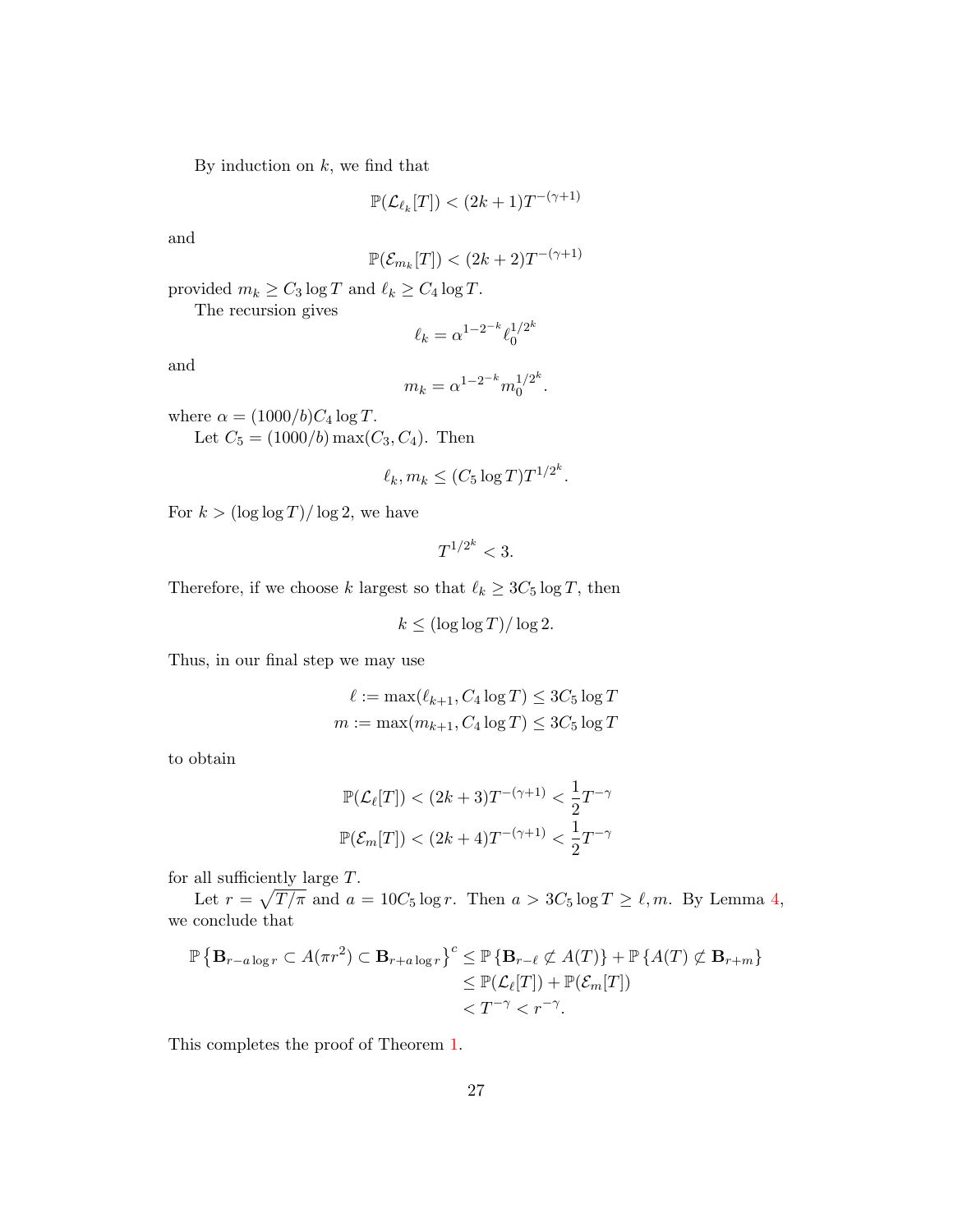|                                                               |            | $d=1$   $d=2$   $d\geq 3$ |                 |
|---------------------------------------------------------------|------------|---------------------------|-----------------|
| Order of $h(x)$ at typical $x \in \Lambda$                    | $\sqrt{n}$ | $\sqrt{\log n}$           |                 |
| Order of $\max_{x \in \Lambda}  h(x) $                        | $\sqrt{n}$ | $\log n$                  | $\sqrt{\log n}$ |
| Order of $ \Lambda ^{-1} \sum_{x \in \Lambda} \phi(x/n) h(x)$ | $\sqrt{n}$ |                           | $n^{1-d/2}$     |

<span id="page-27-1"></span>Table 1: Order of various kinds of fluctuations for the discrete Gaussian free field in  $\mathbb{Z}^d$ . In the bottom row,  $\phi: [-1,1]^d \to \mathbb{R}$  is a smooth test function.

# <span id="page-27-0"></span>3 Concluding Remarks

We mention here a few open questions and possible extensions of our results, along with a brief overview of our forthcoming sequels.

### Gaussian free field

Let  $\Lambda = [-n, n]^d \subset \mathbb{Z}^d$  and let h be an instance of the discrete Gaussian free field on  $\Lambda$  with zero boundary conditions. That is

1. write

$$
E(f) = \sum_{x,y \in \Lambda, |x-y|=1} |f(x) - f(y)|^2,
$$

- 2. let H be the  $(2n-1)^d$ -dimensional vector space of real-valued functions on  $\Lambda$ that vanish on the boundary  $\partial \Lambda$ ,
- 3. and choose h from the measure  $e^{-E(h)/2}dh$  (normalized to be a probability measure), where dh is Lebesgue measure on  $H$ .

Table [1](#page-27-1) gives the orders of various observables associated to h. (See [\[BZ10\]](#page-36-11) for recent results on the maximum of h in two dimensions, and  $[\text{Sh}07]$  for a general survey on the GFF.) Perhaps surprisingly, the orders in the last two rows do not change if we replace  $\Lambda$  with a fixed co-dimension one subset of  $\Lambda$ . This shows that weighted averages of  $h$  are remarkably well concentrated (and become more concentrated in higher dimensions). Appropriately normalized, they scale to Gaussian random variables with an asymptotic variance that depends  $\phi$ .

Next, if we let

$$
L(z) = \sqrt{\frac{\min\{n|z \in A(n)\}}{\pi}} - |z|
$$

represent the "lateness" of the vertex z, then we expect L and its higher dimensional analogues to behave similarly to  $h$  in all dimensions. (This is trivial for dimension  $d = 1$ .) Our sequel paper, Internal DLA and the Gaussian free field [\[JLS11\]](#page-36-7) addresses the bottom row (for certain test functions  $\phi$ ) and shows that L has a variant of the continuum Gaussian free field as a scaling limit.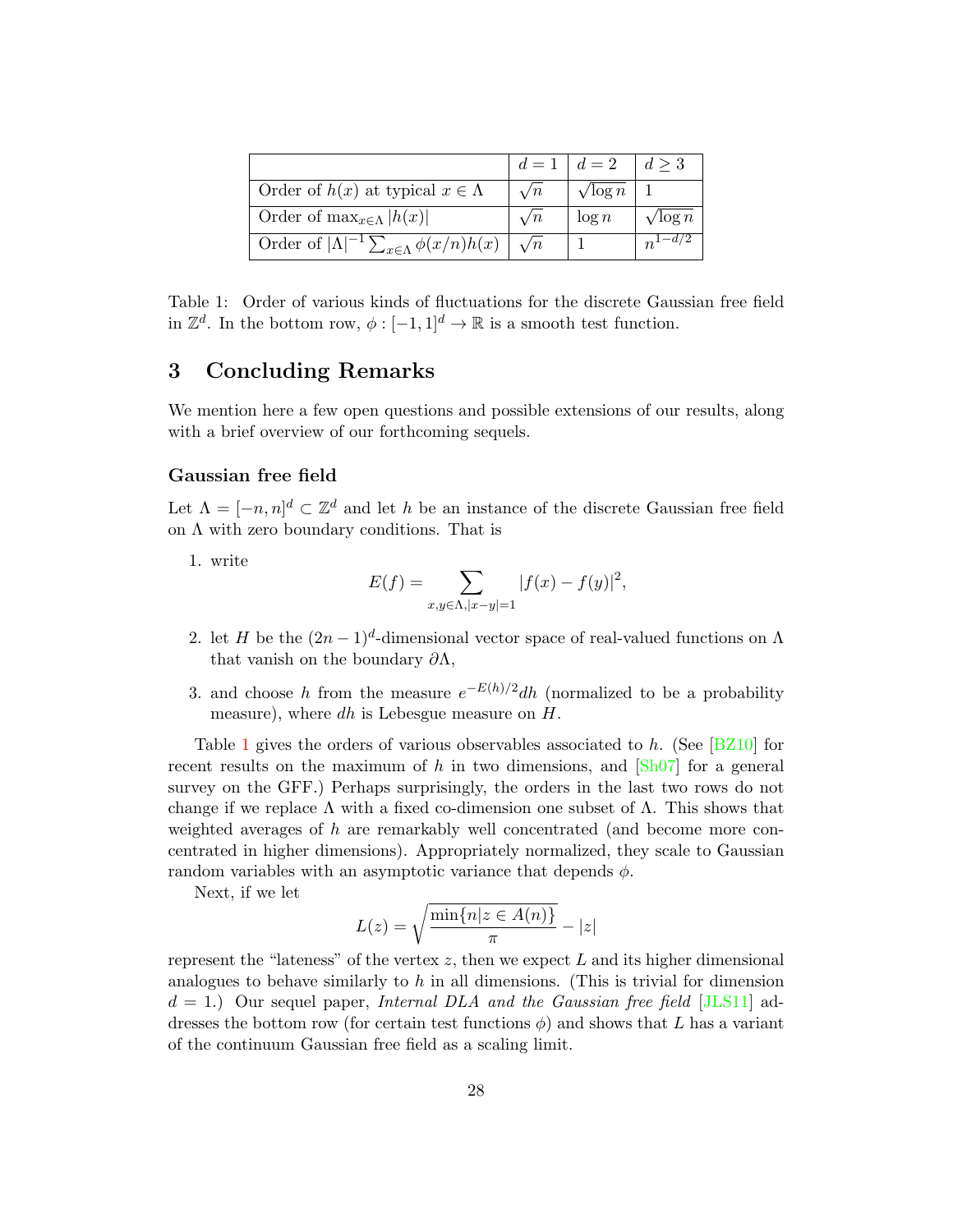#### Lower bounds on fluctuations

The present paper established the upper bound of  $\log n$  for the fluctuations of L corresponding to the middle square of Table [1.](#page-27-1) Simulations [\[MM00,](#page-37-5) [FL10\]](#page-36-12) indicate that fluctuations of this order are really present, and proving this is a very natural open problem. One possible approach would be to use the methods of this paper to show that for small enough c, the expected number of aberrations of size  $c \log n$ (or  $c\sqrt{\log n}$  in dimension  $d \geq 3$ ) in  $A(n)$  grows like a *positive* power of  $n$  – and then using a second moment estimate to show that infinitely many such aberrations occur almost surely. The main new ingredient required would be to control the correlations between fluctuations in two different directions.

### Higher dimensions

The  $d \geq 3$  sequel to this paper [\[JLS10\]](#page-36-5) uses variants of the arguments presented here. The function  $H_{\zeta}$  is replaced by a discrete Green's function for a ball in  $\mathbb{Z}^d$ (with zero boundary conditions). The obvious analogue of  $H<sub>\zeta</sub>$  (constructed from differences of  $\mathbb{Z}^d$  Green's functions) does not have spherical level surfaces. This causes some extra complication in the estimates involved in Lemmas [7](#page-12-0) and [8.](#page-13-0) It becomes necessary to estimate the discrete Green's function on the ball directly, instead of building on known estimates for the  $\mathbb{Z}^d$  Green's function. The argument requires a few other modifications as well (for example, taking  $\zeta$  to be a point inside the ball, instead of on the boundary).

### Fluctuations in a fixed direction

The bound of order  $\log r$  in Theorem [1](#page-2-1) measures the "fluctuations in the worst direction." Another interesting quantity is the fluctuation in a specific direction, say along positive x-axis, as measured by the differences

$$
\max\{x > 0 \mid (x, 0) \in A(\pi r^2)\} - r
$$

and

$$
r - \min\{x > 0 \mid (x, 0) \notin A(\pi r^2)\}.
$$

Based on the analogy with the discrete Gaussian free field, we believe that these based on the analogy with the discrete Gaussian free held, we believe that these<br>random variables have standard deviation of order  $\sqrt{\log r}$  in two dimensions, and that their higher dimensional analogues have  $O(1)$  standard deviation. These orders match those in the top line of Table [1.](#page-27-1)

In numerical experiments on a related quantity, Meakin and Deutch [\[MD86\]](#page-37-0) found order  $\sqrt{\log r}$  fluctuations in dimension 2 and  $O(1)$  fluctuations in dimension 3.

We have not been able to adapt our bootstrapping argument to prove bounds of this type on fluctuations in a fixed direction. An *m*-early point where  $m = \sqrt{\log r}$ contributes only  $\sqrt{\log r}$  to the martingale  $M_{\zeta}$ , which is swamped by the logarithmic error term in the discrete mean value property, Lemma  $8(c)$  $8(c)$ .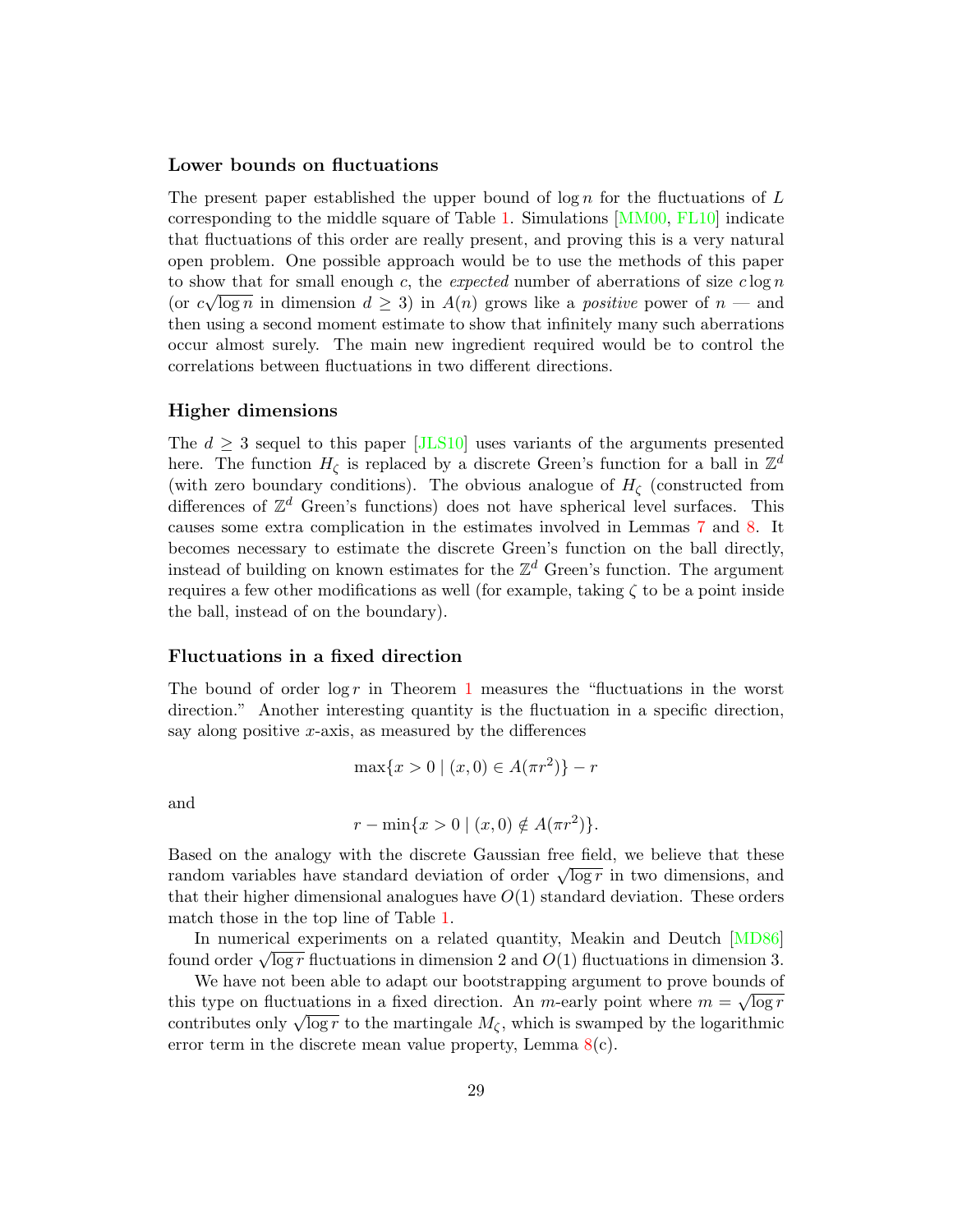### Derandomized aggregation

James Propp around 2001 proposed a growth process called rotor-router aggrega*tion*, in which particles started at the origin in  $\mathbb{Z}^2$  perform deterministic analogues of random walks until reaching an unoccupied site. Large-scale simulations show that the aggregates produced in this way are substantially smoother than IDLA, with even smaller fluctuations from circularity [\[FL10\]](#page-36-12). Indeed, part of Propp's motivation was to study how much of the random fluctuation can be removed by passing to the deterministic analogue. The data indicate that the deviation from circularity in rotor-router aggregation may even be bounded independent of the size of the cluster; that is,  $B_{r-C} \subset A(\pi r^2) \subset B_{r+C}$  for an absolute constant C. Yet the current best upper bounds (order  $\log r$  on the inside and  $r^{1/2} \log r$  on the outside, [\[LP09\]](#page-37-6)) remain distant from this goal. In trying to adapt our methods to rotor-router aggregation, we can define a deterministic analogue of the martingale  $M<sub>c</sub>(t)$  by summing the function  $H_{\zeta}$  over the rotor-router aggregate  $A(t)$ . At this point an interesting question arises: what should take the place of the martingale representation theorem for this deterministic process?

### External DLA

External DLA, defined by Witten and Sander [\[WS81\]](#page-37-7), produces intricate branching structures instead of a smooth spherical surface. Typically it is defined with particles starting from infinity, but there is also a version in which particles start at the origin. In this version, the initial occupied set  $A(0)$  is the set of sites outside some extremely large origin-centered ball. At time  $n \leq x$  start a random walk at the origin and stop when it first reaches a site  $z_n$  adjacent to  $A(n)$ . Then we set  $A(n+1) = A(n) \cup \{z_n\}$ .

Both this paper and the sequel (about the Gaussian free field) use a similar technique: namely, they both use geometric arguments to control the quadratic variation of continuous martingales obtained by summing the values of discrete harmonic functions over sets of particle locations. One intriguing aspect of this work is that all of the martingales we utilize are still martingales for external DLA (grown from the origin). Indeed, Kesten's upper bound on the growth rate of external DLA [\[Kes90\]](#page-36-13) uses a closely related martingale.

Because the geometry of external DLA is much more intricate, however, it becomes more difficult to control the quadratic variation of the martingales. In our argument, the interlinked inner and outer estimates — indeed, even the notions of early and late points — rely on the fact that the cluster fluctuates around a predictable asymptotic shape (the disk). In external DLA, on the other hand, even the large-scale geometry is random.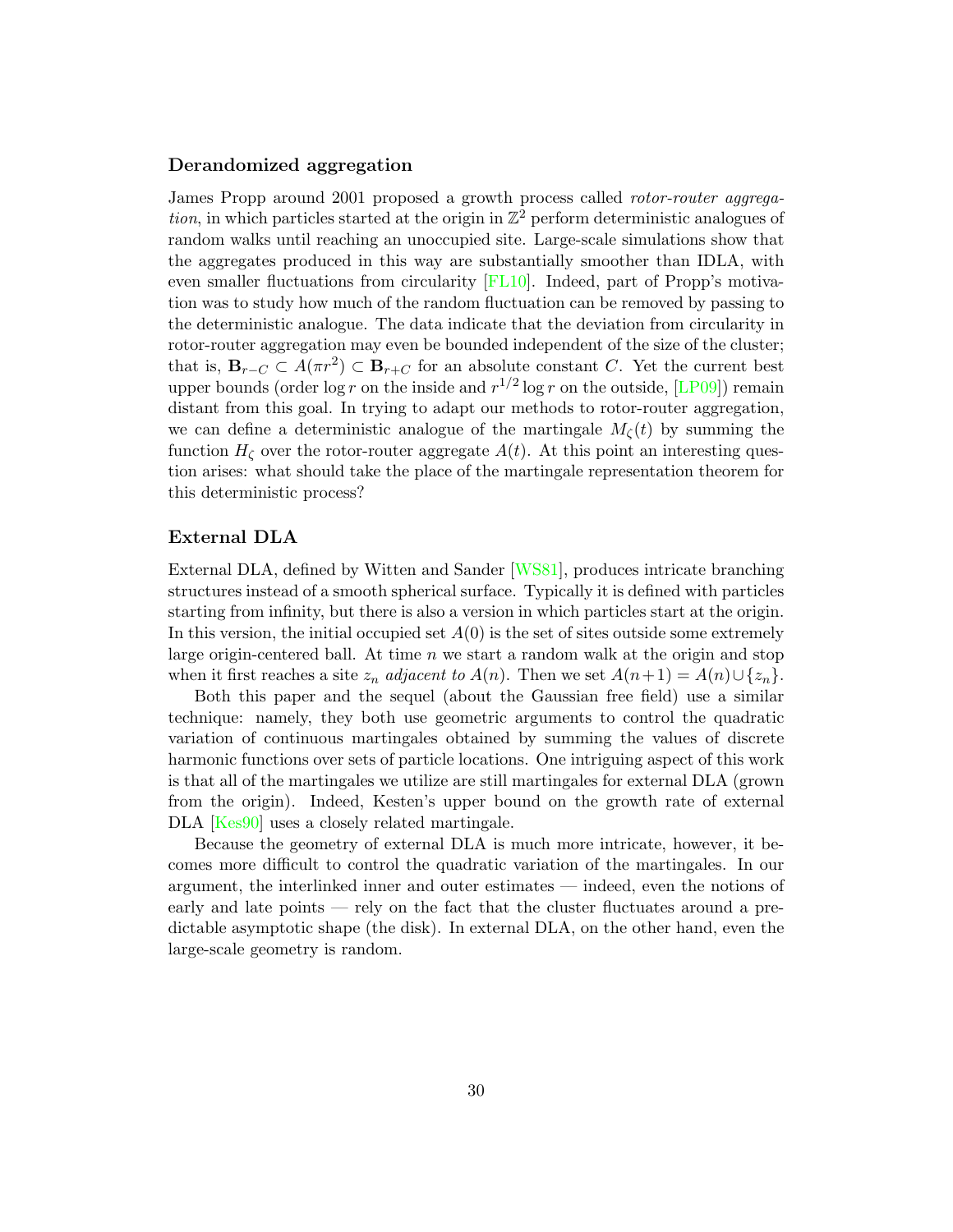# <span id="page-30-0"></span>A Appendix: Proof of Lemmas [2](#page-5-1) and [3](#page-7-0)

### <span id="page-30-1"></span>A.1 Bounds on the probability of thin tentacles in all dimensions

This appendix is devoted to proving the following lemma, which strengthens Lemma [2.](#page-5-1) Since we anticipate using this result to bound the fluctuations of internal DLA in higher dimensions as well, we treat all dimensions  $d \geq 2$ .

**Lemma A.** In dimension  $d = 2$ , there are positive absolute constants b,  $C_0$ , and c such that for all real numbers  $m > 0$  and all  $z \in \mathbb{Z}^2$  with  $0 \notin \mathbf{B}(z, m)$ ,

<span id="page-30-3"></span>
$$
\mathbb{P}\left\{z \in A(n), \ \#(A(n) \cap \mathbf{B}(z,m)) \le bm^2\right\} \le C_0 e^{-cm^2/\log m}.\tag{25}
$$

For each dimension  $d \geq 3$ , there are positive absolute constants b,  $C_0$ , and c (depending only on d) such that for all real numbers  $m > 0$  and all  $z \in \mathbb{Z}^2$  with  $0 \notin \mathbf{B}(z,m)$ ,

<span id="page-30-2"></span>
$$
\mathbb{P}\left\{z\in A(n),\ \#(A(n)\cap\mathbf{B}(z,m))\leq bm^d\right\}\leq C_0e^{-cm^2}.\tag{26}
$$

Note that even the thinnest possible tentacle, a path of length  $m$ , can be formed using only  $m(m + 1)/2$  random walk steps: for  $j = 1, \ldots, m$ , the j-th particle to enter  $\mathbf{B}(z,m)$  takes j steps along the path and occupies the next site on the path. This shows that the exponent  $m^2$  on the right side of  $(26)$  is best possible.

Instead of working with the ball  $\mathbf{B}(z,m)$  it will be slightly more convenient to use the box  $\tilde{\mathbf{B}}(z,m) := z + [-m, m]^d \subset \mathbb{Z}^d$ . Since the volume of a ball is (up to a d dependent constant factor) the same as that of a box of the same radius, Lemma A holds as stated if and only if it holds with  $\mathbf{B}(z,m)$  replaced by  $\mathbf{B}(z,m)$ .

Fix  $z \in \mathbb{Z}^d$ , and for  $0 \leq j \leq m$  let  $S_j$  be the set of points  $x = (x_1, \ldots, x_d) \in \mathbb{Z}^d$ such that

$$
\max_{i=1}^{d} |x_i - z_i| = m - j.
$$

The sets  $S_j$  partition  $\mathbf{B}(z,m)$  into  $m+1$  concentric shells, indexed from the outside inward. Since  $\mathbb{Z}^2 \backslash S_j$  is disconnected, at least one site in shell  $S_j$  must join the cluster  $A(n)$  before any site in  $S_{j-1}$  can join.

It is enough to show that  $(25)$  and  $(26)$  hold if we replace  $A(n)$  with the set A, where  $A = A(n_z) \cap B(z, m)$ , and  $n_z$  is defined to be the smallest n for which  $z \in A(n)$ . Now write  $a_j := \#(A \cap S_j)$  for  $j \in \{0, 1, \ldots, m\}$ . The cluster  $A(n_z)$  intersects each shell  $S_i$ , so  $a_j \geq 1$  for all  $j = 0, 1, \ldots, m$ .

Given m, the number of possibilities for the sequence  $a_j$  is at most  $((2m+1)<sup>d</sup>)<sup>m</sup>$ , which is much smaller than the reciprocal of the right side of  $(25)$  and  $(26)$ . It thus suffices enough to show that, for each *fixed* sequence  $\mathbf{a} = (a_j)_{j=0}^m$  with  $a_j \geq 1$  and  $\sum_{j=0}^{m} a_j \leq bm^d$ , [\(25\)](#page-30-3) and [\(26\)](#page-30-2) hold when the left side is replaced by the probability of the event

$$
\mathcal{T}_{\mathbf{a}} := \bigcap_{j=0}^m \left\{ \#(A \cap S_j) = a_j \right\}.
$$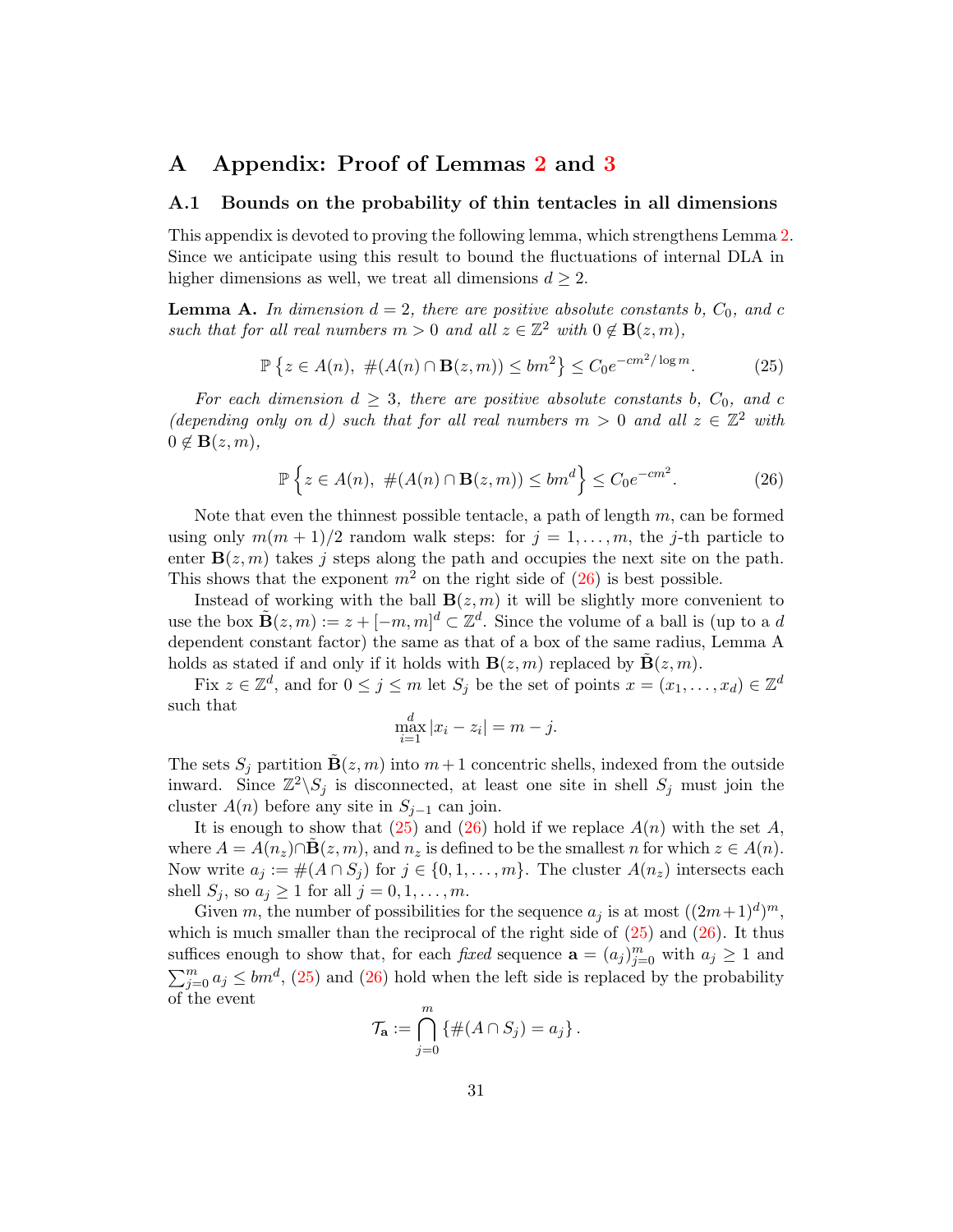We emphasize that  $C_0$  and c are still absolute constants; in particular, they do not depend on the sequence  $a$  or on  $m$ . We will henceforth assume that such a sequence **a** has been fixed, and bound the probability  $\mathbb{P}(\mathcal{T}_{a})$ .



<span id="page-31-0"></span>Figure 6: On the left: a possible value for A (black, with  $z$  in red at the center). Here  $m = 12$  and the sequence  $a_0, a_1, \ldots, a_{12}$  (giving number of black squares in the square shell  $S_i$ , indexed from outside inward) is given by  $4, 1, 2, 2, 2, 1, 2, 1, 1, 1, 3, 3, 1$ . Taking  $c' = 1/2$ , the corresponding sequence  $b_0, \ldots, b_{12}$ is given by  $5, 5, 5, 5, 5, 3, 3, 3, 2, 2, 3, 3, 3, 3$ , and a corresponding tower of squares is illustrated on the right. The sizes of the squares are  $\beta_1 = 5$ ,  $\beta_2 = 3$ ,  $\beta_3 = 2$ ,  $\beta_4 = 3$ . The grey shells indicate the  $S_{\alpha_i}$ , where  $\alpha_0 = 0$ ,  $\alpha_1 = 5$ ,  $\alpha_2 = 8$ , and  $\alpha_3 = 10$ . Since  $c' = 1/2$ , the number of black squares in the "annulus" formed by the union of the  $S_j$  crossing a given square on the right (other than the innermost square) is always at least twice the number black of squares in the corresponding annulus on the left.

Now we will construct a related sequence  $b_j$  indexed by  $[0, m]$  with two nice properties:

1.  $b_j$  is roughly the kind of sequence  $a_j$  that one would see if A were a tower of cubes. More precisely, let  $\beta_1, \ldots, \beta_k$  be positive integers summing to m, representing the side lengths of the cubes. For  $i \in \{0, \ldots, k\}$ , let  $\alpha_i = \beta_1 + \cdots + \beta_k$  $\beta_i$ . For  $j \in \{0, \ldots, m\}$ , let  $\gamma_j$  be the unique integer i such that  $\alpha_{i-1} \leq j < \alpha_i$ . Then set

$$
b_j = \left(\beta_{\gamma_j}\right)^{d-1}.
$$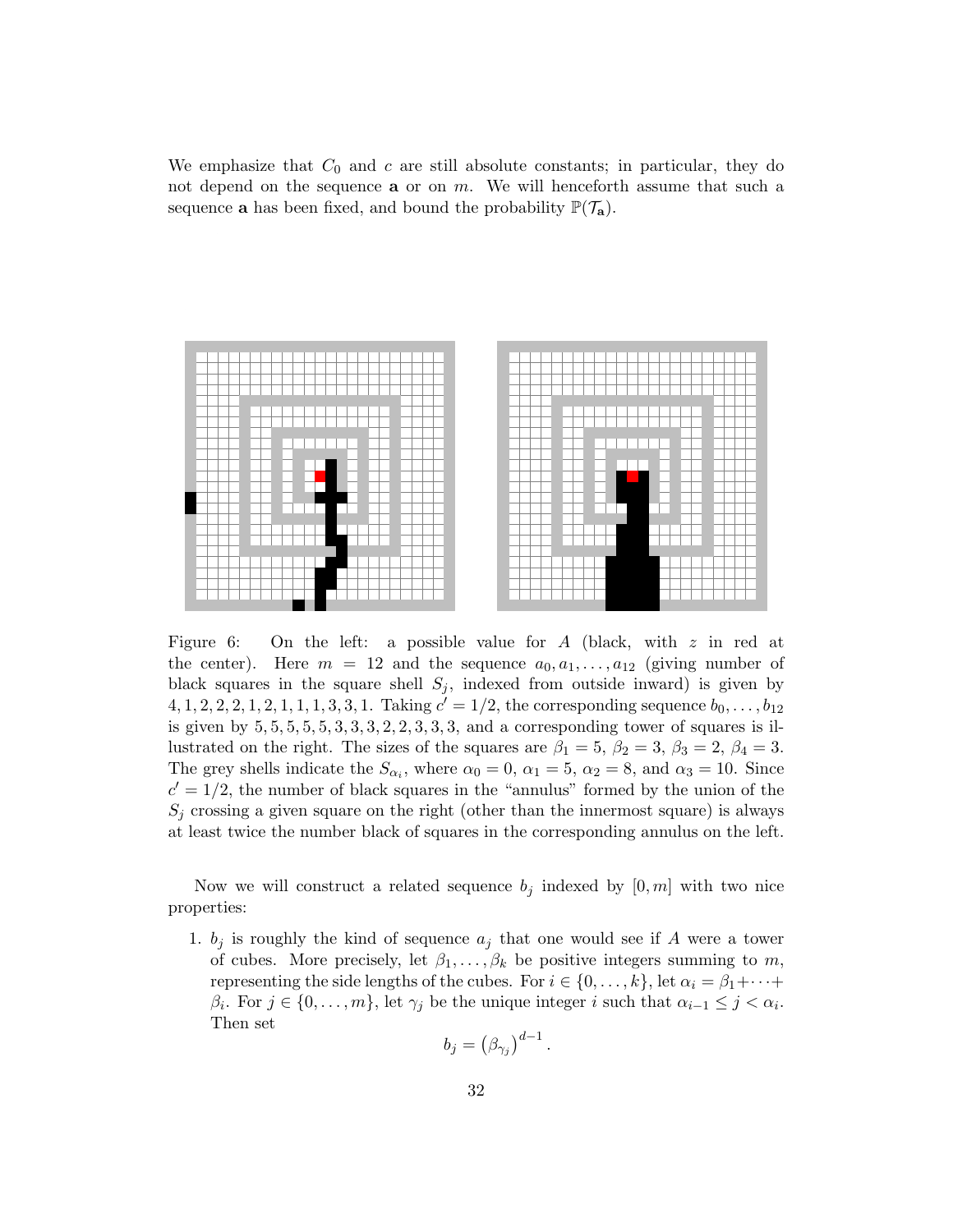Note that  $\sum_{j=0}^{m} b_j = \sum_{i=1}^{k} \beta_i^d$ .

2. There is a small constant c' such that for each  $i = 1, \ldots, k - 1$  (but possibly not for  $i = k$ )

$$
c'(\beta_i/2)^d \le \sum_{j=\alpha_{i-1}}^{\alpha_i-1} a_j \le c'(\beta_i)^d.
$$

Once we have fixed  $c'$ , we can construct the sequence  $b_j$  from  $a_j$  in a deterministic way by induction: Given the cube side lengths  $\beta_1, \ldots, \beta_{i-1}$ , take  $\beta_i$  to be the smallest possible such that the second condition holds.

Next we make explicit our choice of c'. For  $x \in \mathbb{Z}^d$ , write  $\mathbb{P}_x$  for the probability measure associated to simple random walk  $(X(t))_{t=0}^{\infty}$  in  $\mathbb{Z}^{d}$  with  $X(0) = x$ . By the local central limit theorem  $[LL10, \S2]$  $[LL10, \S2]$ , if t is even, then for each site y of even parity in the ball  $\mathbf{B}(x,\sqrt{t})$ , we have

$$
\mathbb{P}_x(X(t) = y) \ge c_0 t^{-d/2}
$$

for a constant  $c_0 > 0$  depending only on d. Let  $c_1 = \omega_d 2^{-d-5} c_0$ , where  $\omega_d$  is the volume of the unit ball in  $\mathbb{R}^d$ .

By [\[LL10,](#page-36-10) Prop. 2.1.2], there is a constant  $c_2 > 0$  depending only on d, so that

<span id="page-32-0"></span>
$$
\mathbb{P}_0\left\{\max_{0\leq s\leq t}|X(s)|\geq \sqrt{t}/c_2\right\} < c_1. \tag{27}
$$

Now take  $c' = \omega_d 2^{-d-4} c_2^d$  in the above construction of the sequence  $b_j$  from  $a_j$ . This defines a sequence of shells  $S_{\alpha_i}$  as in Figure [6.](#page-31-0) According to the next lemma, if A' is any subset of  $\mathbb{Z}^d$  satisfying  $A' \cap S_j \leq a_j$  for  $j = 0, \ldots, m$ , then simple random walk started from any point in the *i*-th shell  $S_{\alpha_i}$  has at least a constant  $c_1 > 0$  probability of exiting A' before reaching  $S_{\alpha_{i-1}} \cup S_{\alpha_{i+1}}$ .

<span id="page-32-1"></span>**Lemma 14.** Let A' be any set for which  $\#(A' \cap S_j) \leq a_j$  for each  $j = 0, \ldots, m$ . Fix  $1 < i < k$  and  $x \in S_{\alpha_i}$ . For simple random walk in  $\mathbb{Z}^d$  started at x, let T be the first hitting time  $S_{\alpha_{i-1}} \cup S_{\alpha_{i+1}}$ , and let T' be the first hitting time of  $(A')^c$ . Then

$$
\mathbb{P}_x \left\{ T > T' \right\} \ge c_1.
$$

*Proof.* Let  $h = \min(\beta_i, \beta_{i+1})$ , and let t be the greatest even integer  $\leq (c_2 h)^2$ . Let  $r = c_2 h$ . By the local central limit theorem, for each site y of even parity in the ball  $\mathbf{B}(x,r)$ , we have

$$
\mathbb{P}_x(X(t) = y) \ge c_0 r^{-d}.
$$

Suppose first that  $\beta_{i+1} \leq \beta_i$ . Let B be the set of points of even parity in the intersection

$$
\mathbf{B}(x,r) \cap \bigcup_{j=\alpha_i}^{\alpha_{i+1}-1} S_j.
$$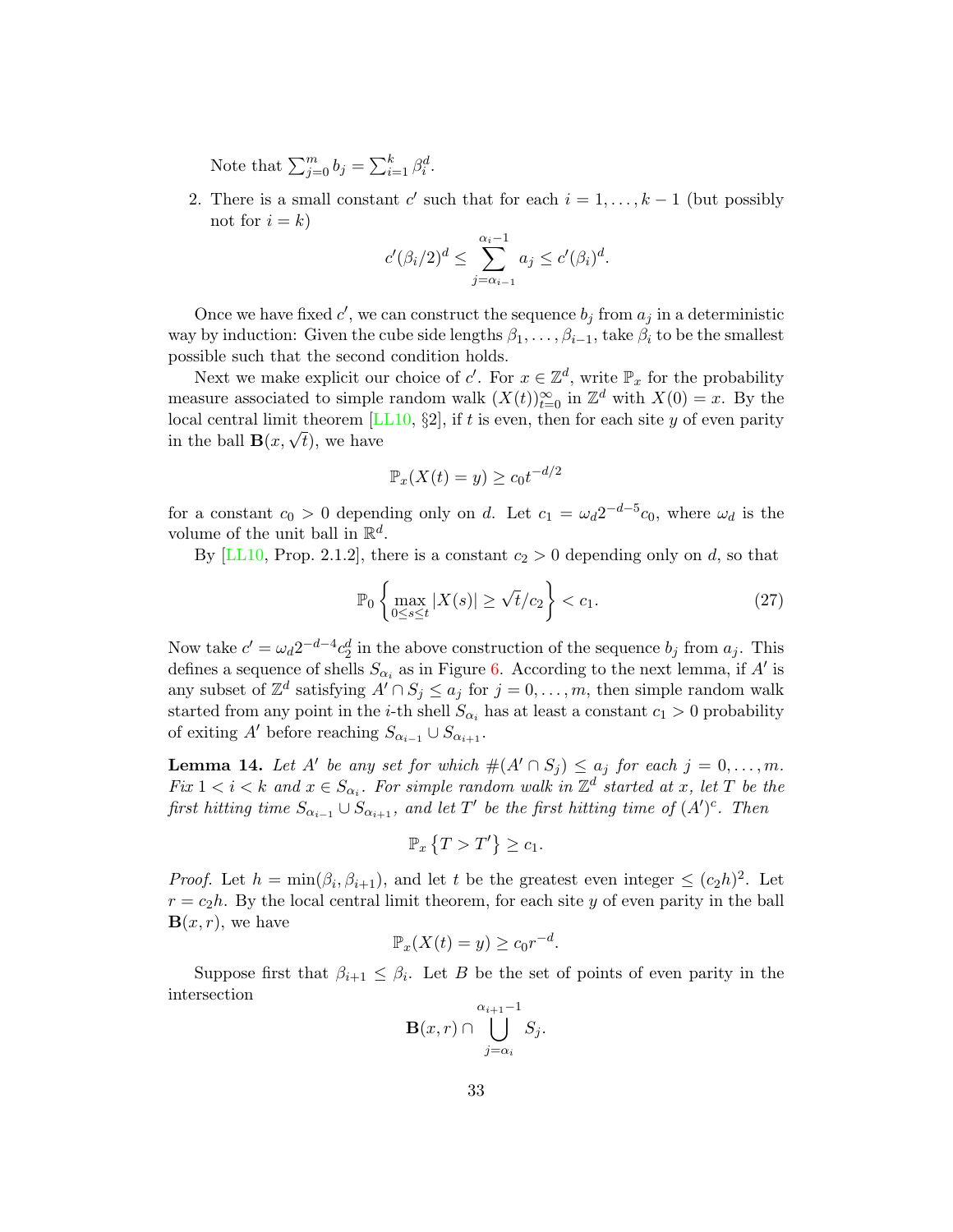Note that  $#B \geq #\mathbf{B}(x,r)/2^{d+2} \geq (\omega_d 2^{-d-3})r^d$ . Hence by our choice of  $c'$ ,

$$
#(A' \cap B) \le \sum_{j=\alpha_i}^{\alpha_{i+1}-1} a_j \le c'\beta_{i+1}^d = c'h^d < \#B/2.
$$

Hence

$$
\mathbb{P}_x\{X(t) \notin A'\} \ge \sum_{y \in B \cap (A')^c} \mathbb{P}_x(X(t) = y) \ge (\#B/2)_{\substack{d \\ r \le 0}}^{\mathcal{C}_0} > 2c_1.
$$

By  $(27)$ , we have

$$
\mathbb{P}_x(T \le t) < c_1.
$$

We conclude that

$$
\mathbb{P}\{T > T'\} \ge \mathbb{P}_x\{T > t, \ X(t) \notin A'\}
$$
  
\n
$$
\ge 1 - \mathbb{P}_x\{T \le t\} - \mathbb{P}\{X(t) \in A'\}
$$
  
\n
$$
> 1 - c_1 - (1 - 2c_1).
$$

The proof in the case  $\beta_{i+1} > \beta_i$  is identical, using the shells  $\bigcup_{j=\alpha_{i-1}+1}^{\alpha_i} S_j$  in the definition of the set B.

During the formation of the IDLA cluster A, each time a particle hits a shell  $S_{\alpha_i}$  $(1 < i < k)$  for the first time, we begin a "trial" which ends either when the particle stops walking (due to exiting the cluster and occupying a previously unoccupied site) or when it next hits  $S_{\alpha_{i-1}} \cup S_{\alpha_{i+1}}$ . In the former case, we call the trial a "failure." Otherwise, we call it a "success."

Let  $F_s$  be the event that the s-th trial fails, and let  $\mathcal{G}_s$  be the  $\sigma$ -field generated by all random walks generating the IDLA cluster up until the start of the s-th trial. Let  $A_s$  be the occupied cluster at the time when the s-th trial starts, and let  $E_s = \bigcap_{j=0}^m {\{\#(A_s \cap S_j) \leq a_j\}}$ . By Lemma [14,](#page-32-1) we have

$$
\mathbb{P}(F_s|\mathcal{G}_s)\mathbf{1}_{E_s}\geq c_1\mathbf{1}_{E_s}.
$$

In other words, on the event  $E_s$ , once the s-th trial begins (and we condition on the past of the process — in particular on all previous trials) the trial fails with probability at least probability  $c_1$ .

Since each failure adds a new site to A, there are at most  $#A$  failures. Next we estimate the total number of trials. Each particle that makes it to  $S_{\alpha_i}$  has to first pass through all the  $S_{\alpha_{i'}}$  for  $i' < i$ . Thus the process of successful growing a set A, such that  $\#(A \cap S_j) = a_j$  for all j, necessarily includes at least  $T = \sum a_j \gamma_j$  trials. Hence on the event  $\mathcal{T}_a$ , there are at least T trials, at most  $\sum a_j$  of which fail; and conditional on all past trials, each trial fails with probability at least  $c_1$ .

Before we put an explicit bound on  $T$ , we'd like to find a way to reduce the problem to the case that

<span id="page-33-0"></span>
$$
\#A = \sum a_j < c_1 T/2 \tag{28}
$$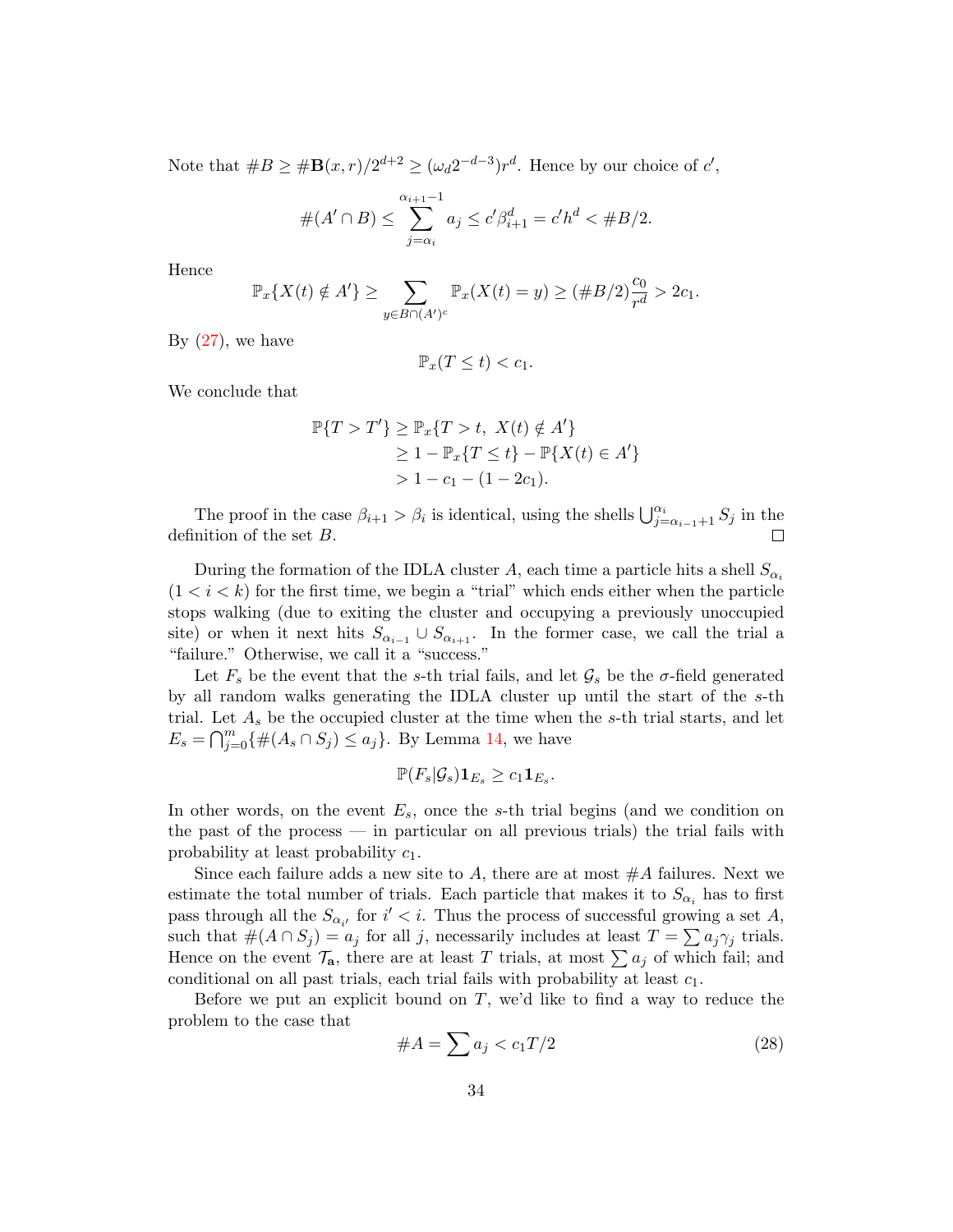(i.e., failure is required to occur at less than half the expected rate). In other words, we'd like to reduce the case that  $\sum a_j \gamma_j$  is larger (by a fixed constant factor  $2/c_1$ ) than  $\sum a_j$ . This will certainly be the case, for example, if more than a fraction  $1/4$ of the sum  $\sum a_j$  comes from values of j for which  $\gamma_j > 8/c_1$ .

Let R be a fixed integer greater than  $8/c<sub>1</sub>$ . Let I be the smallest positive integer such that

$$
\sum_{j=\alpha_{IR}}^{m} a_j < 4 \sum_{j=\alpha_{IR}+1}^{m} a_j.
$$

Then consider the smaller box we get by replacing m by  $m - \alpha_{IR}$ . We can take b small enough so that  $\beta_i^d$  is at most an arbitrarily small constant times  $m^d$ , and hence  $\beta_i$  is at most some arbitrarily small constant times m. Indeed, since R is just a constant, we can take b small enough so that  $\sum_{i=1}^{R} \beta_i$  is at most an arbitrarily small constant times  $m$ . Since the sequence

$$
\sum_{j=\alpha_{iR}}^{\alpha_{(i+1)R}-1} a_j
$$

decreases by a factor of at least 4 each time i increases by 1 (up until  $i = I$ ), we also obtain that the sequence

$$
\beta_{iR} + \cdots + \beta_{(i+1)R-1}
$$

is also bounded above by a sequence that decreases exponentially in  $i$ , and hence (by making b small enough) we can arrange so that  $\sum_{i=1}^{IR} \beta_i$  is less than  $m/2$ . Then if we replace m with  $m - \alpha_{IR}$  (and replace A by its intersection with the corresponding smaller box), we reduce the problem to one for which  $(28)$  holds and m has decreased by at most a factor of 2.

Now assuming [\(28\)](#page-33-0), the usual large deviations bound (Cramer's theorem) implies that the probability of seeing T trials with only  $c_1T/2$  or fewer failures is exponentially unlikely in T. Note that  $T = \sum_{j=0}^{m} a_j \gamma_j$  is up to a multiplicative constant (between  $c'/2^d$  and  $c'$ ) the same as  $\sum_{j=0}^m b_j \gamma_j = \sum_{i=1}^k i \beta_i^d$ . Hence the proof of Lemma [A.1](#page-30-1) is completed by the following lower bound on  $\sum i \beta_i^d$ .

**Lemma 15.** Fix  $d \geq 2$  and  $m \geq 1$ , and consider an integer k and sequence of real numbers  $\beta_1, \beta_2, \ldots, \beta_k$  for which the following hold:

- 1.  $\beta_i \geq 1$  for all  $i \in \{1, ..., k\}$ .
- 2.  $\sum_{i=1}^{k} \beta_k = m + 1$ .
- 3.  $E(\beta) := \sum_{i=1}^{k} i \beta_i^d$  is minimal among sequences satisfying the two conditions above.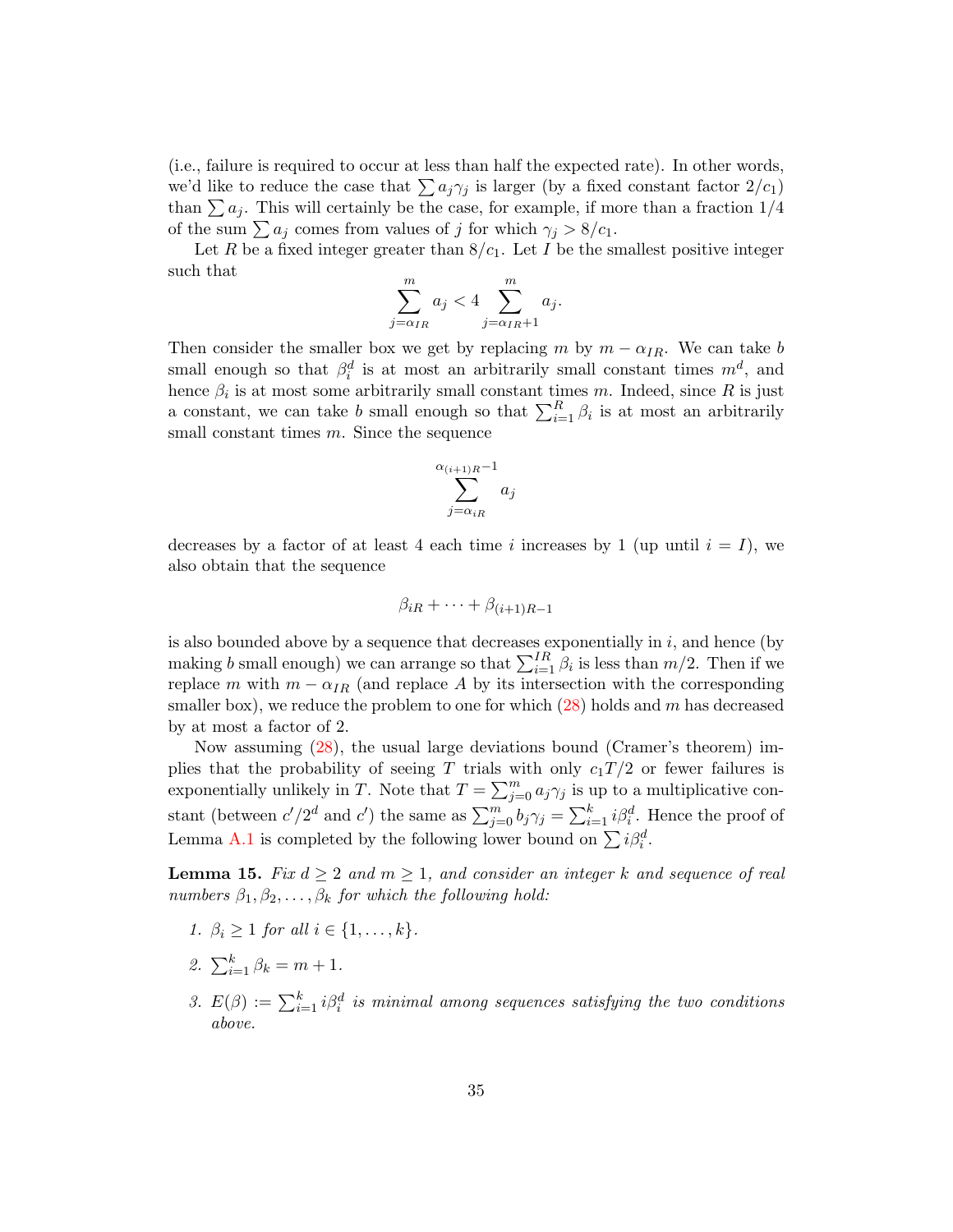There is a constant  $c(d) > 0$ , depending only on d, such that

$$
\begin{cases} E(\beta) \ge c(d)m^2/\log m, & d = 2; \\ E(\beta) \ge c(d)m^2, & d \ge 3. \end{cases}
$$
 (29)

.

*Proof.* The first two conditions imply that  $k \leq m + 1$ . By Holder's inequality,

$$
m + 1 = \sum_{i=1}^{k} \beta_i \le \left(\sum_{i=1}^{k} i \beta_i^d\right)^{1/d} \left(\sum_{i=1}^{k} i^{-d'/d}\right)^{1/d'}
$$

where d' is such that  $1/d + 1/d' = 1$ . Hence

$$
E(\beta) \ge (m+1)^d \left(\sum_{i=1}^k i^{-d'/d}\right)^{-d/d'}
$$

If  $d > 2$ , then  $d'/d < 1$  and the right side is at least a constant times  $m^d k^{(1-\frac{d'}{d})}$  $\frac{d'}{d}\left(\frac{d}{d'}\right) =$  $m^d k^{2-d} \geq m^2$ . In the case  $d=2$ , we have  $d'/d=1$  and the right side is at least a constant times  $m^2(\log k)^{-1} \geq m^2(\log m)^{-1}$ .  $\Box$ 

### <span id="page-35-0"></span>A.2 Bound on the probability of very late points

In this section we prove Lemma [3.](#page-7-0) Lawler, Bramson and Griffeath give an exponential bound on the probability of  $\ell$ -late points in the case that  $\ell$  is comparable to the radius of the cluster. Specifically, they show (see Lemma 6 of [\[LBG92\]](#page-36-1) and the displayed equation immediately following it) that for any  $\epsilon > 0$  there is a constant  $c_2$ depending on  $\epsilon$  such that for all  $z \in \mathbf{B}_{(1-\epsilon)n}$ 

<span id="page-35-1"></span>
$$
\mathbb{P}\left(z \notin A((1+\epsilon)\pi n^2)\right) < 2e^{-c_2 n}.\tag{30}
$$

Fix  $r > 0$ . Taking  $\epsilon' = \epsilon/2$  and  $n = (1 - \epsilon')r$  in [\(30\)](#page-35-1), we have  $(1 - \epsilon)r < (1 - \epsilon')n$ and  $\pi r^2 > (1 + \epsilon') \pi n^2$ , so for all  $z \in \mathbf{B}_{(1-\epsilon)r}$ ,

<span id="page-35-2"></span>
$$
\mathbb{P}\left(z \notin A(\pi r^2)\right) < 2e^{-c_2 n} \le 2e^{-cr} \tag{31}
$$

where c is a constant depending on  $\epsilon$ .

By definition,

$$
\mathcal{L}_{\ell}[100\pi\ell^2] = \bigcup_{z \in \mathbf{B}_{9\ell}} \left\{ z \notin A(\pi(|z|+\ell)^2) \right\}.
$$

Taking  $r = |z| + \ell$  in [\(31\)](#page-35-2) with  $\epsilon = \frac{1}{10}$ , we have for all  $z \in \mathbf{B}_{9\ell}$ 

$$
\mathbb{P}\{z \notin A(\pi r^2)\} < 2e^{-cr} \leq 2e^{-c\ell}.
$$

Summing over  $z \in \mathbf{B}_{9\ell}$  we obtain

$$
\mathbb{P}(\mathcal{L}_{\ell}[100\pi\ell^2]) \leq 200\pi\ell^2e^{-c\ell}.
$$

The right side is at most  $C_0e^{-c_0\ell}$  for suitable constants  $C_0$ ,  $c_0 > 0$ , which proves [\(4\)](#page-7-3).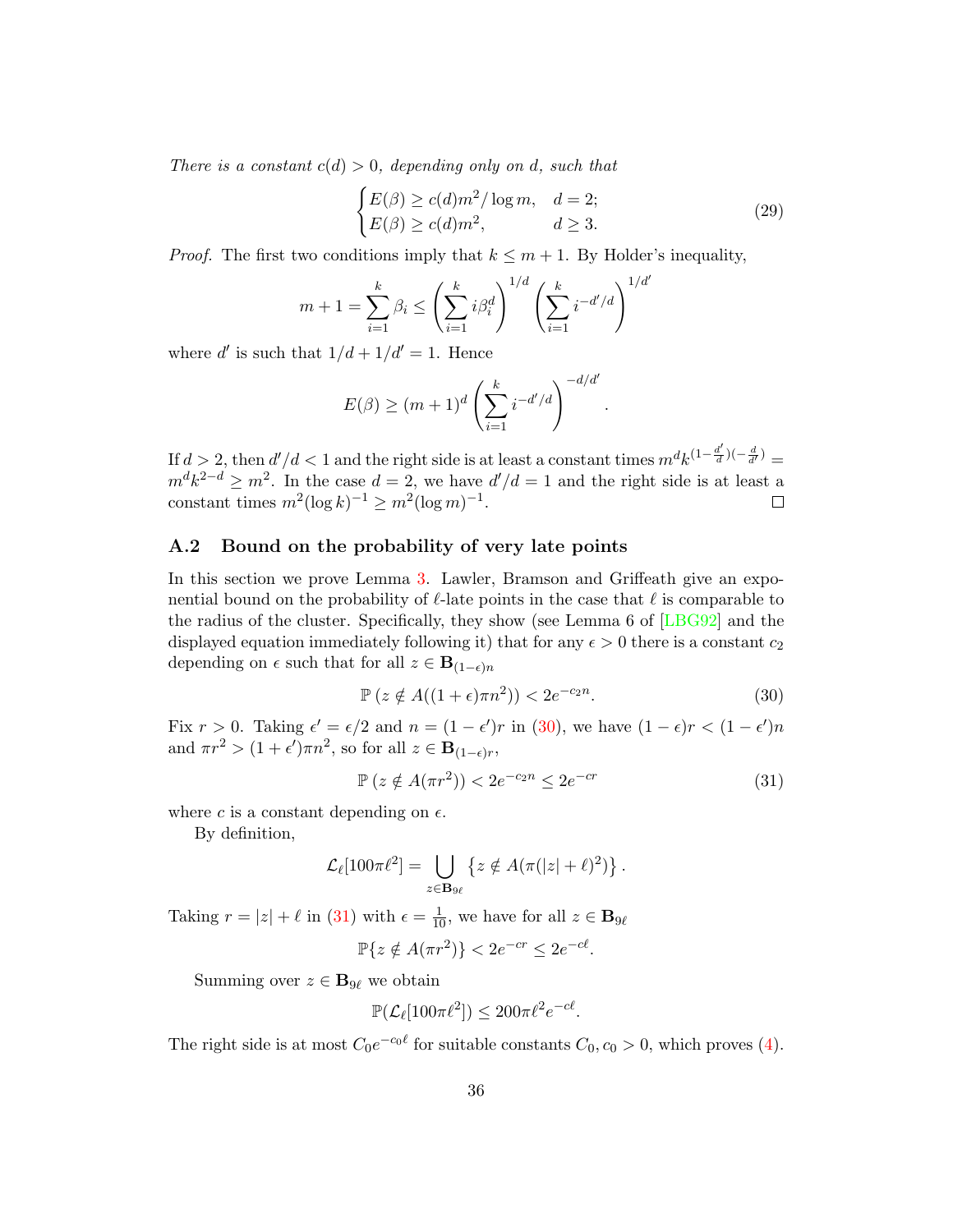## References

- <span id="page-36-4"></span>[AG10a] A. Asselah and A. Gaudillière, A note on the fluctuations for internal diffusion limited aggregation. [arXiv:1004.4665](http://arxiv.org/abs/1004.4665)
- <span id="page-36-6"></span>[AG10b] A. Asselah and A. Gaudillière, From logarithmic to subdiffusive polynomial fluctuations for internal DLA and related growth models. [arXiv:1009.2838](http://arxiv.org/abs/1009.2838)
- <span id="page-36-11"></span>[BZ10] M. Bramson and O. Zeitouni, Tightness of the recentered maximum of the two-dimensional discrete Gaussian free field. [arXiv:1009.3443](http://arxiv.org/abs/1009.3443)
- <span id="page-36-0"></span>[DF91] P. Diaconis and W. Fulton, A growth model, a game, an algebra, Lagrange inversion, and characteristic classes, Rend. Sem. Mat. Univ. Pol. Torino 49(1): 95–119, 1991.
- <span id="page-36-12"></span>[FL10] T. Friedrich and L. Levine, Fast simulation of large-scale growth models. [arXiv:1006.1003](http://arxiv.org/abs/1006.1003)
- <span id="page-36-8"></span>[FU96] Y. Fukai and K. Uchiyama, Potential kernel for two-dimensional random walk. Ann. Probab. **24**(4):1979–1992, 1996.
- <span id="page-36-3"></span>[GQ00] J. Gravner and J. Quastel, Internal DLA and the Stefan problem, Ann. Probab. 28(4):1528–1562, 2000.
- <span id="page-36-5"></span>[JLS10] D. Jerison, L. Levine and S. Sheffield, Internal DLA in higher dimensions. [arXiv:1012.3453](http://arxiv.org/abs/1012.3453)
- <span id="page-36-7"></span>[JLS11] D. Jerison, L. Levine and S. Sheffield, Internal DLA and the Gaussian free field. [arXiv:1101.0596](http://arxiv.org/abs/1101.0596)
- [KL10] W. Kager and L. Levine, Diamond aggregation, Math. Proc. Cambridge Phil. Soc. 149: 351-372, 2010. arXiv: 0905.1361
- <span id="page-36-13"></span>[Kes90] H. Kesten, Upper bounds for the growth rate of DLA, Physica A 168, 529–535, 1990.
- <span id="page-36-9"></span>[KS04] G. Kozma and E. Schreiber, An asymptotic expansion for the discrete harmonic potential, Electron. J. Probab. 9(1):1-17, 2004. [arXiv:math/0212156](http://arxiv.org/abs/math/0212156)
- <span id="page-36-1"></span>[LBG92] G. F. Lawler, M. Bramson and D. Griffeath, Internal diffusion limited aggregation, Ann. Probab.  $20(4)$ :, 2117–2140, 1992.
- <span id="page-36-2"></span>[Law95] G. F. Lawler, Subdiffusive fluctuations for internal diffusion limited aggregation, Ann. Probab. 23(1):71–86, 1995.
- <span id="page-36-10"></span>[LL10] G. F. Lawler and V. Limic, Random Walk: A Modern Introduction, Cambridge Studies in Advanced Mathematics 123, 2010.